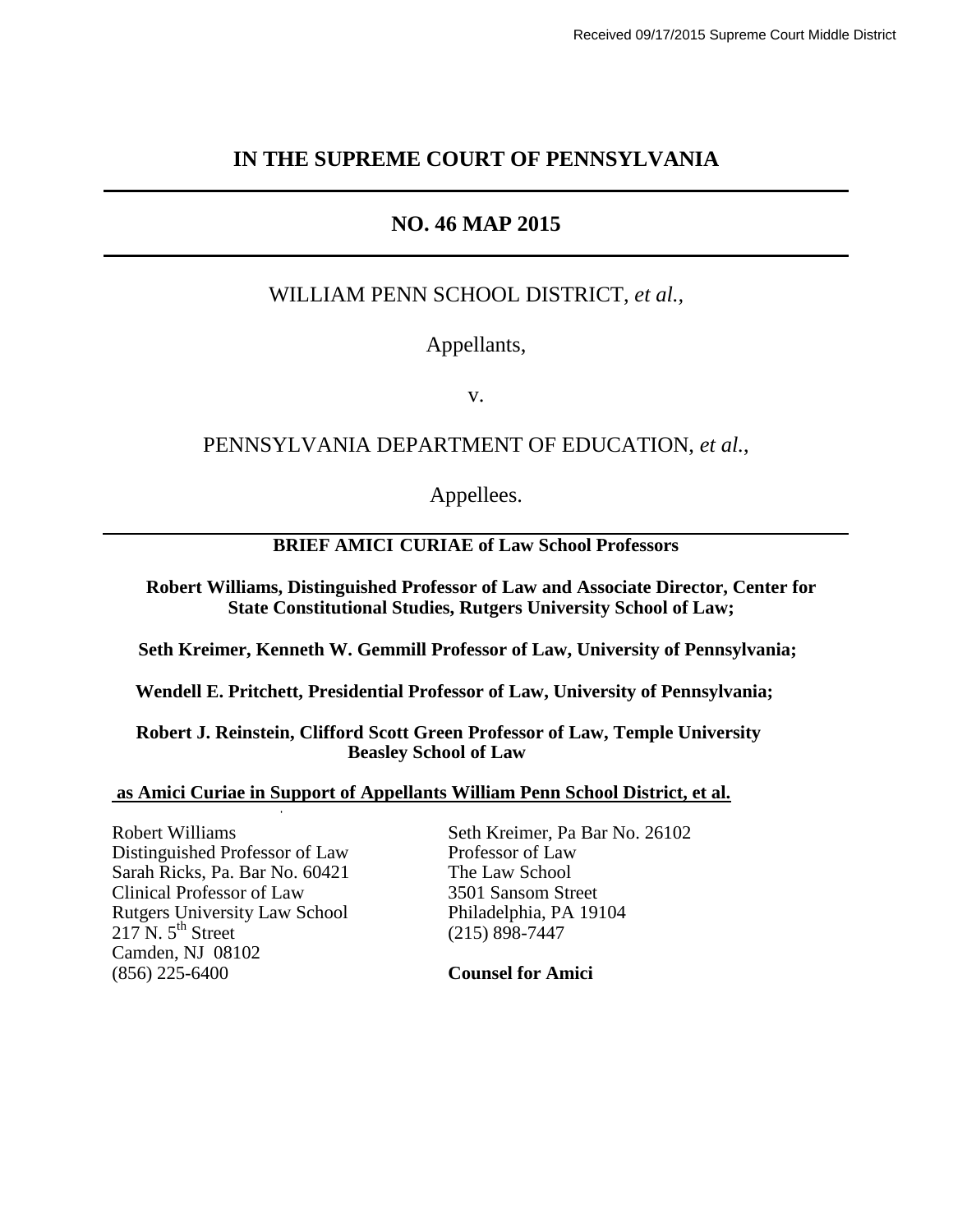# **TABLE OF CONTENTS**

| $\mathbf{I}$ .  | The Marrero Court Failed to Address the Text, History and Structure<br>Demonstrating that Article III, Section 14 Imposes Enforceable Duties                                                                                                   |
|-----------------|------------------------------------------------------------------------------------------------------------------------------------------------------------------------------------------------------------------------------------------------|
| $\mathbf{II}$ . | The <i>Marrero</i> Court's Analysis of the Political Question Doctrine Has Been                                                                                                                                                                |
| Ш.              | The <i>Marrero</i> Court's Analysis of the Education Clause Is a Minority<br>Position In State Constitutional Law and Should be Reexamined in Light<br>of Better Reasoned and More Applicable Decisions from other State                       |
|                 | A. State Supreme Courts Construing Directly Comparable<br>Constitutional Provisions Requiring the Establishment of a<br>"Thorough" and "Efficient" System of Education Have<br>Unanimously Rejected Arguments for Abstention Since             |
|                 | B. The Majority of State Supreme Courts Construing Other State<br><b>Education Clauses Have Properly Rejected Calls for</b>                                                                                                                    |
|                 | C. The Minority of State Supreme Courts that Have Abstained from<br><b>Enforcing Educational Mandates Under State Constitutions Since</b><br>Marrero Have Relied on Permissive Constitutional Wording<br>Entirely Absent from the Pennsylvania |
|                 |                                                                                                                                                                                                                                                |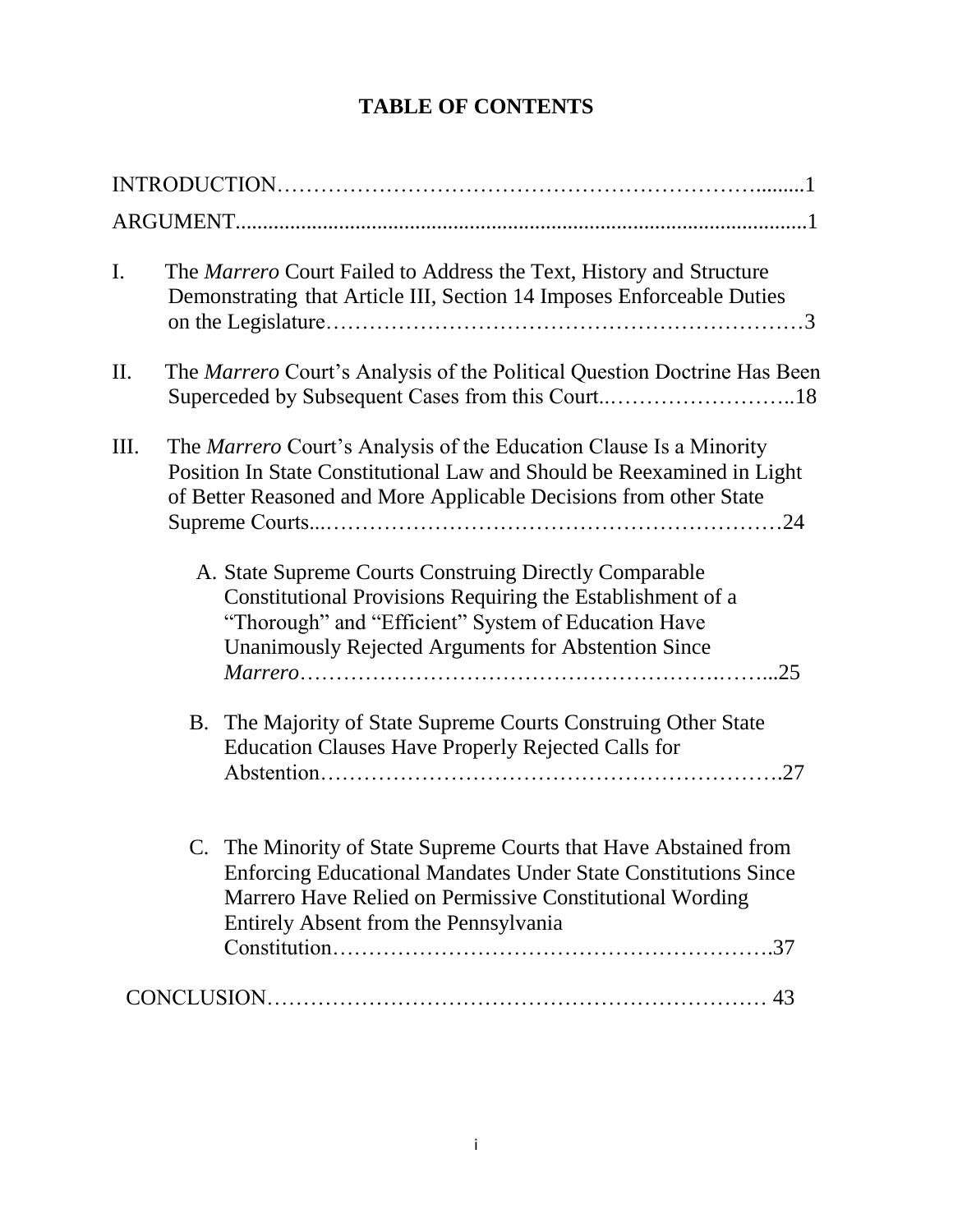# TABLE OF AUTHORITIES

| <b>Cases</b>                                 | Page |
|----------------------------------------------|------|
| Abbeville Cnty. Sch. Dist. v. State          |      |
| Abbott v. Burke                              |      |
| Ayala v. Phila. Bd. of Pub. Educ.            |      |
| Bd. of Pub. Educ. v. Ransley                 |      |
| Bd. of Educ. v. W. Va. Bd. of Educ.          |      |
| <b>Bonner</b> v. Daniels                     |      |
| Brigham v. State                             |      |
| <b>Buckwalter v. Borough of Phoenixville</b> |      |
| Campaign for Fiscal Equity, Inc. v. State    |      |
| Campaign for Fiscal Equity, Inc. v. State    |      |
| Campbell Cnty. Sch. Dist. v. State           |      |
| City of Phila. v. Com.                       |      |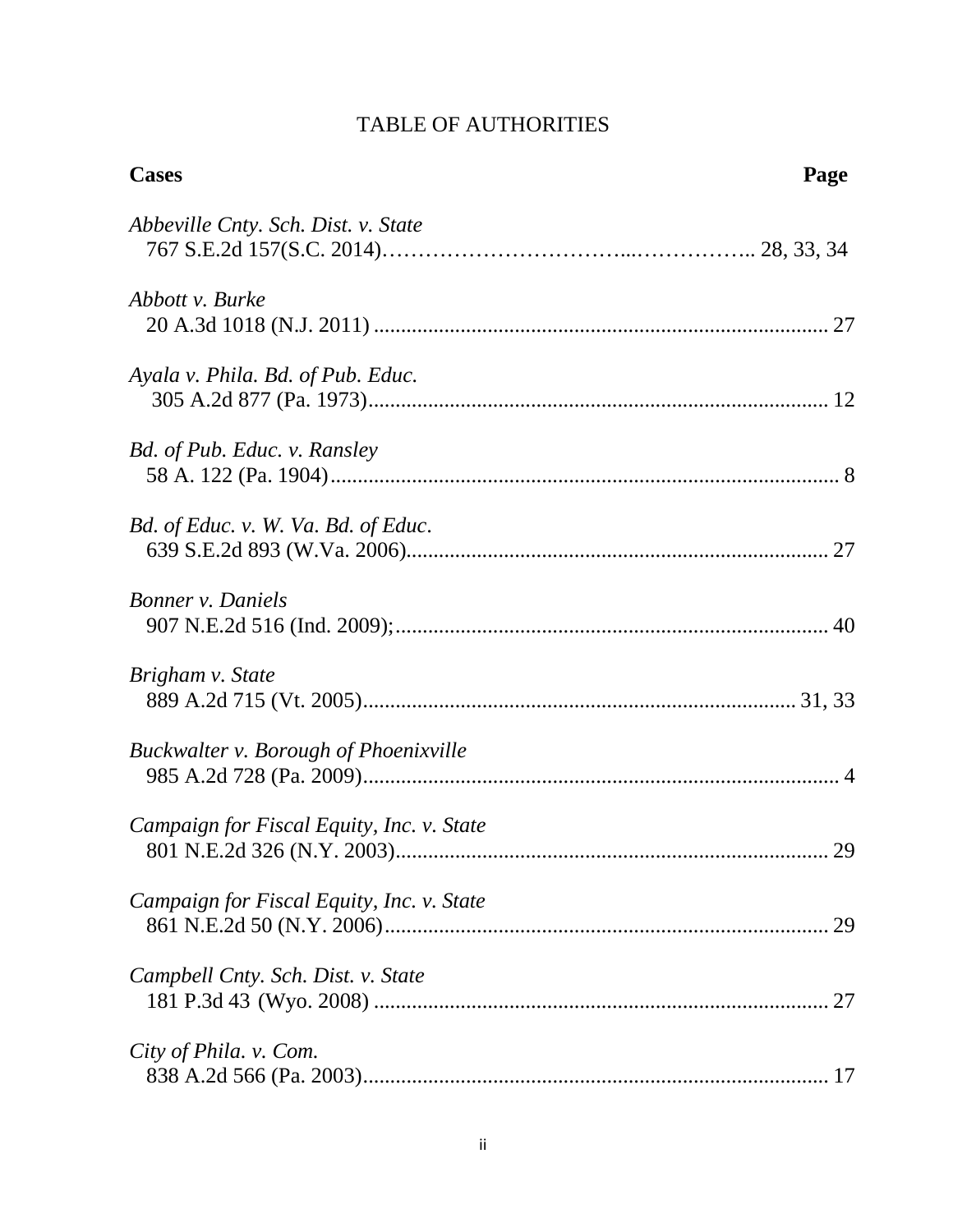| Claremont Sch. Dist. v. Governor                       |
|--------------------------------------------------------|
| Claremont Sch. Dist. v. Governor                       |
| Columbia Falls Elementary Sch. Dist. No. 6 v. State    |
| Comm. for Educ. Equal. v. State                        |
| Com. ex rel. Corbett v. Griffin                        |
| Com. v. Edmunds                                        |
| Com. v. Hartman                                        |
| Conn. Coal. for Justice in Educ. Funding, Inc. v. Rell |
| Consumer Party of Pa. v. Com.                          |
| Council 13, AFSCME, AFL-CIO ex rel. Fillman v. Rendell |
| Danson v. Casey                                        |
| Davis v. State                                         |
| DeRolph v. State                                       |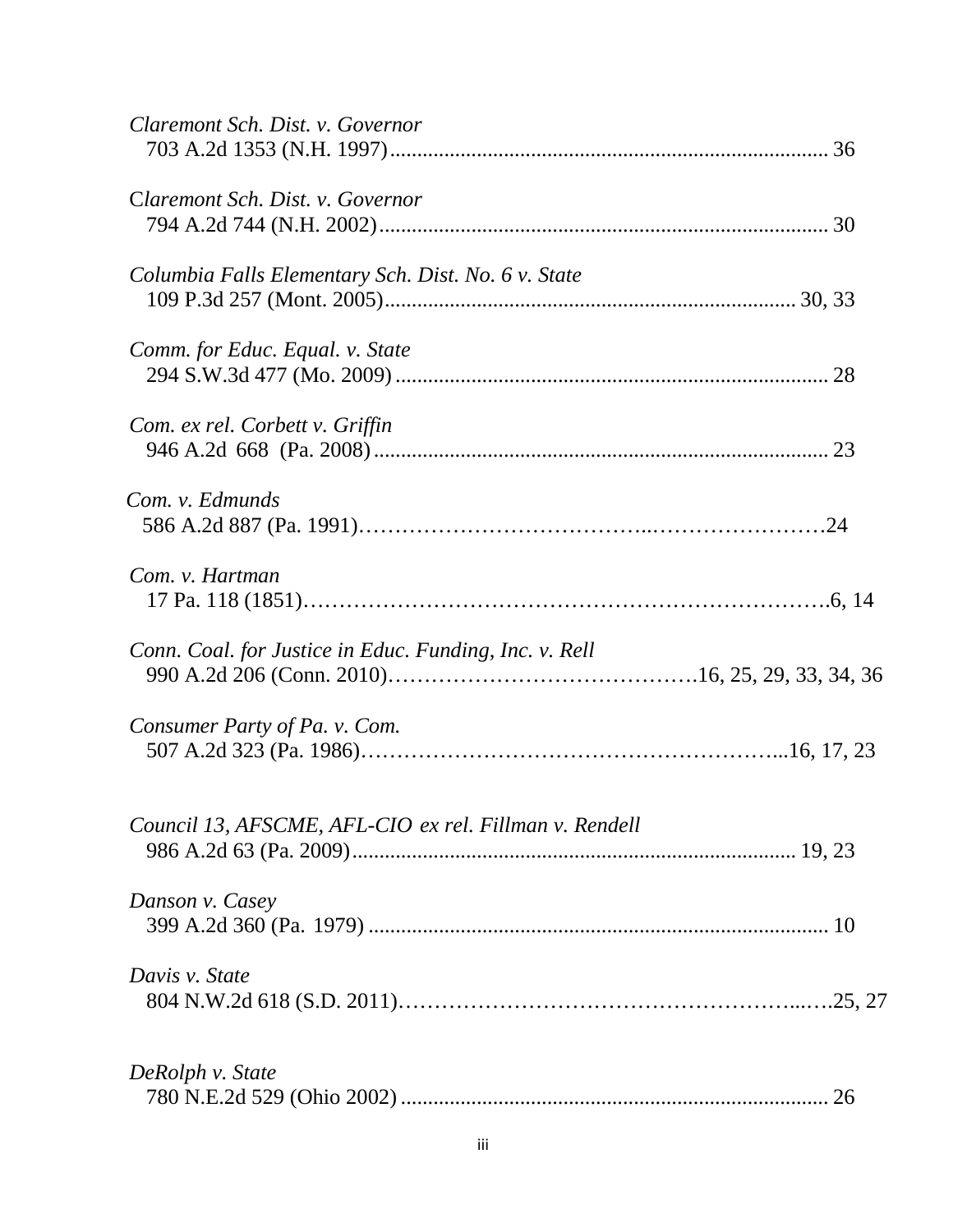| Ex parte James                                  |
|-------------------------------------------------|
| Fair Sch. Fin. Council of Okla. Inc. v. State   |
| Firing v. Kephart                               |
| Ford v. Sch. Dist. of Kendall Borough           |
| Gannon v. State                                 |
| Grimaud v. Com.                                 |
| Hancock v. Comm'r of Educ.                      |
| Hoke Cnty. Bd. of Educ. v. State                |
| Hoke Cnty. Bd. of Educ. v. State                |
| Holt v. 2011 Legislative Reapportionment Comm'n |
| Holt v. Legislative Redistricting Comm'n        |
| Horton v. Meskill                               |
| Hosp. & Health Sys. Ass'n of Pa. v. Com.        |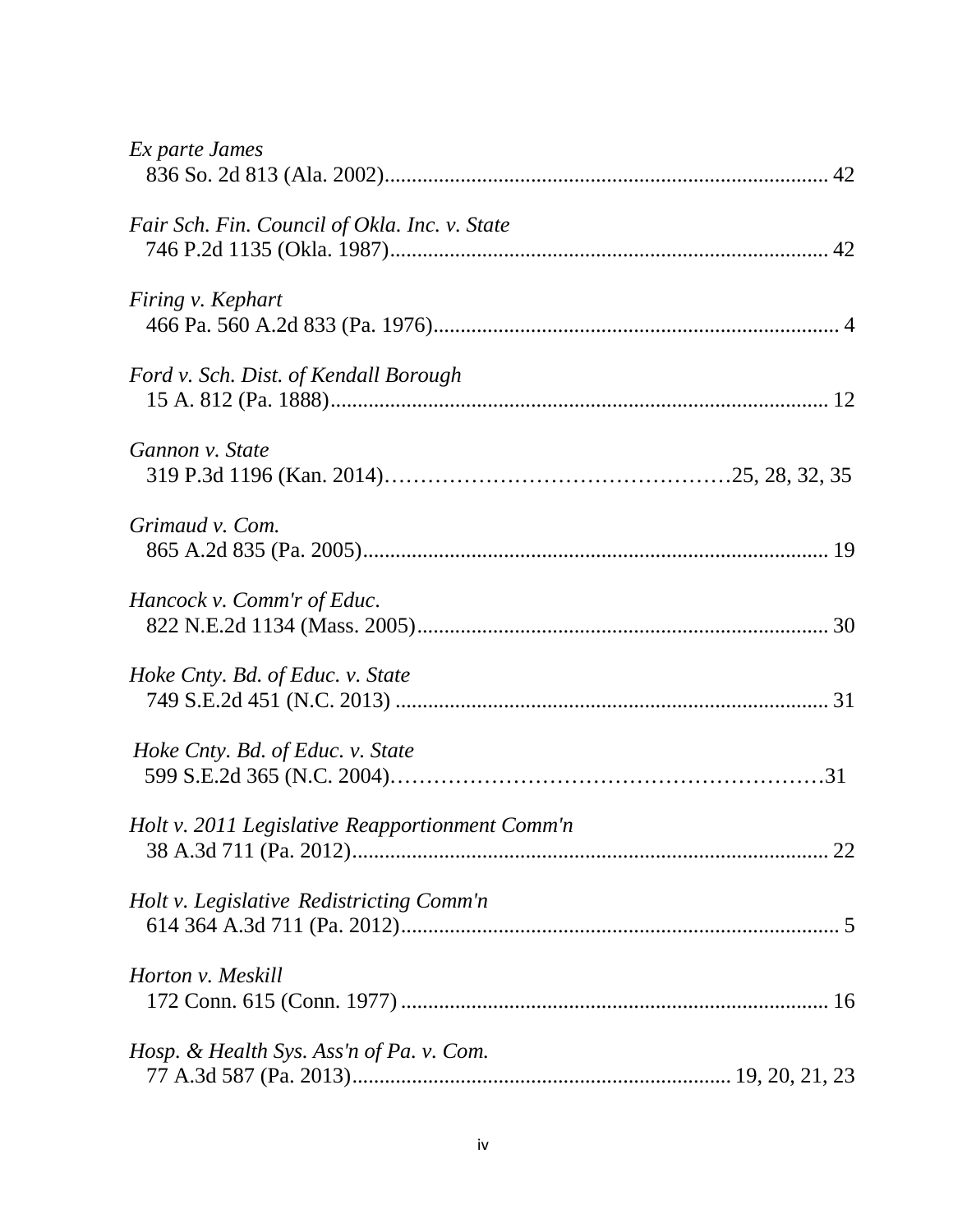| Hussein v State                                           |
|-----------------------------------------------------------|
| Idaho Schs. for Equal Educ. Opportunity v. State          |
| Idaho Schs. For Equal Educ. Opportunity v. State          |
| <i>Ieropoli v. AC&amp;S Corp.</i>                         |
| In re Bruno                                               |
| In re Com., Dep't of Transp.                              |
| In re Teachers' Tenure Act Cases                          |
| In re Walker                                              |
| Jubelirer v. Rendell                                      |
| Jubelirer v. Singel                                       |
| Kahn v. Griffin                                           |
| Kanawha Cnty. Pub. Library Bd. v. Bd. of Educ. of Kanawha |
| King v. State                                             |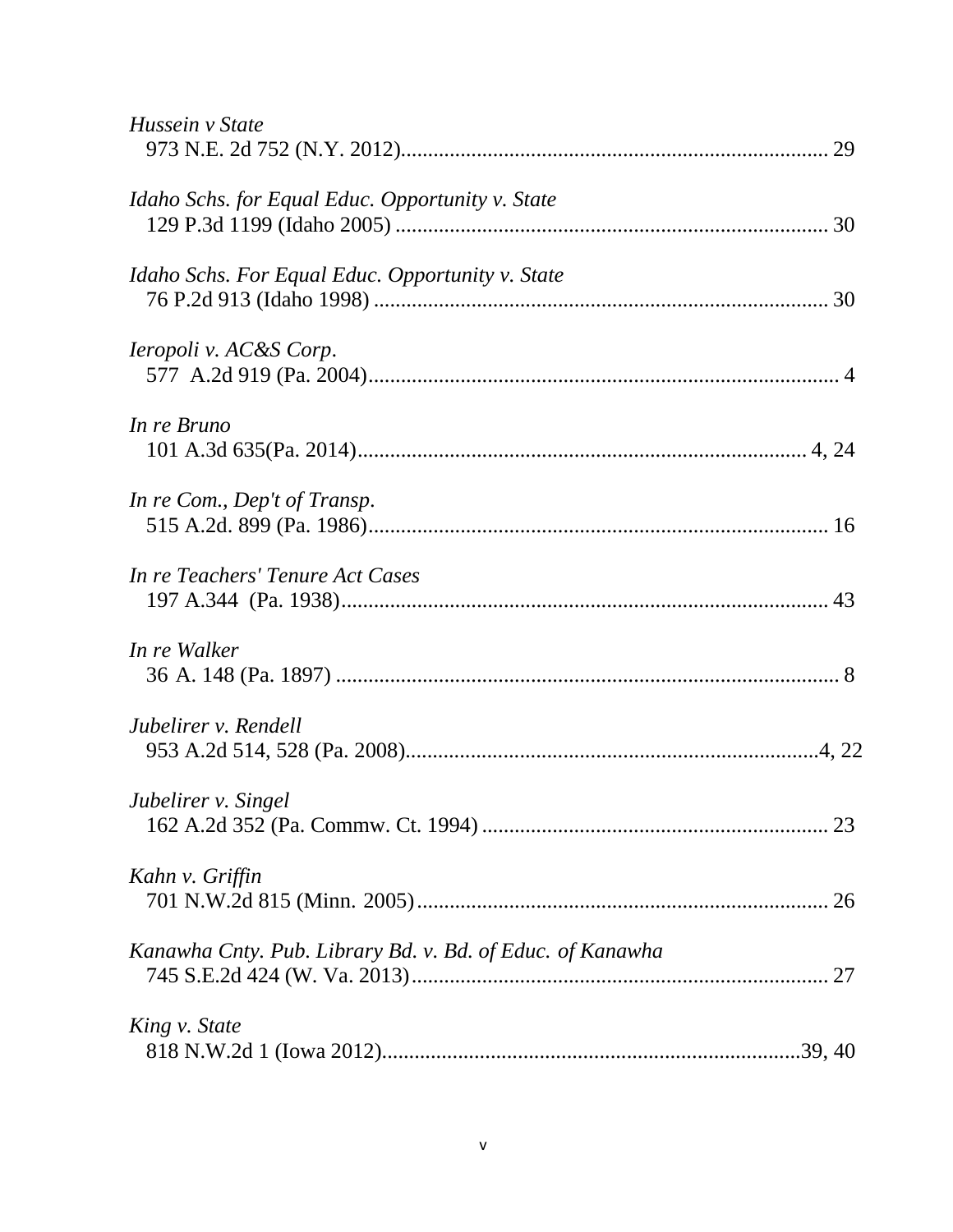| Lake View Sch. Dist. No. 25 v. Huckabee                                    |  |
|----------------------------------------------------------------------------|--|
| Lobato v. People                                                           |  |
| Lobato v. State                                                            |  |
| Londonderry v. State                                                       |  |
| Londonderry Sch. Dist. v. State                                            |  |
| Marbury v. Madison                                                         |  |
| Marrero v. Com.                                                            |  |
| Marrero by Tabales v. Com.                                                 |  |
| Md. State Bd. of Educ. v. Bradford                                         |  |
| McCleary v. State                                                          |  |
| McDuffy v. Sec'y of Exec. Office of Educ.                                  |  |
| Mesivtah Eitz Chaim of Bobov, Inc. v. Pike Cnty. Bd. of Assessment Appeals |  |
| Minsinger v. Rau                                                           |  |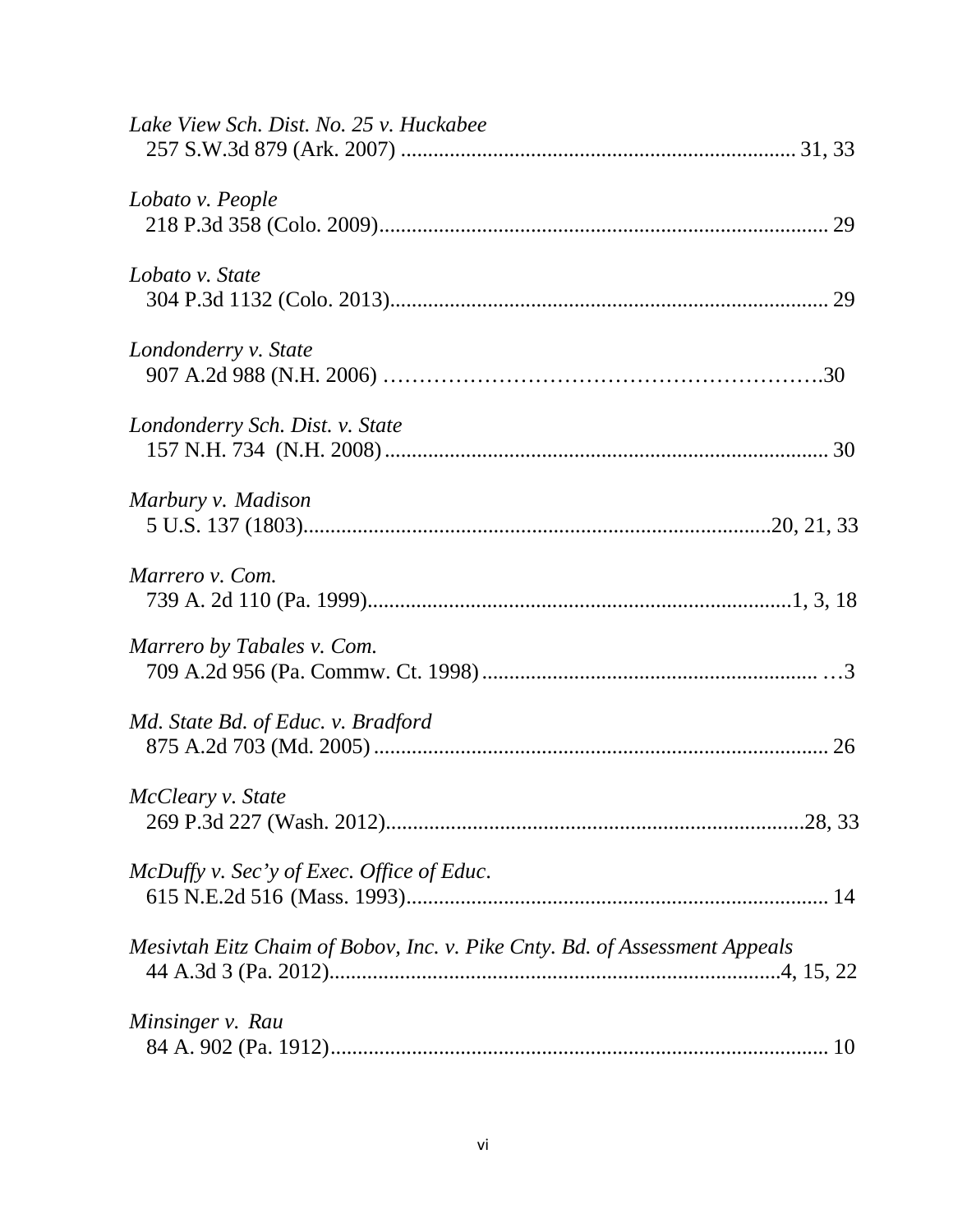| Montoy v. State                                                        |  |
|------------------------------------------------------------------------|--|
| Montoy v. State                                                        |  |
| Montoy v. State                                                        |  |
| Montoy v. State                                                        |  |
| Nebraska Coal. for Educ. Equity & Adequacy v. Heineman                 |  |
| Neeley v. W. Orange-Cove Consol. Indep. Sch. Dist.                     |  |
| Okla. Educ. Ass'n v. State ex rel. Okla. Legislature                   |  |
| Parker v. Com.                                                         |  |
| Pa. AFL-CIO v. Com.                                                    |  |
| Pa. Sch. Bds. Ass'n v. Com. Ass'n of Sch. Adm'rs., Teamsters Local 502 |  |
| Pa. State Ass'n of Cnty. Comm'rs v. Com.                               |  |
| Pa. State Ass'n of Jury Comm'rs v. Com.                                |  |
| Pennsylvanians Against Gambling Expansion Fund, Inc. v. Com.           |  |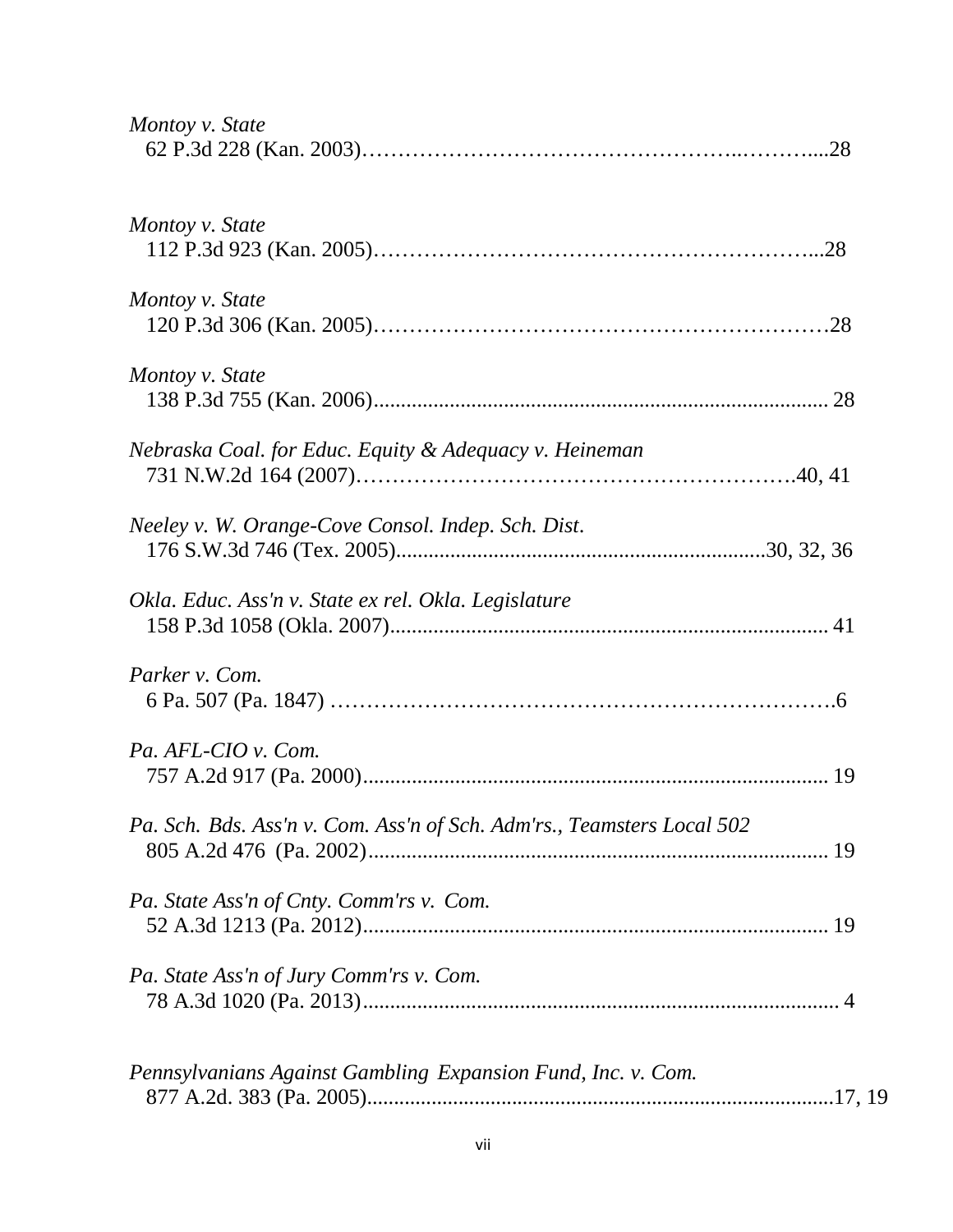| Powell v. McCormack                |
|------------------------------------|
| Robinson Twp. v. Com.              |
| Seattle Sch. Dist. No. 1 v. State  |
| Sheff v. O'Neill                   |
| Skeen v. State                     |
| State v. Campbell Cnty. Sch. Dist. |
| <i>State v. Lewis</i>              |
| Stilp v. Com.                      |
| Sweeney v. Tucker                  |
| Thornburgh v. Lewis                |
| Wilson v. Sch. Dist. of Phila.     |
| Woonsocket Sch. Comm. v. Chafee    |
| Zauflik v. Pennsbury Sch. Dist.    |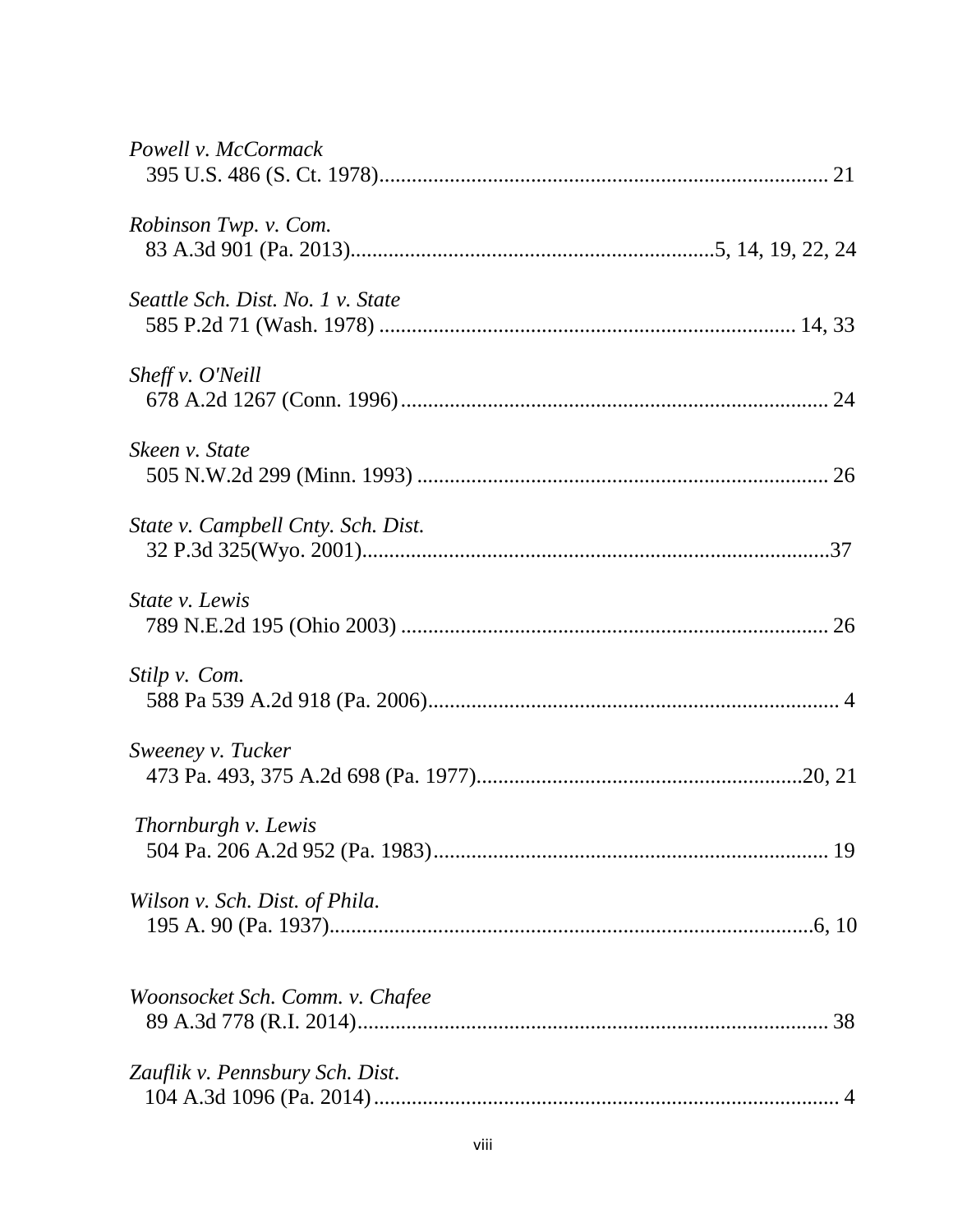# **Constitutional Provisions**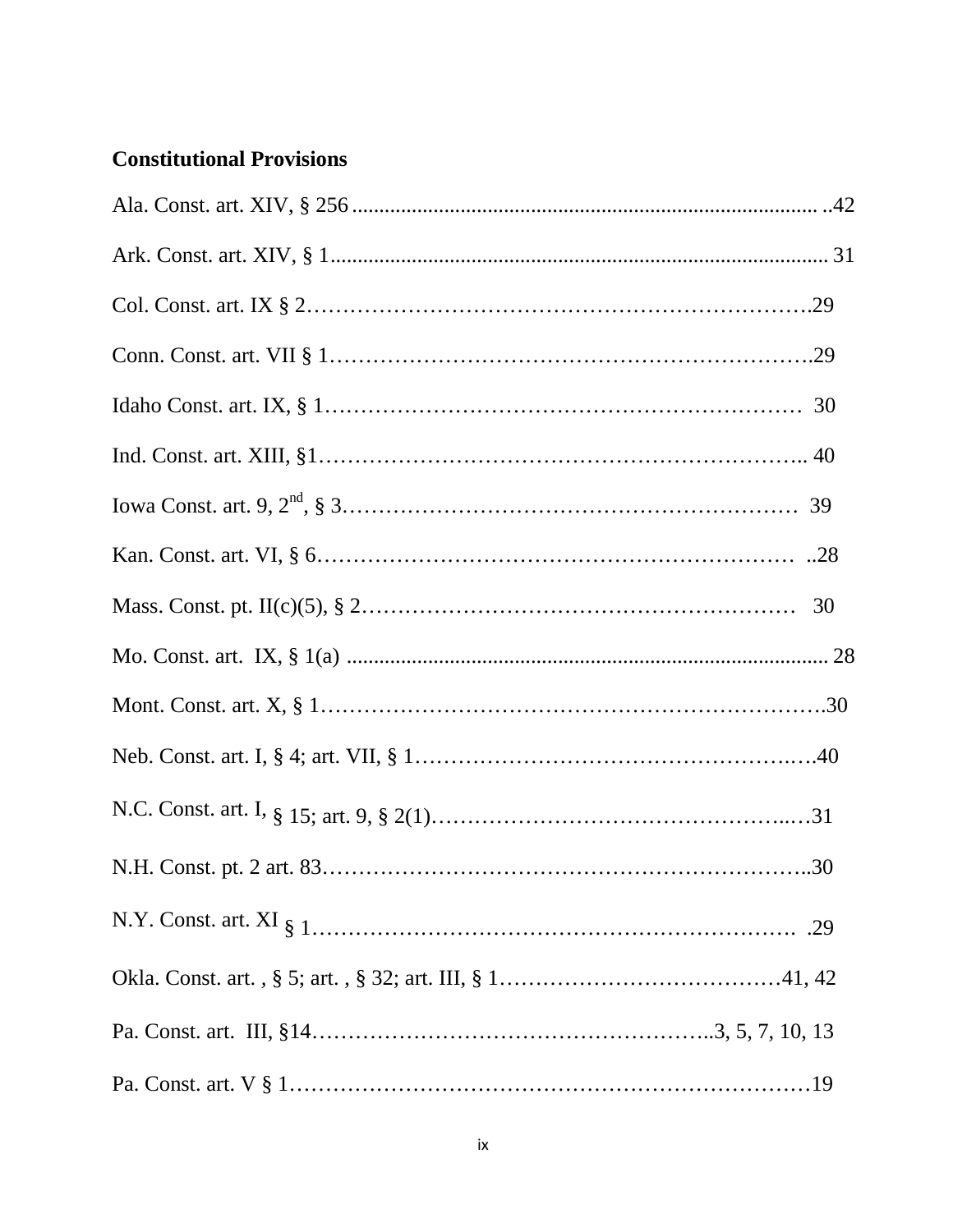| <b>Other Authorities</b>                                                        |  |
|---------------------------------------------------------------------------------|--|
| Departure of the Convention to Amend the Constitution of Pennsylvania, $V_0$ II |  |

| Debates of the Convention to Amend the Constitution of Pennsylvania, Vol.II         |
|-------------------------------------------------------------------------------------|
| Frank P. Grad, The State Constitution: Its Function and Form for Our Time, 54       |
| Louis Henkin, Is there a "Political Question" Doctrine?, 85 Yale L.J. 597 (1976)21  |
|                                                                                     |
| Pennsylvania Bar Association, Pennsylvania Constitutional Revision Handbook         |
| Pennsylvania Economy League, Comparison of Proposed New Constitutional              |
| Robert F. Williams, The Brennan Lecture: Interpreting State Constitutions as Unique |

Legal Documents, 27 Okla. City U.L. Rev. 189 (2002)..................................... 4, 14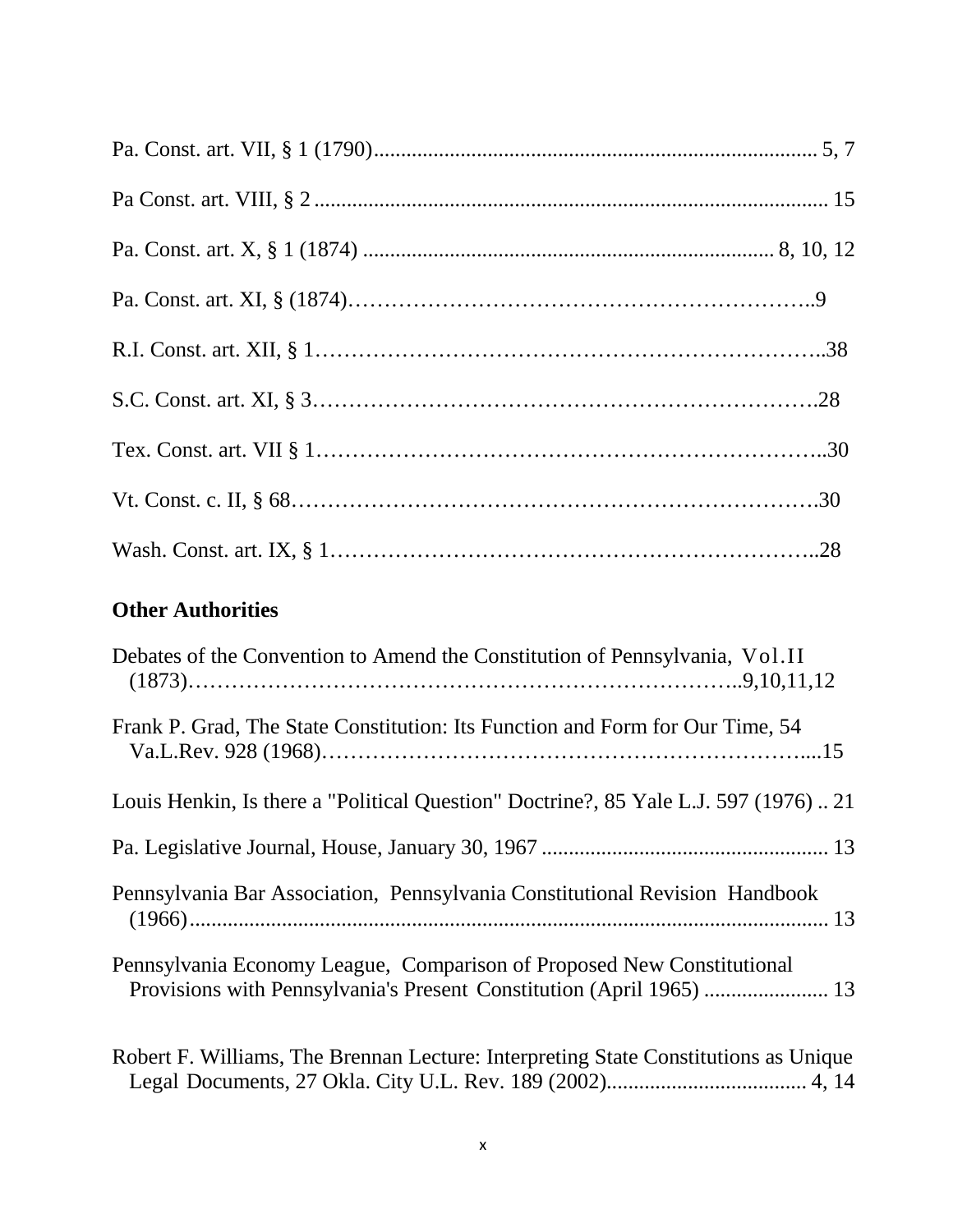| Thomas G. Saylor, Prophylaxis in Modern State Constitutionalism: New Judicial |  |
|-------------------------------------------------------------------------------|--|
| Federalism and the Acknowledged Prophylactic Rule, 59 N.Y.U. Annual           |  |
|                                                                               |  |
|                                                                               |  |
|                                                                               |  |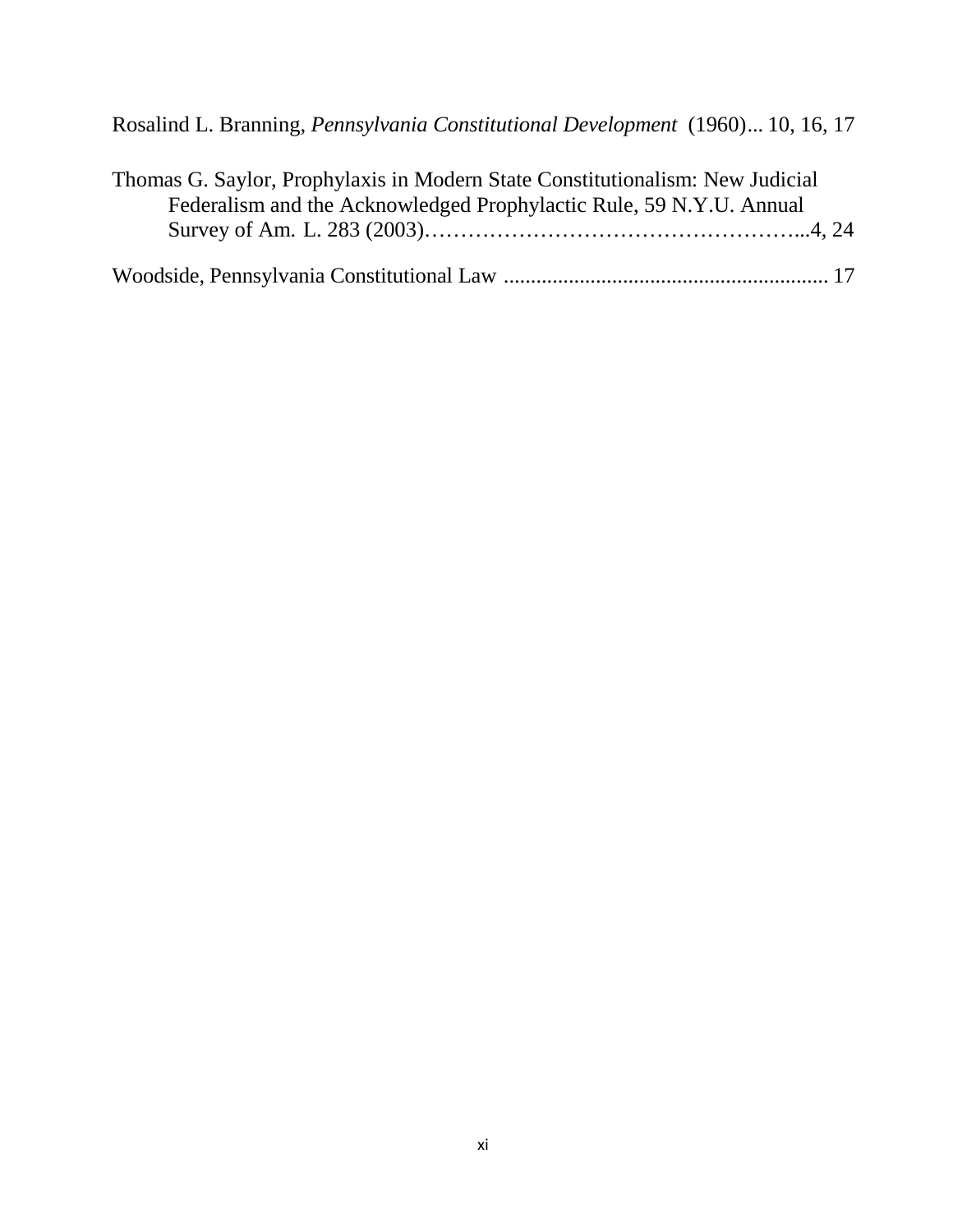#### **INTRODUCTION**

We are law professors at schools of law in Pennsylvania and New Jersey. We are specialists in federal and state constitutional. In our professional capacities, we have researched, studied, or written about state constitutional law and public law issues of the kind this Court now faces-- involving the judiciary and its relationship to the legislative and executive branches of government. We will not rehearse the parties' arguments on the merits of their substantive claims, but rather will confine ourselves to their justiciability. As friends of the Court, we offer the benefits of our experience, our expertise, and our academic perspective. We write as individual amici in this case, not as representatives of the schools we serve.

#### **ARGUMENT**

In *Marrero v. Commonwealth*, 739 A. 2d 110 (Pa. 1999), the Pennsylvania Supreme Court concluded that the "thorough and efficient" claims pressed by the plaintiffs were not justiciable. For reasons fully discussed by the plaintiffs, the current case presents a quite different factual matrix. *Amici* write to emphasize reasons not to extend *Marrero's* conclusion beyond its limits, and, indeed, to revisit the underlying reasoning of *Marrero* itself.

First, the text, structure and history of Pennsylvania's Education Clause (Article III, Section 14) point toward the proposition that Pennsylvania's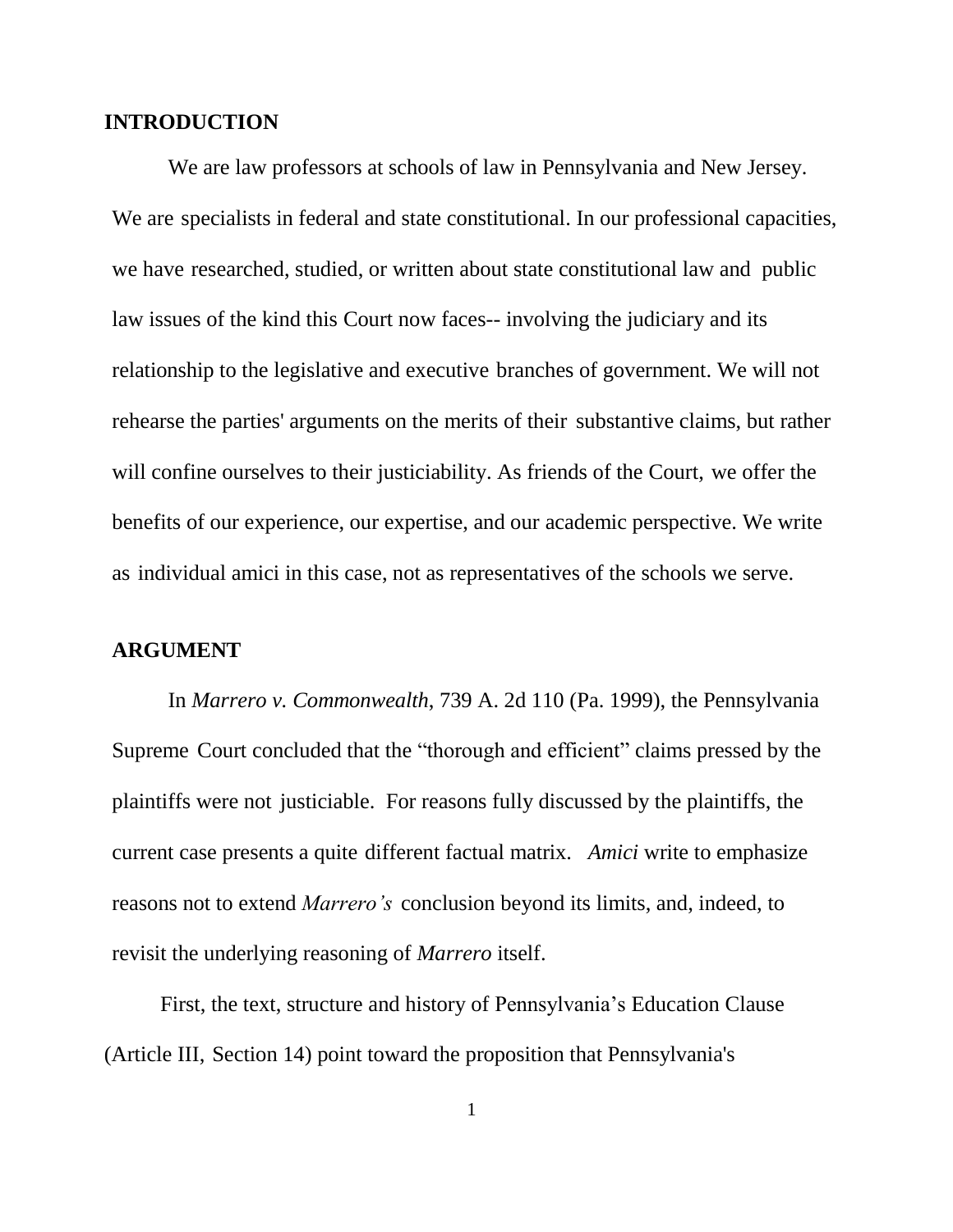constitutional mandate of a "thorough and efficient system of public education" imposes judicially enforceable obligations on the legislature.

Second, this Court's proper analysis of the "political question" doctrine since *Marrero* casts doubt on the conclusion that the doctrine can legitimately stand as a flat bar to the adjudication of claims of the legislature's constitutional duties regarding education.

Third, the *Marrero* Court's analysis is a minority position in state constitutional law, and should be reexamined in light of the better reasoned and more applicable decisions from other state supreme courts.

If the petitioners' claims are meritorious in substance, the Pennsylvania courts may appropriately issue a declaratory judgment to that effect and, in due course, consider and enter any further injunctive relief that may be warranted. In determining the scope of an appropriate injunction to enforce the petitioners' rights, the courts may take account of any efforts by the executive or legislative branches to redress constitutional flaws in the current system. But the judicial branch retains authority to articulate and elaborate the scope of the petitioners' rights and the respondents' duties. The rights of the children of Pennsylvania regarding education are not left by our Constitution to the whims of the legislature.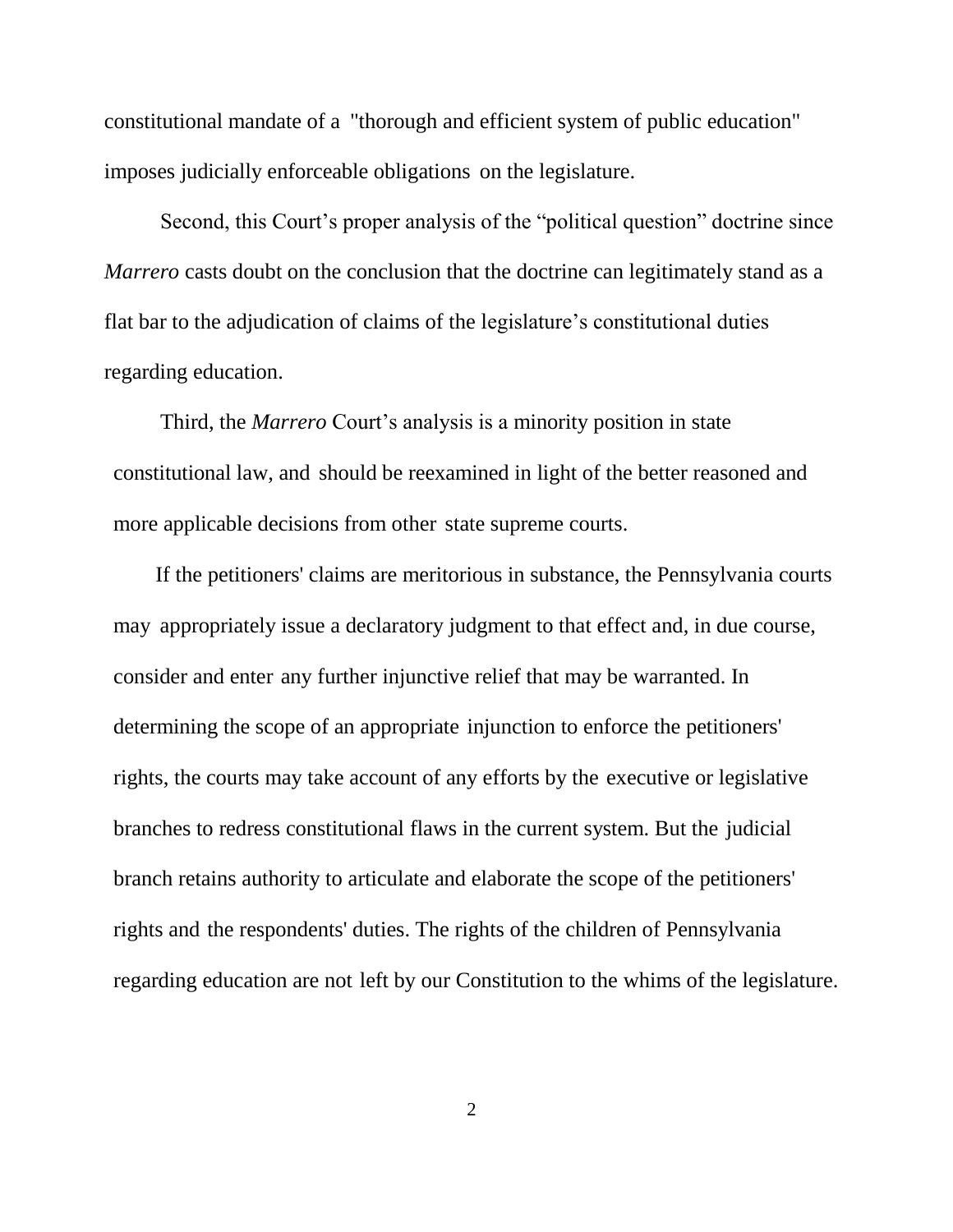### **I. The** *Marrero* **Court Failed to Address the Text, History and Structure Demonstrating that Article III, Section 14 Imposes Enforceable Duties on the Legislature.**

In *Marrero*, Chief Justice Flaherty's opinion accepted the Commonwealth Court's conclusion that "'we are precluded from addressing the merits of the claims underlying the instant action as the resolution of those issues [has] been solely committed to the discretion of the General Assembly under Article 3, Section 14 of the Pennsylvania Constitution.'" *Marrero v.Commonwealth*, 739 A.2d at 113 (quoting *Marrero by Tabales v. Commonwealth*, 709 A.2d 956, 966 (Pa. Commw. Ct. 1998)).

The *Marrero* opinion did not address the text, the history or structure of Article III, Section 14, contenting itself with the conclusory statement that the "summary of the rationale of Commonwealth Court discloses no error, but rather a conscientious adherence to precedent[.]" 739 A.2 at 114.

As this Court has remonstrated repeatedly in the decade and a half since *Marrero*, an analysis of the meaning of a provision of the Pennsylvania Constitution requires more than this cavalier treatment. In construing the Pennsylvania Constitution, this Court has stated: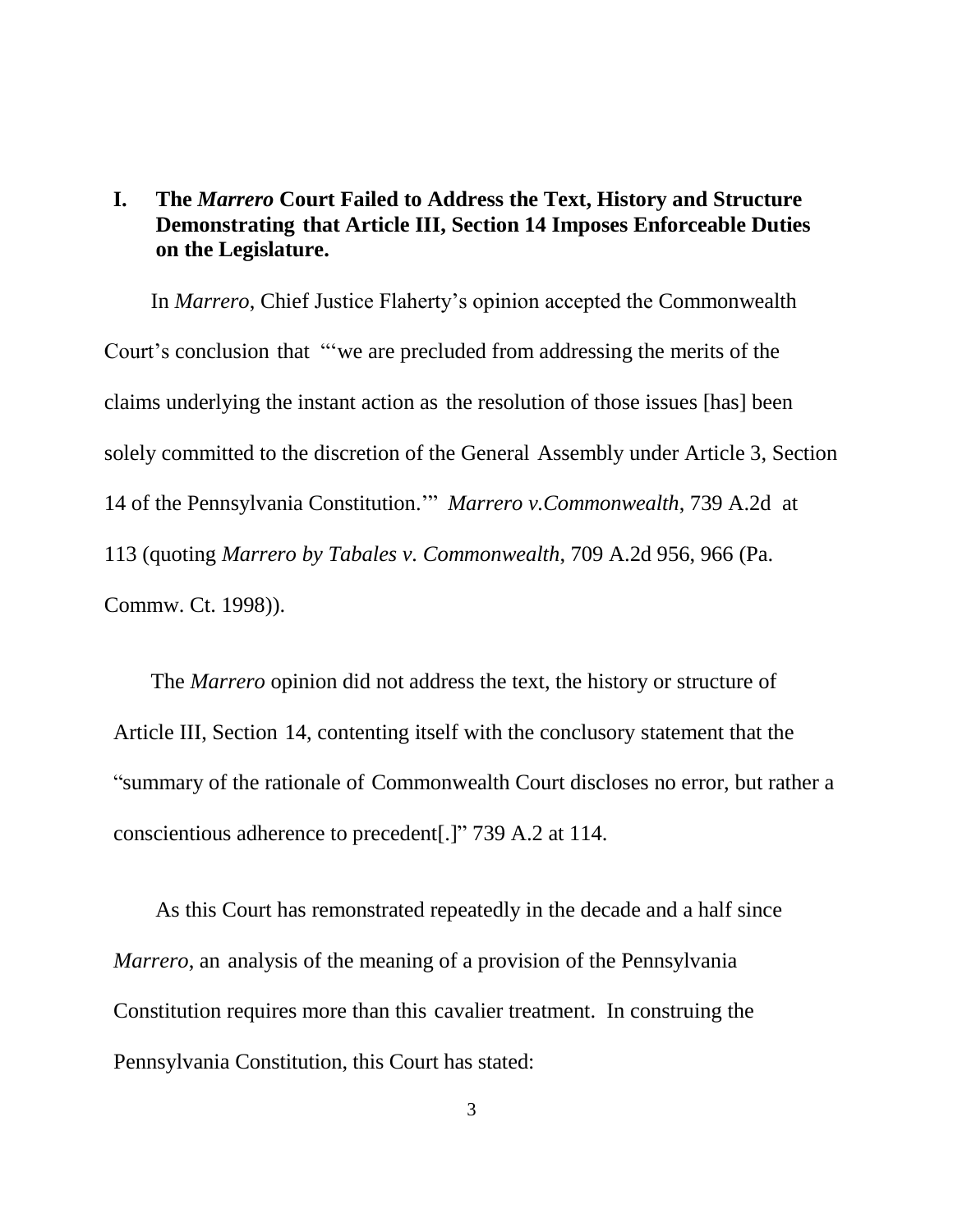"[o]ur ultimate touchstone is the actual language of the Constitution itself." *Stilp v. Commonwealth*, 588 Pa 539, 905 A.2d 918, 939 (Pa. 2006) (*citing Firing v. Kephart*, 466 Pa. 560, 353 A.2d 833, 835-36 (Pa. 1976)). The language of the Constitution "must be interpreted in its popular sense, as understood by the people when they voted on its adoption." *Id*. (*quoting Ieropoli v. AC&S Corp*., 577 Pa. 138, 842 A.2d 919, 925 (Pa. 2004)).

*Jubelirer v. Rendell*, 953 A.2d 514, 528 (Pa. 2008). 1

 $\overline{a}$ 

Yet the *Marrero* opinion referred neither to the words of the Education Section, which are unambiguously mandatory, nor to its history and the context in which it was adopted. These important guideposts cast doubt on *Marrero's*  conclusion that the Legislature has unreviewable authority to — according to petitioners' allegations– take unreasonable actions which eviscerate and evade its

<sup>1</sup> *Accord*, *e.g*., *Pennsylvania State Ass'n of Jury Comm'rs v. Commonwealth*, 78 A.3d 1020, 1032 (Pa. 2013); *Mesivtah Eitz Chaim of Bobov, Inc. v. Pike County Bd. of Assessment Appeals*, 44 A.3d 3, 6-7(Pa. 2012); *Buckwalter v. Borough of Phoenixville*, 985 A.2d 728, 730 (Pa. 2009); *In re Bruno*, 101 A.3d 635, 659 (Pa. 2014) ("the polestar of constitutional analysis undertaken by the Court must be the plain language of the constitutional provisions at issue."); *Zauflik v. Pennsbury Sch. Dist*., 104 A.3d 1096, 1124 (Pa. 2014) (*quoting Bruno, 101 A.3d 635*). *See also*, Thomas G. Saylor, Prophylaxis in Modern State Constitutionalism: New Judicial Federalism and the Acknowledged Prophylactic Rule, 59 N.Y.U. Annual Survey of Am.L. 283, 290-91 (2003) ("[T]here is some degree of consensus that the overarching task is to determine the intent of voters who ratified the constitution. In furtherance of this aim, courts reference, inter alia, text; history (including 'constitutional convention debates, the address to the people, [and] the circumstances leading to the adoption of the provision'); structure; underlying values; and interpretations of other states.") (footnotes omitted) (quoting Robert F. Williams, *The Brennan Lecture: Interpreting State Constitutions as Unique Legal Documents*, 27 Okla. City U.L. Rev. 189, 194-95 & 200 (2002)) (state constitutions, ratified by electorate, are characterized as "voice of the people," which invites inquiry into "common understanding" of provision).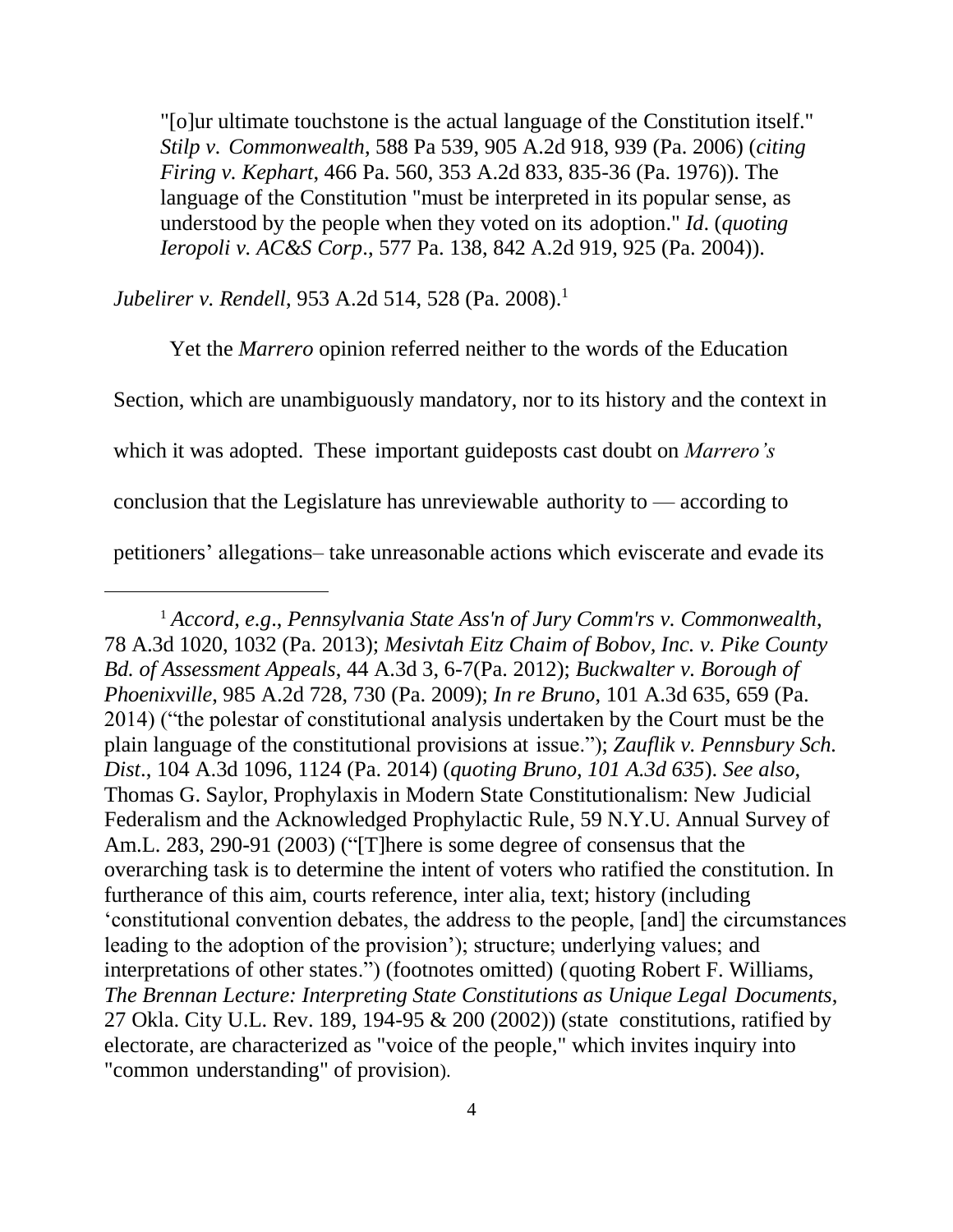duty. In these circumstances it is appropriate to revisit *Marrero's* conclusion.<sup>2</sup> We, therefore, canvass both the text and history which the *Marrero* Court ignored.

The constitutional mandate that the General Assembly establish a "thorough and efficient system of public education" currently contained in Article III, Section 14 originates in the Pennsylvania Constitution of 1874. Before adoption of the 1874 Constitution, the Pennsylvania Constitution of 1790 had directed the legislature to establish free schools for the poor "as soon as conveniently may be," Pa. Const. art. VII, § 1 (1790).<sup>3</sup> This wording was understood as permissive and lay largely fallow until the mid-1830s, when, as this Court has observed, "After

<sup>2</sup> *See Robinson Twp. v. Commonwealth*, 83 A.3d 901, 946 (Pa. 2013) (plurality opinion)

 $\overline{a}$ 

[I]n circumstances where prior decisional law has obscured the manifest intent of a constitutional provision as expressed in its plain language, engagement and adjustment of precedent as a prudential matter is fairly implicated and salutary. *See Holt v. Legislative Redistricting Comm'n*, 614 Pa. 364, 38 A.3d 711, 759 n.38 (Pa. 2012) ("As a function of our system of government, this Court has the final word on matters of constitutional dimension in Pennsylvania. Our charter . . . is not easily amended and any errant interpretation is not freely subject to correction by any co-equal branch of our government, other than this Court. For this reason, we are not constrained to closely and blindly re-affirm constitutional interpretations of prior decisions which have proven to be unworkable or badly reasoned.").

<sup>3</sup> "Of public schools. Section I. The legislature shall, as soon as conveniently may be, provide, by law, for the establishment of schools throughout the state, in such manner that the poor may be taught gratis." Pa. Const. art. VII, § 1 (1790). The provision was reenacted virtually verbatim in the Constitution of 1838; the only change was that the title to Article VII read "Public schools" rather than "Of public schools."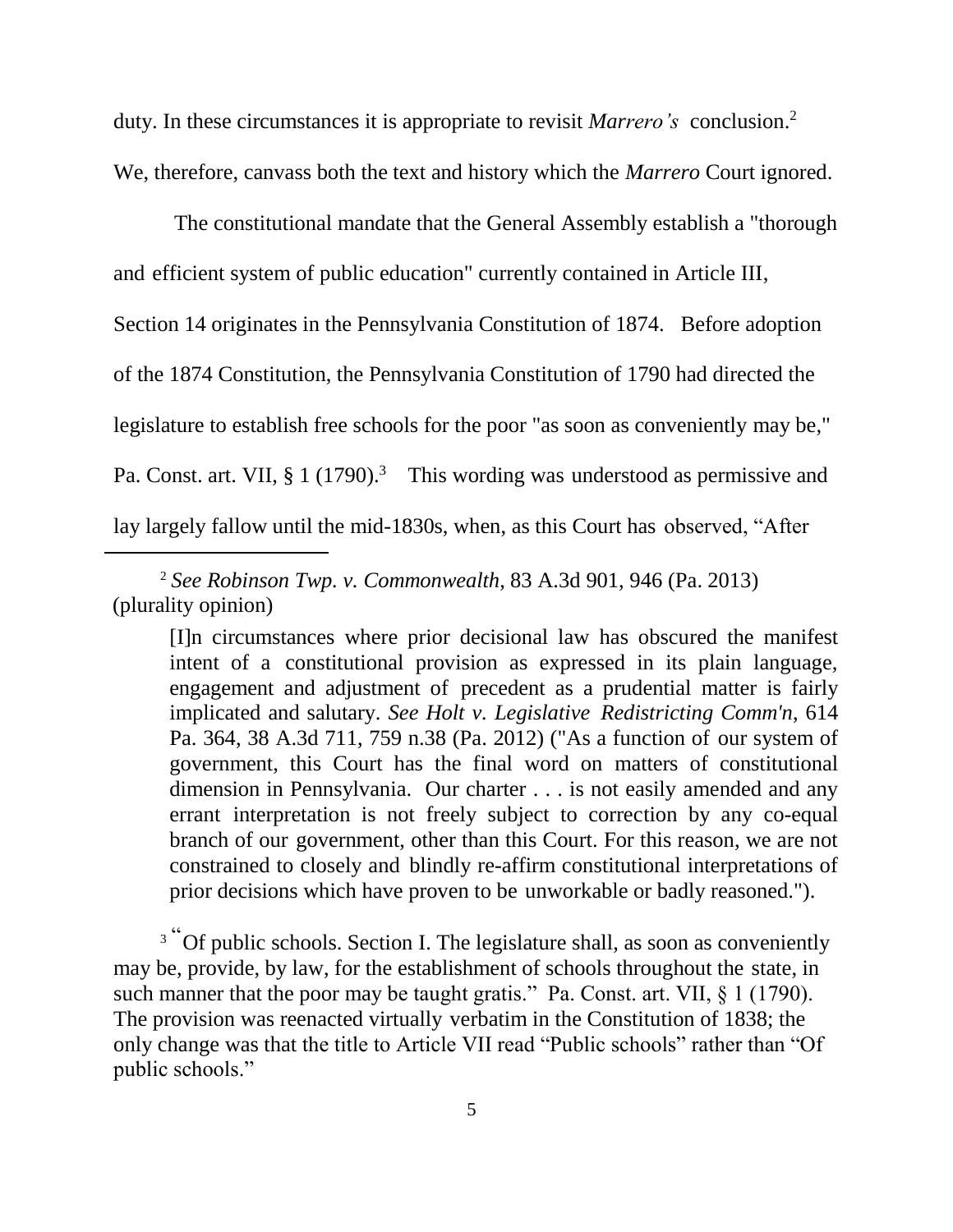Thaddeus Stevens' and Governor Wolf's famous crusade for education, our schools became an integral part of our governmental system, as a state institution[.]" *Wilson v.School Dist*., 195 A. 90, 94 (Pa. 1937).

The process of framing a state system of public education for all which began under the administration of Governor George Wolf in 1834 was accompanied by substantial debate,<sup>4</sup> and the adoption of common schools was ultimately made a matter of local option.<sup>5</sup> A decade and a half later, the Legislature made a common school system mandatory in all municipalities, and this Court firmly rebuffed a challenge to the constitutionality of that action. While the 1790 Constitution's Education Article – reenacted in 1838— directed only a system in which "the poor may be taught gratis," "as soon as conveniently may be," this Court's opinion in *Commonwealth v. Hartman*, 17 Pa. 118, 119-20 (Pa. 1851) held unanimously that the Pennsylvania legislature had plenary authority to act beyond that minimum:

 $\overline{a}$ 

<sup>4</sup> For a truncated account, along with the text of the 1835 address of Thaddeus Stevens to the Pennsylvania House of Representatives, *see* The Famous Speech of Hon. Thaddeus Stevens Of Pennsylvania in Opposition to the Repeal of the Common School Law of 1834, in the House of Representatives of Pennsylvania, April 11, 1835 (Thaddeus Stevens Memorial Assn of Philadelphia 1904) available at [http://babel.hathitrust.org/cgi/pt?id=inu.30000108889456;view=1up;seq=13.](http://babel.hathitrust.org/cgi/pt?id=inu.30000108889456%3Bview%3D1up%3Bseq%3D13)

<sup>5</sup> *See Parker v. Commonwealth*, 6 Pa. 507, 523-25 (Pa. 1847) (describing 1836 statute providing "the question of establishing common schools shall be decided by the qualified voters of the district").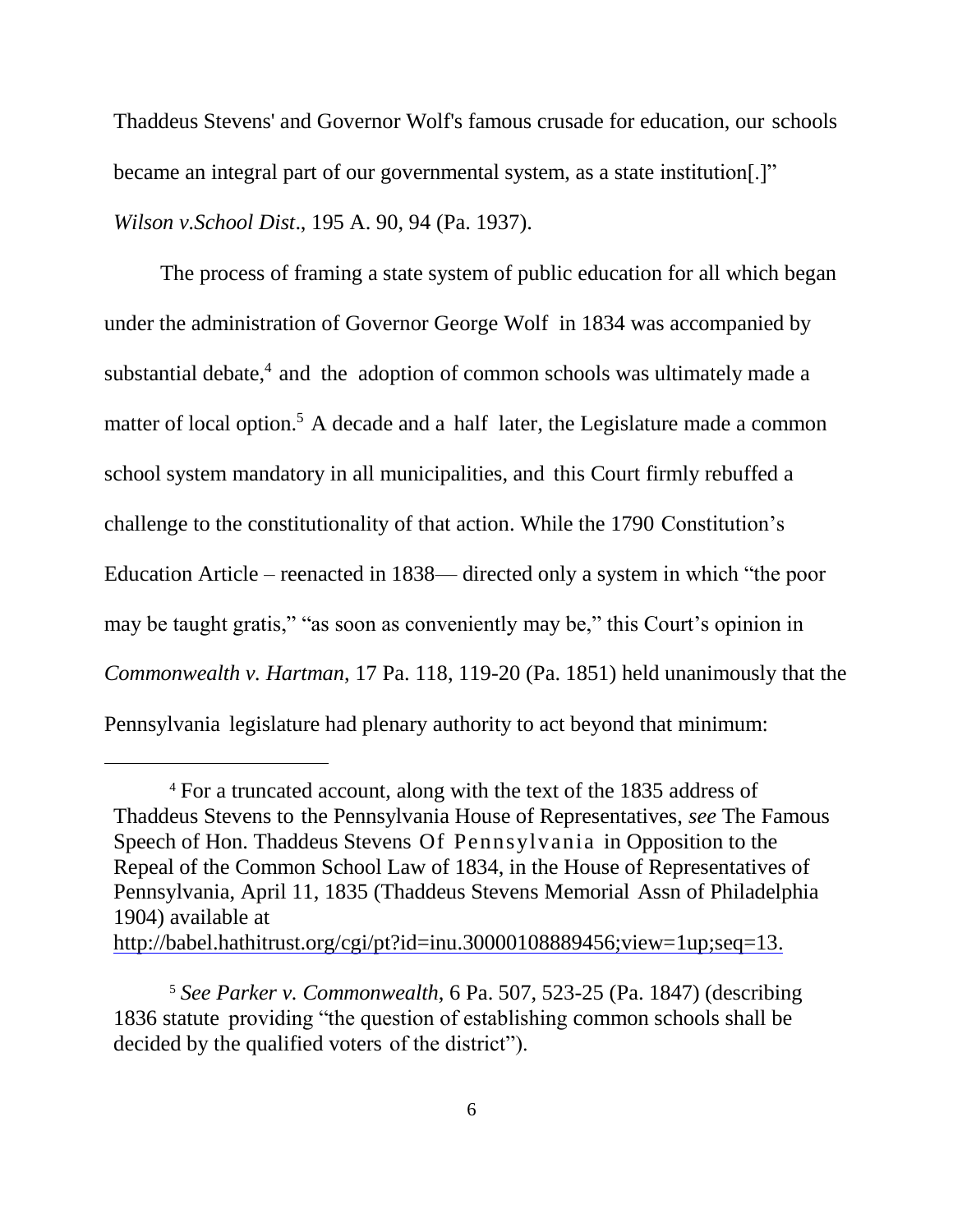We are of opinion that there is nothing in that law, certainly nothing in that part of it to which our attention has been particularly called, which, in the slightest degree, contravenes the constitution. It is to be remembered, that the rule of interpretation for the state constitution differs totally from that which is applicable to the constitution of the United States.... Congress can pass no laws but those which the constitution authorizes either expressly or by clear implication; while the Assembly has jurisdiction of all subjects on which its legislation is not prohibited....

The constitution, in sect. 1 of article VII., provides that "the legislature shall, as soon as conveniently may be, provide by law for the establishment of schools throughout the state *in such manner that the poor may be taught gratis*." It seems to be believed that the last clause of this section is a limitation to the power of the legislature, and that no law can be constitutional which looks to any other object than that of teaching the poor gratis. The error consists in supposing this to define the *maximum* of the legislative power, while in truth it only fixes the *minimum*. It enjoins them to do thus much, but does not forbid them to do more. If they stop short of that point, they fail in their duty; but it does not result from this that they have no authority to go beyond it.

*Id.*

*Hartman* thus recognized three important points: First, that the Pennsylvania Constitution did impose a duty on the legislation regarding education; second, that duty was of limited force and scope; and third, that the Legislature had inherent authority to exceed the duty. In short, the words of the Constitution constrain the legislature, but are not needed to empower it.

The results of this permissive constitutional system, however, proved unsatisfactory to the People of Pennsylvania. In the Constitution of 1874, they expanded the constitutional duty from a direction that education be provided "to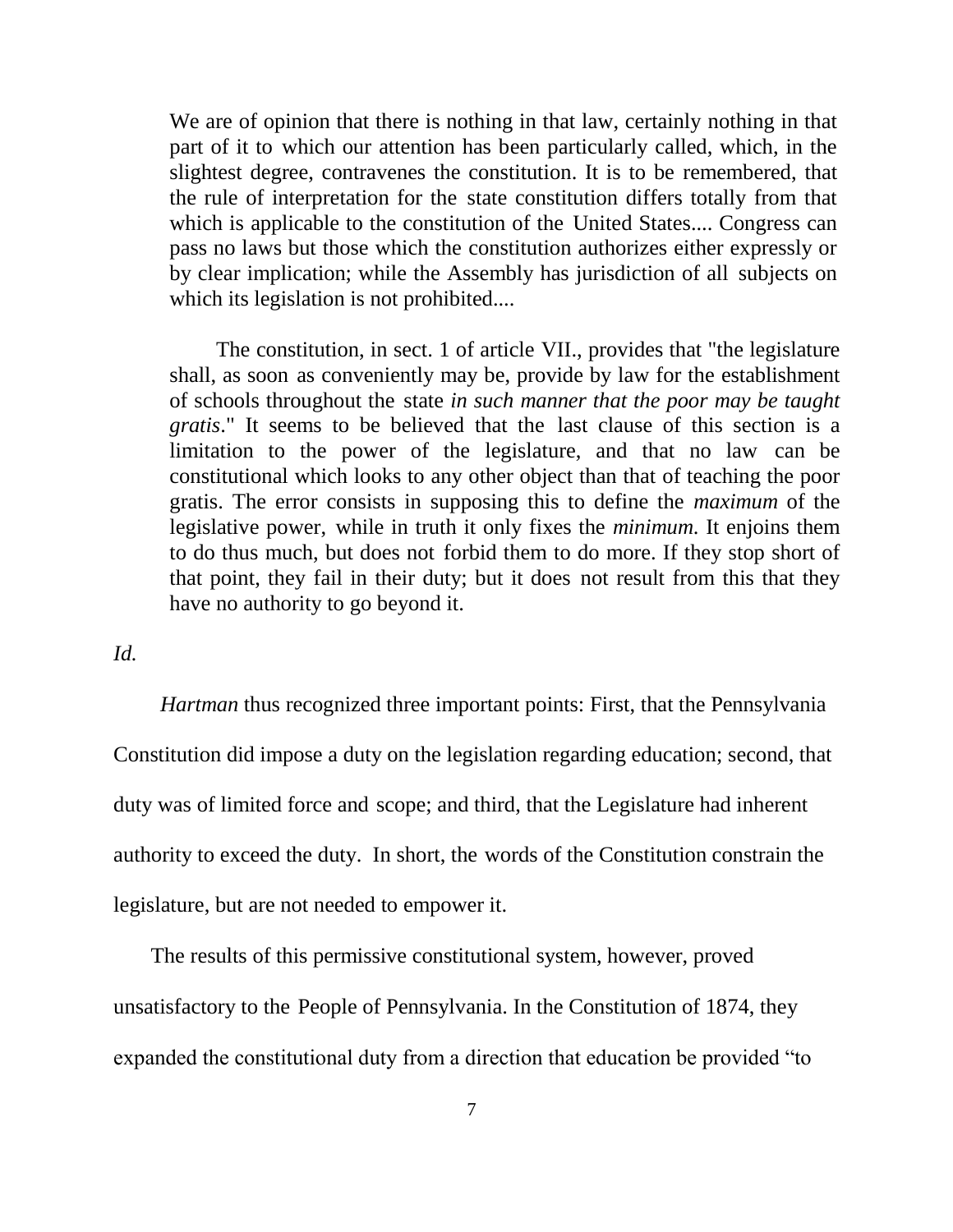the poor gratis" "as soon as conveniently may be" to the current unqualified imperative that the Legislature "shall establish" a "thorough and efficient system of education" for all children. As this Court observed in *In re Walker*, 36 A. 148, 149 (Pa. 1897):

The school system had then been in operation for forty years, yet statistics demonstrated that a large percentage of even Pennsylvania born children grown to manhood or womanhood under the public school system were illiterate. The school laws as administered had not accomplished nearly to the full extent the purpose of its founders. Hence the mandate of the new constitution.<sup>6</sup>

The framers of the 1874 Constitution viewed the mandate to educate the children of Pennsylvania as a crucial obligation of government, and they phrased their work in mandatory and unqualified terms. Gone were the limits of the obligation to "the poor," and banished was the permissive language allowing the legislature to act "as soon as conveniently may be." As proposed by the Convention and adopted by the People, Article X, Section 1 provided:

 $\overline{a}$ 

<sup>6</sup> *Accord Board of Pub. Educ. v. Ransley*, 58 A. 122, 123 (Pa. 1904) ("By the constitution of 1790 the people of this commonwealth imposed upon the legislature the positive duty of establishing schools throughout the state for the free education of the poor....What was first a constitutional requirement, that the legislature should establish schools for the education of the poor 'gratis,' in time became a universal demand for free education for all classes . . . . By our present constitution the legislature is to provide for the education of all the children of the commonwealth through 'a thorough and efficient system of public schools.'").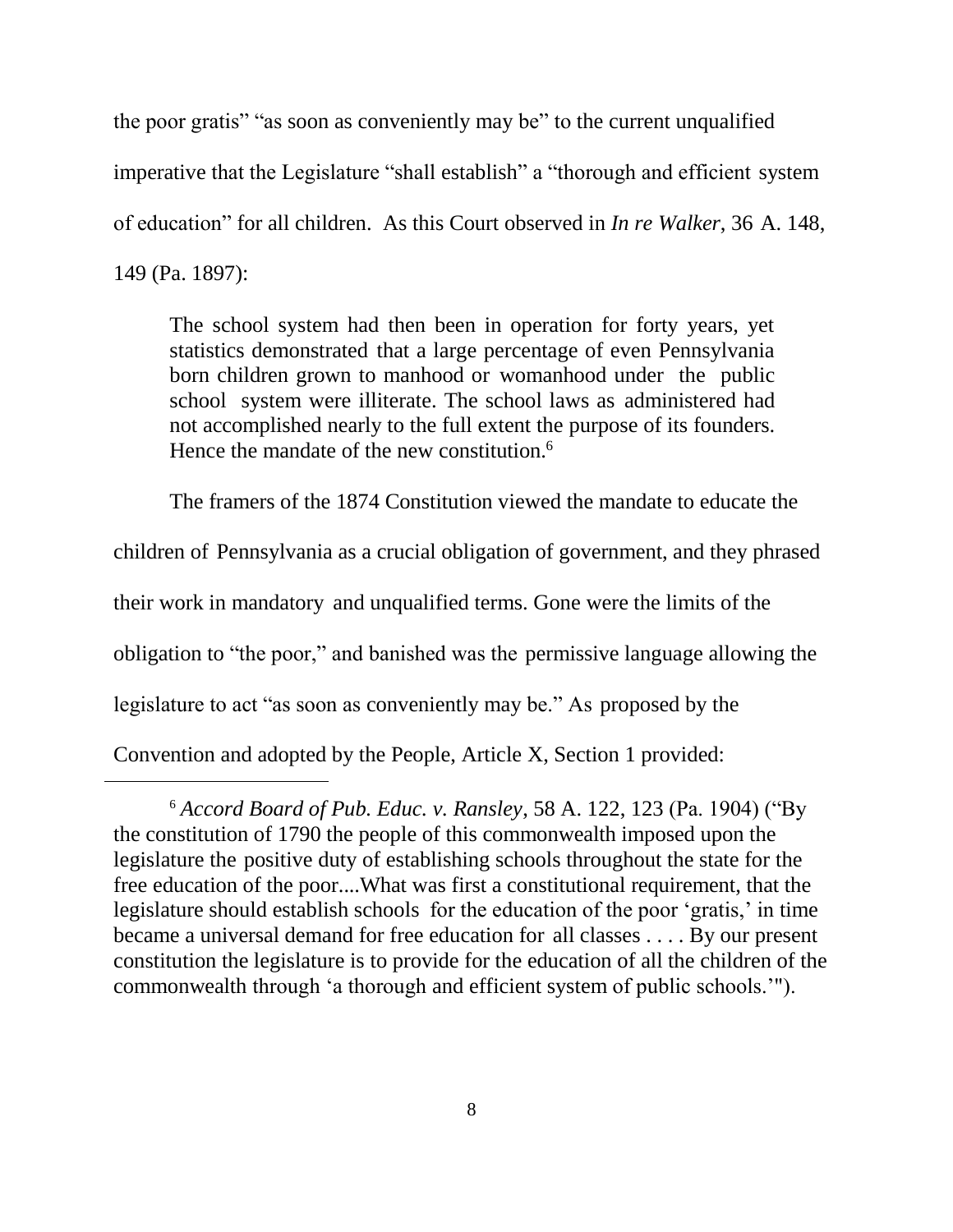The General Assembly shall provide for the maintenance and support of a thorough and efficient system of public schools, wherein all the children of this Commonwealth above the age of six years may be educated, and shall appropriate at least one million dollars each year for that purpose.

Pa. Const. art. X, § 1 (1874).<sup>7</sup>

 $\overline{a}$ 

In introducing the provisions of the new Education Article to the Constitutional Convention of 1872-3, Mr. Darlington observed that "If we are all agreed upon any one thing, it is that the perpetuity of free institutions rests, in a large degree, upon the intelligence of the people, and that intelligence is to be secured by education." II Debates of the Convention to Amend the Constitution of Pennsylvania 421 (1873). Unlike the prior constitutional provisions which exhorted the legislature to establish a system of school to educate the poor "as soon as conveniently may be," the 1874 Constitution required that the General Assembly "shall provide for the maintenance and support of a thorough and efficient system of public schools wherein all the children of this Commonwealth above the age of six years may be educated," and mandated that the legislature appropriate a sufficient amount of money adequate to the purpose.

The change in the text of the state constitutional provision concerning

<sup>7</sup> The Framers of the 1874 Constitution knew well how to frame language conferring unrestrained discretion on the Legislature. Immediately following the Education Article, Article XI provided: "The freemen of this Commonwealth shall be armed, organized and disciplined for its defence when and in such manner as may be directed by law." Pa. Const. art. XI, § 1(1874).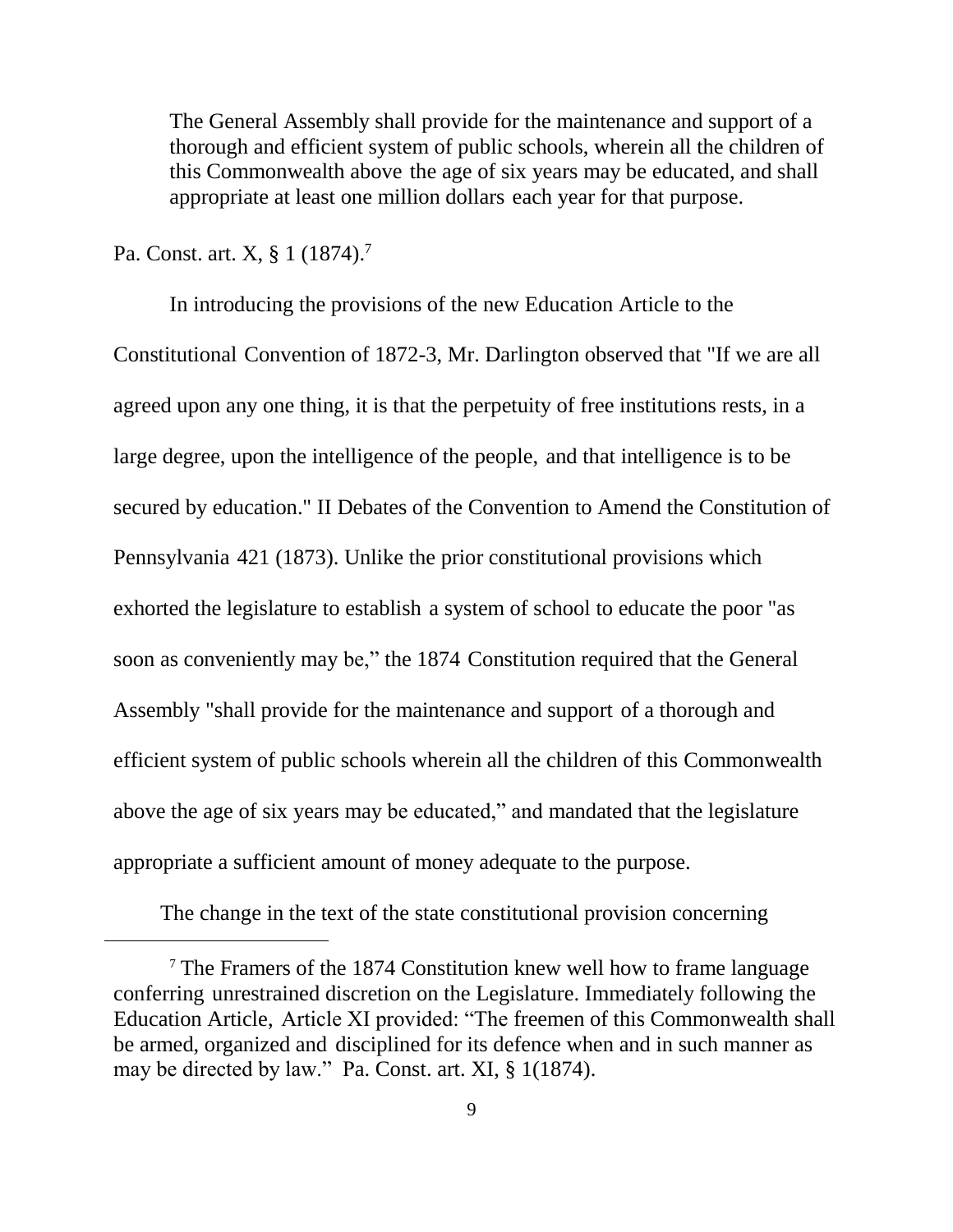education, from the discretionary and limited 1790 and 1838 versions, to the mandatory and substantive standard of a "thorough and efficient" education adopted in the 1874 Constitution is a direct textual commitment to qualitative and quantitative standards in the constitution itself. As one noted commentator observed, the constitutional convention, and the people of the Commonwealth "broadened" the educational mandate. Rosalind L. Branning, *Pennsylvania Constitutional Development* 107 (1960).<sup>8</sup> There is every indication that the broadening was intended to be a meaningful constraint on the legislature.

The proceedings of the 1872-3 convention make clear that the delegates were aware that the provisions of the Education Article were binding and not merely aspirational. The delegates rejected a proposal that the Article require a "uniform" system of education out of concern that it would preclude flexibility to meet local needs. *See* II Debates of the Convention 422-26.<sup>9</sup> This concern, of

 $\overline{a}$ 

<sup>8</sup> *Accord Wilson v. School Dist*., 195 A. 90, 94 (Pa. 1937) ("The Constitution of 1874 fortified it and directed the legislature to maintain 'a thorough and efficient system of public schools': Article X, Section 1. The school system, or the school districts, then, are but agencies of the state legislature to administer this *constitutional duty*.") (emphasis added); *Minsinger v. Rau*, 84 A. 902-3 (Pa. 1912) ("The constitution *requires* the legislature to provide and support a thorough and efficient system of schools for the education of the children of the Commonwealth.") (emphasis added).

<sup>9</sup> This Court noted the rejection of the requirement of uniformity in declining to impose a mandate of uniformity under Article III, Section 14. *Danson v. Casey*, 399 A.2d 360, 367 (Pa. 1979) ("In originally adopting the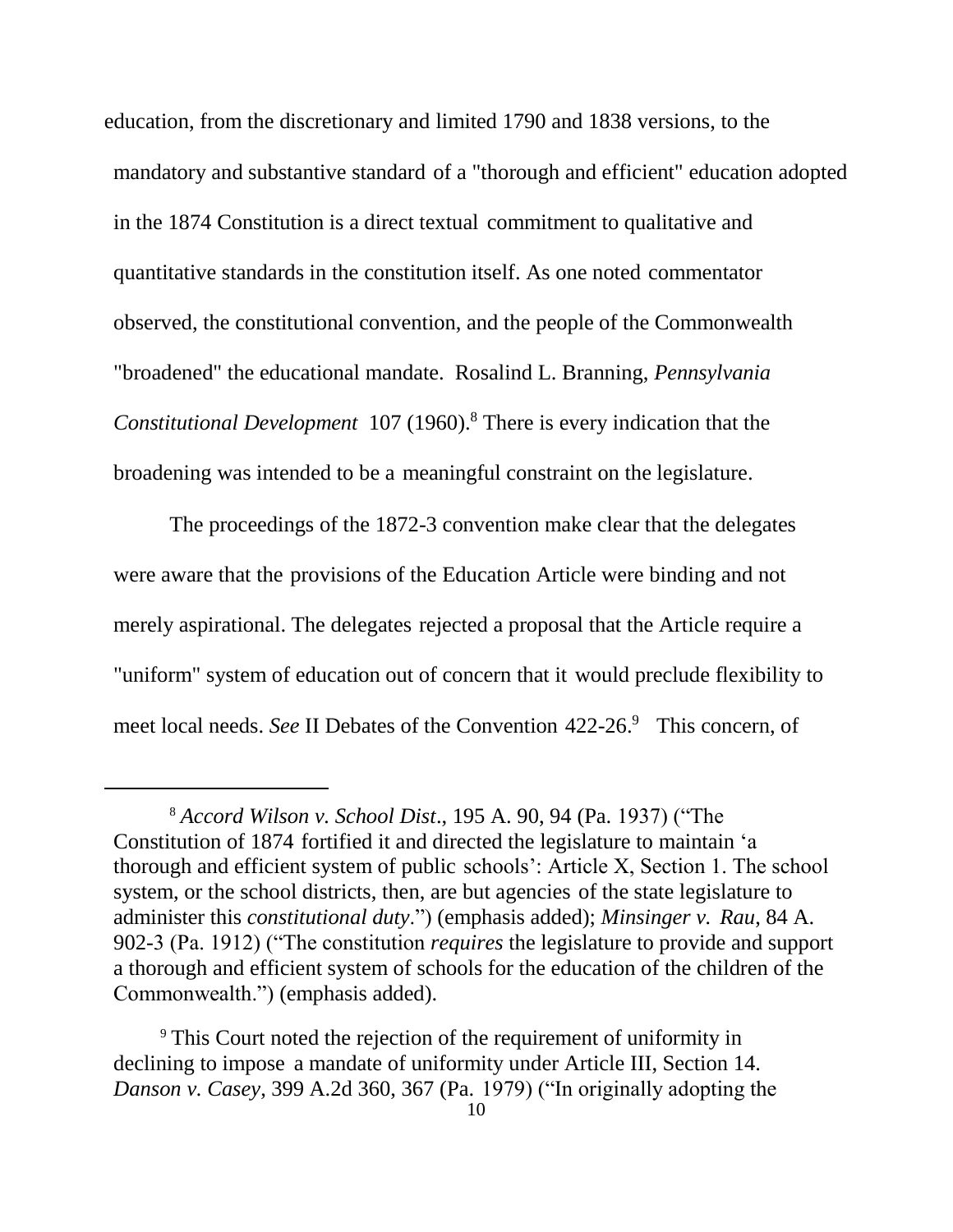course, betokened an understanding that the constitutional duties imposed would be mandatory rather than hortatory.<sup>10</sup>

Opponents of the uniformity mandate voiced the belief that it should not be adopted because the mandate of a "thorough and efficient system of education" would "accomplish all that is necessary to accomplish" II Debates of the Convention at 423 (remarks of Mr. Landis) and because the unamended obligation to establish a "thorough and efficient system" was adequate to mandate "an opportunity to every child in the Commonwealth to get an equal chance for a good and proper education" *id* at 424 (remarks of Mr. Simpson). This Court, by contrast, confronts allegations that the challenged system denies any chance for a "good and proper" education to large numbers of the children of

'thorough and efficient' amendment to the Pennsylvania Constitution of 1873 [sic], the framers considered and rejected the possibility of specifically requiring the Commonwealth's system of education be uniform. II Debates of the Convention to Amend the Constitution of Pennsylvania, 422-26 (1873) . . . .As long as the legislative scheme for financing public education 'has a reasonable relation' to '[providing] for the maintenance and support of a thorough and efficient system of public schools' the General Assembly has fulfilled its constitutional duty to the public school students of Philadelphia.") (citation omitted).

 $\overline{a}$ 

The Court in *Danson*, unlike this Court was not confronted with a complaint charging that the legislative action is a gross dereliction and not "reasonably related" to effective education of large numbers of Pennsylvania's children.

 $10$  So, too, where the delegates believed a matter like the choice of school books was "a question for the Legislature," *id*. at 432 (remarks of Mr. Broomall), they declined to include a provision in the Constitution.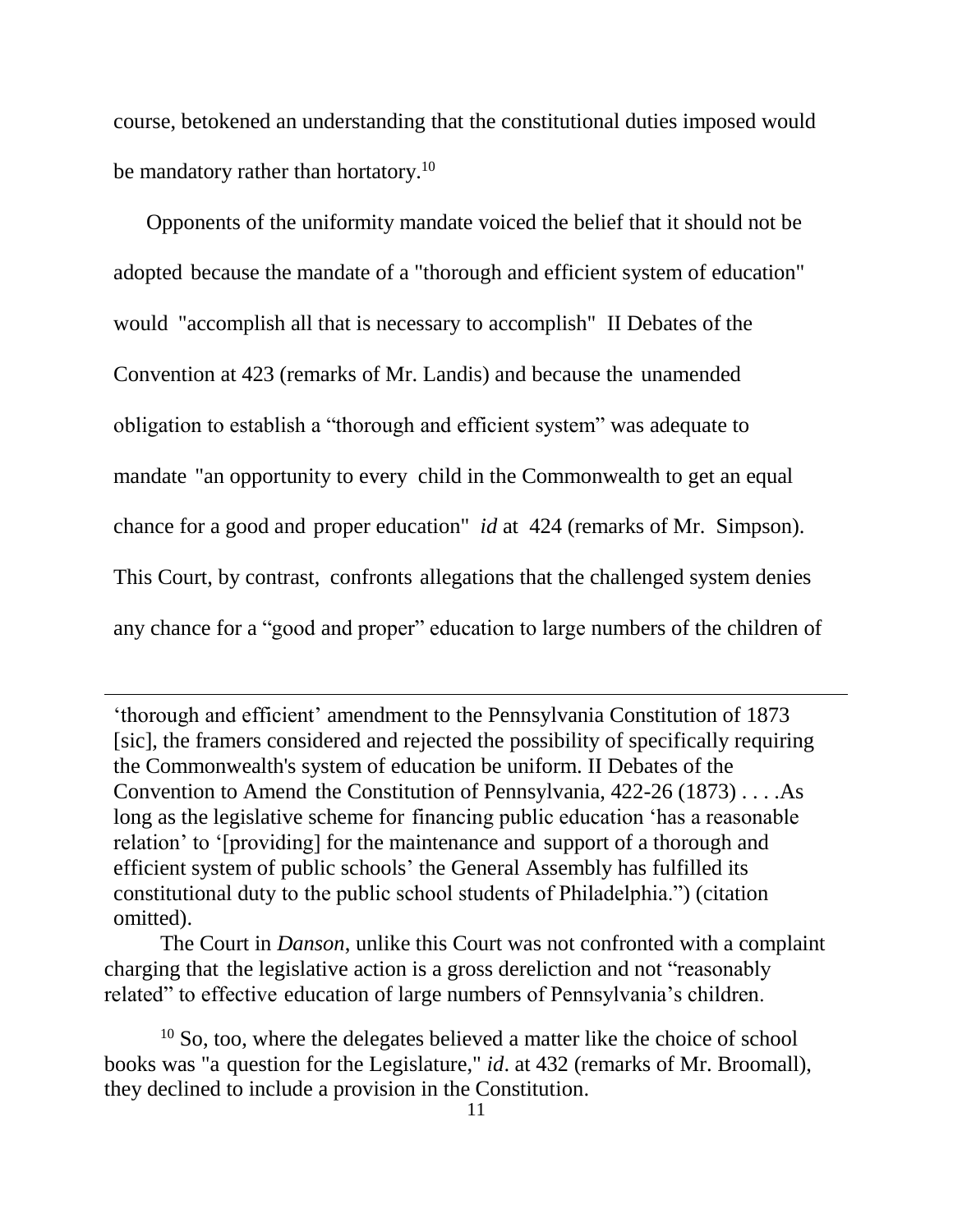Pennsylvania.

 $\overline{a}$ 

The delegates to the Constitutional Convention explicitly adopted the requirement the Legislature appropriate at least \$1,000,000 to schools--- a sum adequate in 1874 to provide the assistance necessary to ensure education in "localities where children prevail to a greater extent than wealth." II Debates at 436 (remarks of Mr. Lear); *see id*. at 436-39 (rejecting amendment offered by Mr. Boyd that "The legislature shall appropriate such amount as they deem proper each year, to be annually distributed.") Like the expansion of legislative duty to "thorough and efficient education" for all children, the million dollar mandate was important and binding when it was adopted.<sup>11</sup> In the next decades, the million dollar mandate passed into irrelevance and was removed from the Constitution in

<sup>11</sup> *See Ford v. Kend Bor Sch. Dist*, 15 A. 812, 815(Pa. 1888) ("The constitution provides, Article X., § 1:"The general assembly shall provide for the maintenance and support of a thorough and efficient system of public schools, wherein all the children of this commonwealth above the age of six years may be educated; and shall appropriate at least one million of dollars each year for that purpose." Here is not only an injunction upon the legislature to provide a system of public education for all the children of the commonwealth, over the age of six years, but to appropriate for that purpose the magnificent sum of not less than one million of dollars. The appropriation may exceed that sum to any amount; to an amount sufficient to cover the entire expenses of the system, but at all events, that sum must be so appropriated."), *overruled on other grounds by Ayala v. Philadelphia Bd. of Pub. Educ.*, 305 A.2d 877 (Pa. 1973).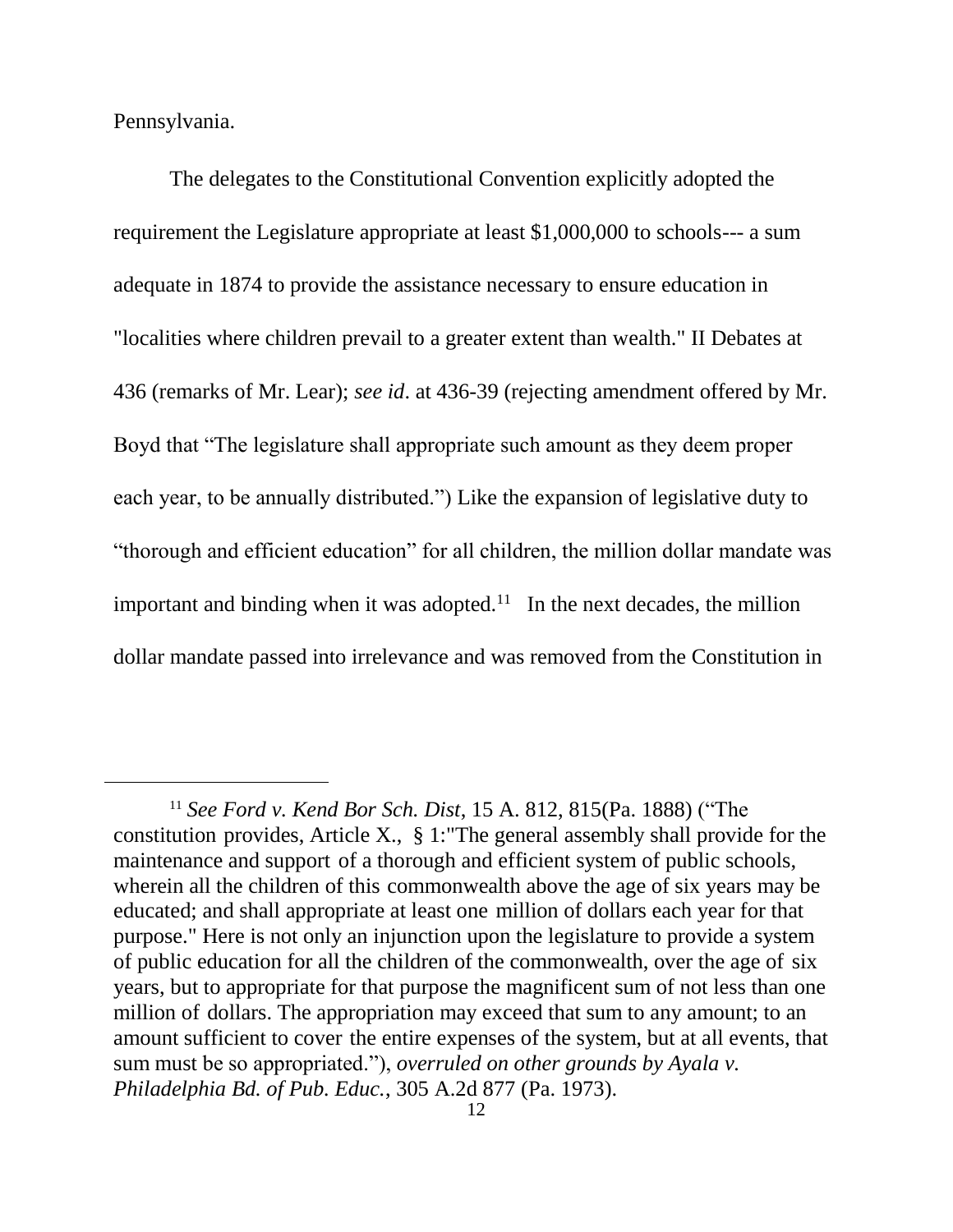1968 as obsolete.<sup>12</sup> But in 1968, the People of Pennsylvania reenacted in Article III, Section 14 the unqualified command that the legislature "shall provide for the maintenance and support of a thorough and efficient system of public education."

The conclusion that this duty is a mandatory and enforceable command is reinforced by understanding the context in which the 1873 Constitutional Convention proposed and the people approved the new constitution. Given that context, it would be impossible to imagine that the Convention, or the people of the Commonwealth, intended by mandating that the legislature "shall establish" a "thorough and efficient system of education" to commit the question of what constitutes a "thorough and efficient" education solely and unreviewably to

 $\overline{a}$ 

<sup>&</sup>lt;sup>12</sup> The 1968 amendment was presented to the voters as a provision that "Articles" Three, Ten and Eleven of the Constitution relating to legislation be consolidated and amended to modernize provisions relating to the powers, duties and legislative procedures." (Notice of Special Election Tuesday May 16, 1967). *See* Pa. Legislative Journal, House, January 30, 1967, p.80 (remarks of Mr. Beren) (revised education provision Article III Section 14 "updates the constitution by replacing the obsolete requirement that . . . at least \$1 million be spent for that purpose."); Pennsylvania Bar Association, Pennsylvania Constitutional Revision Handbook 28 (1966) ("The Legislature's duty as to education would be broadened . . . . Also, the ridiculous provision that the Commonwealth shall appropriate at least one million dollars a year for maintaining the public schools would be eliminated."); Pennsylvania Economy League, Comparison of Proposed New Constitutional Provisions with Pennsylvania's Present Constitution, 26 (April 1965) ("Proposed amendment would eliminate the mandate for appropriations of at least one million dollars a year (meaningless today).")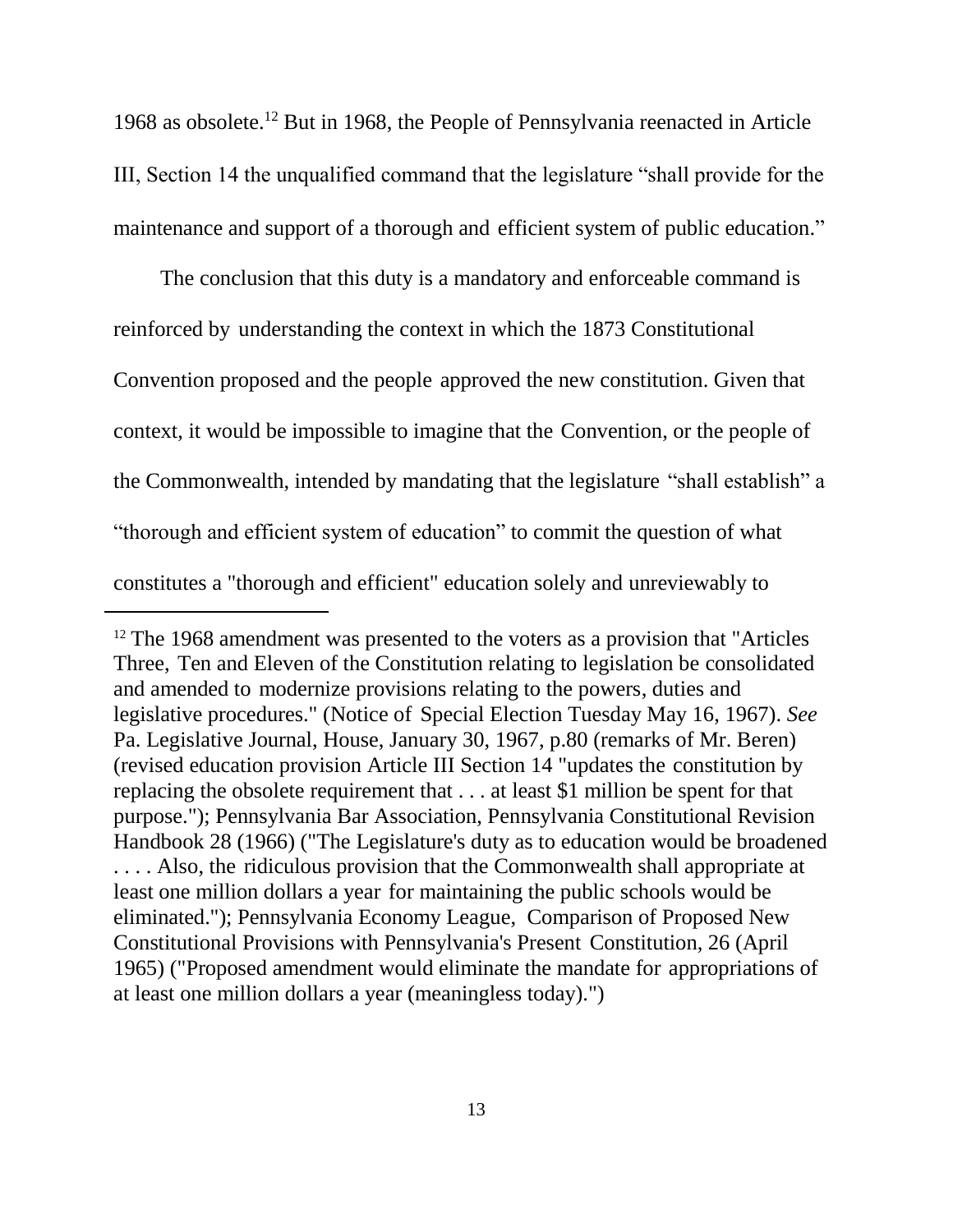legislative logrolling and caprice.

 $\overline{a}$ 

First, as noted above, a decade and a half before the 1874 Constitution this Court had concluded unanimously that before the amendment the legislature had a plenary authority to adopt legislation. *Commonwealth v. Hartman*, 17 Pa. 118, 119-20 (1851). Therefore, the only purpose that the People could understand to have been served by extending the Constitutional mandate from a duty to educate "the poor" "gratis" to a duty to establish a "thorough and efficient" system of education for the benefit of all children would have been a purpose of binding the legislature to a higher standard. No constitutional language was required to authorize the legislature to establish a system of common schools.

As the plurality opinion observed in *Robinson Twp. v. Commonwealth*, 83 A.3d 901 (Pa. 2013):

"very nearly everything that may be included in a state constitution operates as a restriction on the legislature, for both commands and prohibitions directed to the other branches of the government or even to the individual citizen will operate to invalidate inconsistent legislation[.]"<sup>13</sup>

*Id.* at 947 (*quoting* Robert F. Williams, The Brennan Lecture: Interpreting State Constitutions as Unique Legal Documents, 27 Okla. City U. L. Rev. 189, 200-08

<sup>13</sup> *See, e.g.*, *McDuffy v. Sec'y of Exec. Office of Educ*., 615 N.E.2d 516, 527 n.23 (Mass. 1993) ("[I]f 'legislatures and magistrates' have a constitutional duty to educate, then members of the Commonwealth have a correlative constitutional right to be educated." (citing *Seattle Sch. Dist. No. 1 v. State*, 585 P.2d 71 (Wash. 1978)).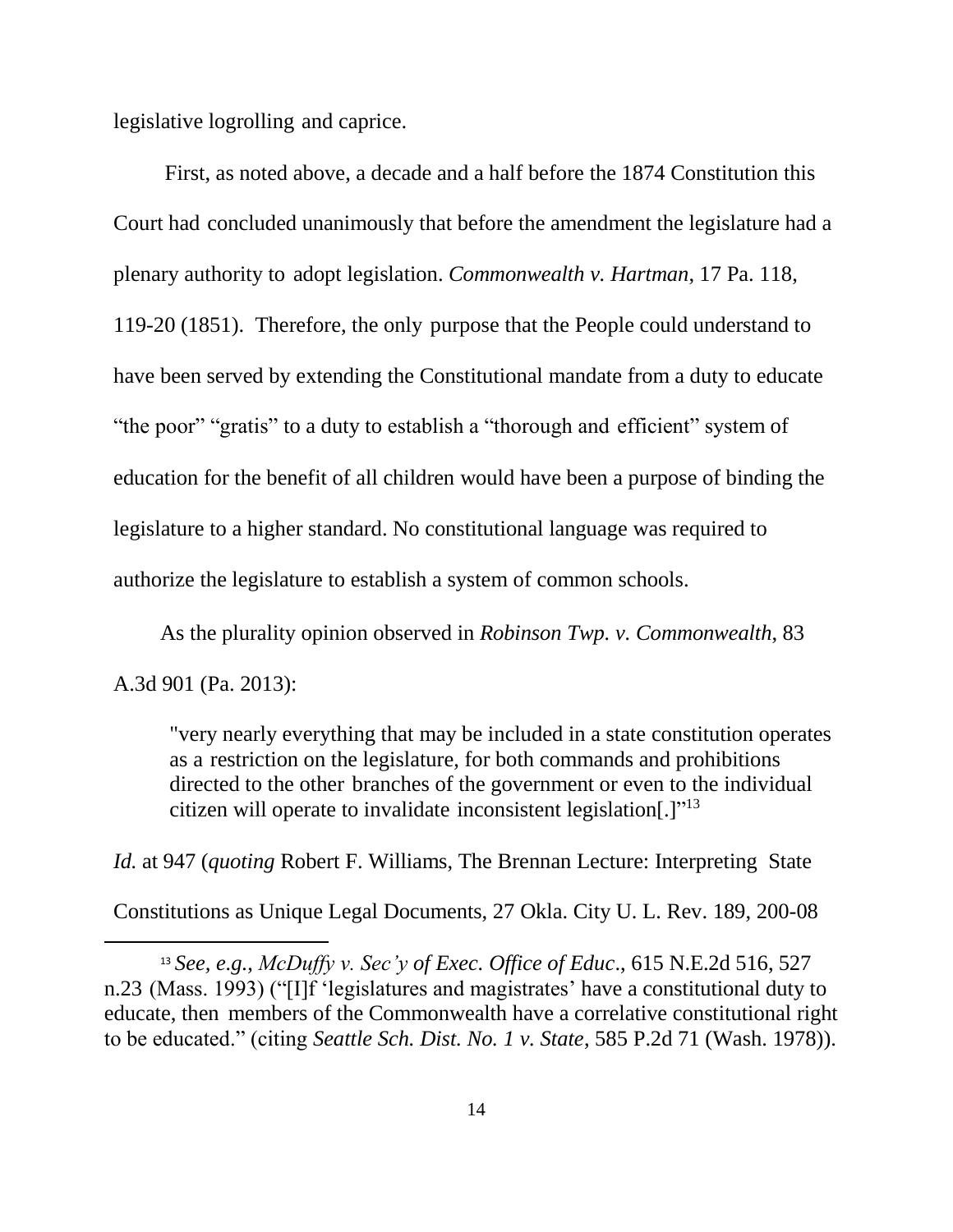(2002)) (*quoting* Frank P. Grad, The State Constitution: Its Function and Form for Our Time, 54 Va. L. Rev. 928, 964-65 (1968)).

The plurality opinion in *Robinson Twp.* concluded that "[b]y calling for the 'preservation' of these broad environmental values, the Constitution again protects the people from governmental action that unreasonably causes actual or likely deterioration of these features." *Robinson Twp.*, 83 A.3d at 953. Just so, the obligation to establish a thorough and efficient system of education protects the people from actions which unreasonably cause the education system to deteriorate into failure rather than efficiency.

This Court has in parallel circumstances been sensitive to the fact that specific additions to Constitutional text are important indications that the People have not granted "non-reviewable authority to the General Assembly[.]" *Mesivtah Eitz Chaim of Bobov, Inc. v. Pike County Bd. of Assessment Appeals*, 44 A.3d 3, 8 (Pa. 2012). The Court in *Mesivtah Eitz Chaim* observed that when the Constitution of 1874 added Article VIII, § 2 authorizing exemption from taxation of "institutions of purely public charity," the provision

was not designed to grant, but limit, legislative authority to create tax exemptions. To eliminate judicial review of the constitutionality of the General Assembly's creations would defeat this purpose. The General Assembly could, by statute, define any entity whatsoever as an "institution of purely public charity" entitled to exemption from taxes[.]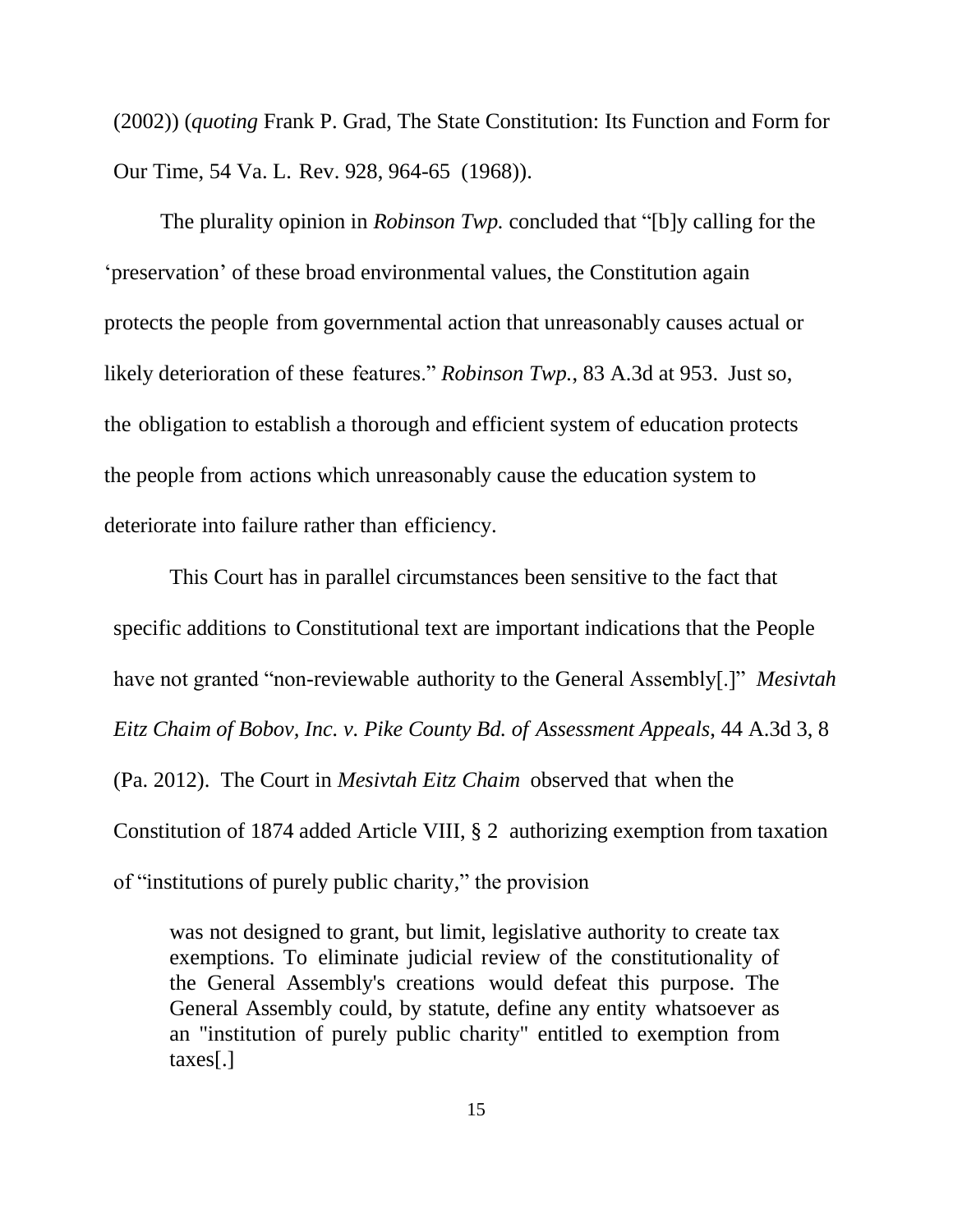*Id.* at 8.

 $\overline{a}$ 

Just so, in this case, the explicit addition in 1874 of an obligation to establish a "thorough and efficient" system of education would be defeated if the legislature has non-reviewable discretion to define those terms.<sup>14</sup>

Second, the primary impetus for the 1872-3 Constitutional Convention was

distrust of the legislature and the imperative of considering proposals for reforming

and checking the legislative branch itself. As Rosalind L. Branning concluded:

The Pennsylvania constitution of 1874...was drafted in an atmosphere of extreme distrust of the legislative body ....It was the product of a convention whose prevailing mood was one of reform...and, overshadowing all else, reform of legislation to eliminate the evil practices that had crept into the legislative process. Legislative reform was truly the dominant motif of the convention and that purpose is woven into the very fabric of the constitution.<sup>15</sup>

This Court has observed that the Constitution of 1874 was adopted during a "time

of fear of tyrannical corporate power and legislative corruption," *Pennsylvanians*

<sup>14</sup> Compare *Connecticut Coalition for Justice in Educ. Funding, Inc. v. Rell*, 990 A.2d 206, 235 (Conn. 2010) ("'[W]hen the constitution says free education it *must be interpreted in a reasonable way. A town may not herd children in an open field to hear lectures by illiterates.*'") (*quoting Horton v. Meskill*, 172 Conn. 615, 655 (Conn. 1977) (Loiselle, J., dissenting )).

<sup>15</sup> R. Branning, *Pennsylvania Constitutional Development* 37 (1960). *See In re Commonwealth, Dep't of Transp*., 515 A.2d. 899, 901 (Pa. 1986) (*quoting* Branning on the point as a "leading commentator"); *Consumer Party of Pa. v. Commonwealth*, 507 A.2d 323, 333 (Pa. 1986) (same).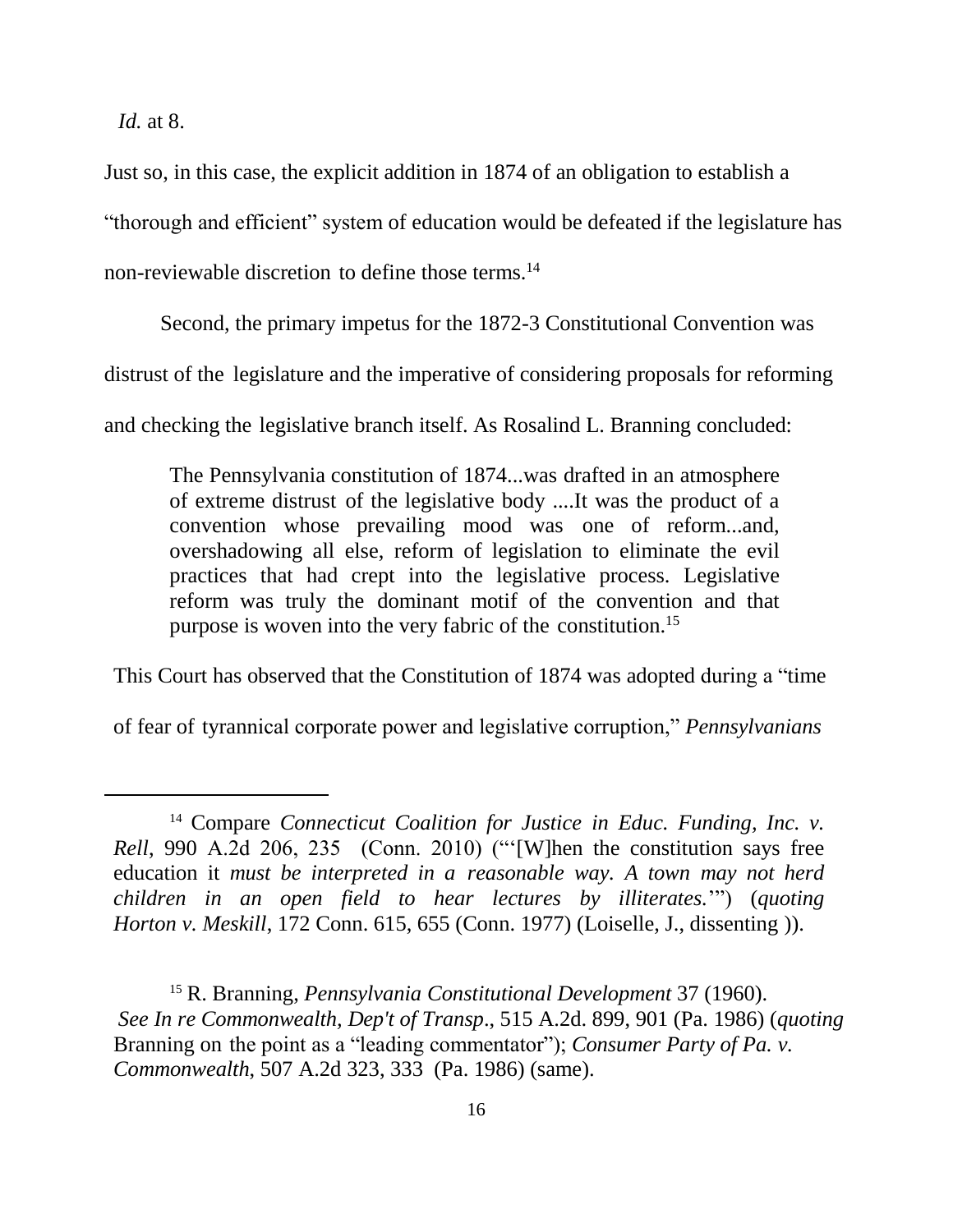#### *Against Gambling Expansion Fund, Inc. v. Commonwealth*, 877 A.2d. 383, 394

(Pa. 2005):

 $\overline{a}$ 

The Constitutional Convention of 1872-73 was convened to reform corrupt legislative behavior, and to this end, the result was the constitutional strictures contained in Article III. *See* R. Branning, Pennsylvania Constitutional Development 37 (1960). 16

To conclude, as the *Marrero* Court appears to have assumed, that the 1873 Constitutional Convention and the People of Pennsylvania would include strong and direct commands in the Education Section, but then leave all discretion as to compliance with those commands solely to the legislature makes no sense either textually or contextually.

<sup>16</sup> *See also City of Philadelphia v. Commonwealth*, 838 A.2d 566, 585-86 (Pa. 2003) (stating that the Pennsylvania Constitution of 1874"was drafted in an atmosphere of extreme distrust of the legislative body and of fear of the growing power of corporations, especially the great railroad corporations. It was the product of a convention whose prevailing mood was one of reform . . .." (quoting R. Branning, Pennsylvania Constitutional Development 56 (1960) ((citations omitted); *Consumer Party of Pa. v. Commonwealth,* 507 A.2d 323, 333 (1986) (also quoting Branning and stating " a blanket doctrine of abstention . . .would erode the safeguard that has been erected and invite the evils that the Constitution of 1874 was designed to eradicate."). *See* Woodside, Pennsylvania Constitutional Law 295 ("The General Assembly and its enactment of laws was substantially changed in the Constitution of 1874. . . . Most of the evils which existed in the General Assembly of Pennsylvania and in the Congress of the United States were examined with the idea of correcting them in the new Constitution").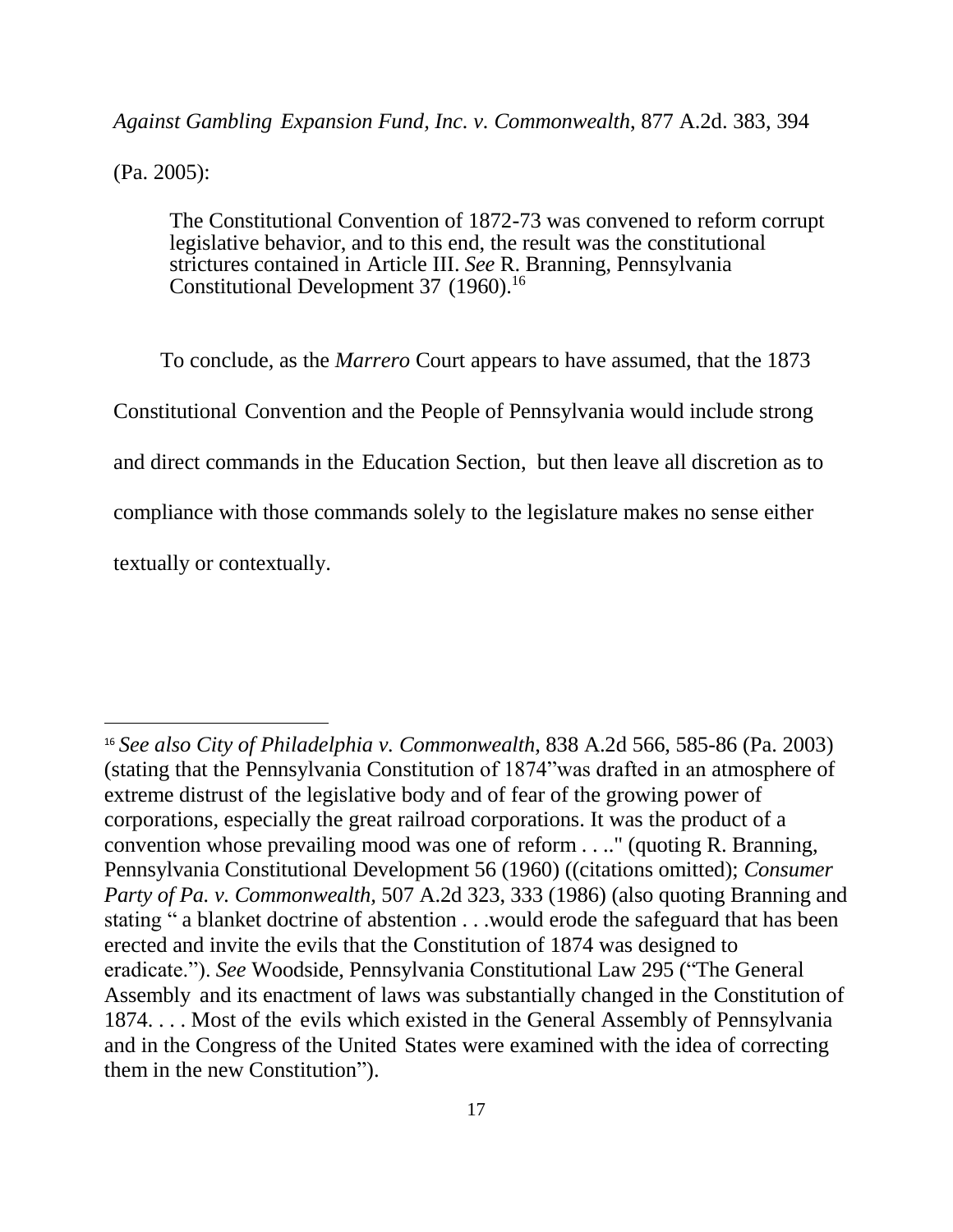### **II. The** *Marrero* **Court's Analysis of the Political Question Doctrine Has Been Superseded by Subsequent Cases from this Court.**

Rather than address the question of whether the Legislature had complied with its obligations under Article III, Section 14, Justice Flaherty's opinion in *Marerro*  –again without substantial discussion -- accepted the proposition advanced by the Commonwealth Court that it was confronted with a nonjusticiable political question because of "a 'textually demonstrable constitutional commitment of the issue to a coordinate political department,' *i.e*., the General Assembly,'" and "'a lack of judicially manageable standards for resolving the instant claims,'" *Marrero v. Commonwealth*, 739 A.2d 110, 113 (Pa. 1999) (citations omitted).

But both the world and the jurisprudence of this Court have moved on in the last decade and a half, and that movement casts shadows over *Marrero*'s conclusion that the Pennsylvania judiciary is barred from enforcing the obligations imposed by the Education Section.

In the years since *Marrero*, the executive and legislative branches of Pennsylvania's government have regularly argued to this Court that efforts to enforce their obligations under the Pennsylvania Constitution involve a lack of respect for their independent status, and an improper injection of judicial review into "political questions." Those arguments have been rebuffed with equal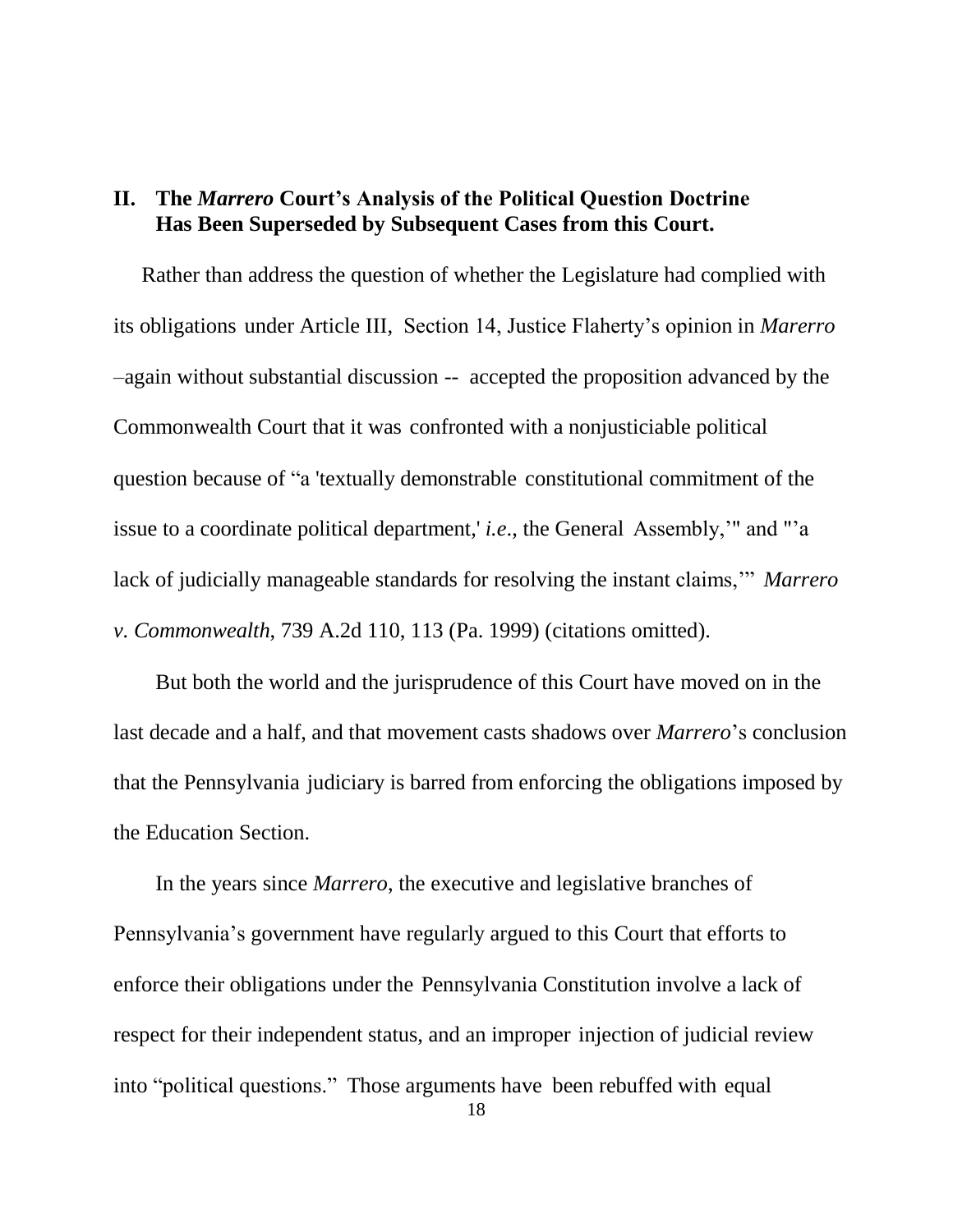regularity.<sup>17</sup>

 $\overline{a}$ 

This Court's latest account of the "political question" doctrine came in

*Robinson Twp. v. Commonwealth*, 83 A.3d 901, 927-29 (Pa. 2013), addressing the

contentious constitutional challenge to legislation authorizing unrestrained

exploitation of the Marcellus shale. The Court's analysis is worth quoting at length:

The judicial power of the Commonwealth is not vested in the General Assembly, but in a unified judicial system, which includes the Commonwealth Court and, ultimately, this Court, which presides over our branch of government. *See* Pa. Const. art. V, § 1.

In application, the Court has recognized that "[i]t is the province of the Judiciary to determine whether the Constitution or laws of the Commonwealth require or prohibit the performance of certain acts. That our role may not extend to the ultimate carrying out of those acts does not reflect upon our capacity to determine the requirements of the law." *Council 13*, 986 A.2d at 75 (*quoting Thornburgh v. Lewis*, 504 Pa. 206, 470 A.2d 952, 955 (Pa. 1983)).

<sup>17</sup> *Robinson Twp. v. Commonwealth*, 83 A.3d 901 (Pa. 2013); *Hospital & Health Sys. Ass'n of Pa. v. Commonwealth*, 77 A.3d 587 (Pa. 2013); *Pennsylvania State Ass'n of County Comm'rs v. Commonwealth*, 52 A.3d 1213 (Pa. 2012); *Council 13 v. Commonwealth*, 986 A.2d 63 (Pa. 2009); *Pennsylvanians Against Gambling Expansion Fund, Inc. v. Commonwealth*, 877 A.2d 383, 393 n.6 (Pa. 2005); *Pennsylvania AFL-CIO v. Commonwealth*, 757 A.2d 917 (Pa. 2000).

This Court has accepted the argument only twice, once in a case involving the internal procedures by which the legislature considers constitutional amendments, *Grimaud v. Commonwealth*, 865 A.2d 835 (Pa. 2005), and once in a case based on *Marrero* itself. *Pennsylvania Sch. Bds. Ass'n v. Commonwealth Ass'n of Sch. Adm'rs., Teamsters Local*, *502*, 805 A.2d 476, 491 (Pa. 2002) (holding in the alternative that the trial court erred because "in examining the merits of this claim, the trial court clearly delved into the soundness of the policy set forth by the Legislature").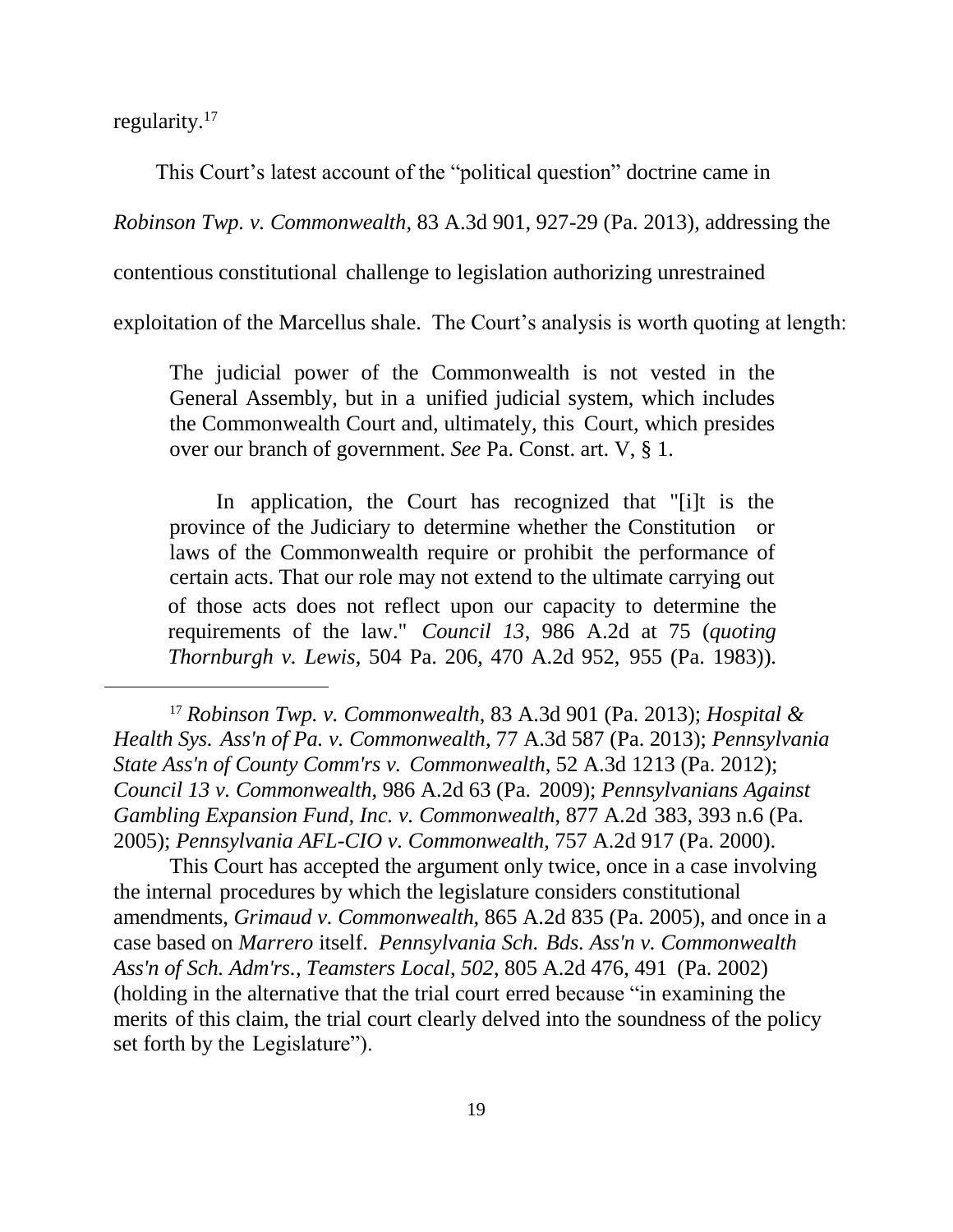This is not a radical proposition in American law. *See, e.g.*, *Marbury v. Madison*, 5 U.S. 137, 1 Cranch 137, 166, 2 L. Ed. 60 (1803) ("where a specific duty is assigned by law [to another branch of government], and individual rights depend upon the performance of that duty, it seems equally clear that the individual who considers himself injured, has a right to resort to the laws of his country for a remedy"). Indeed, "[o]rdinarily, the exercise of the judiciary's power to review the constitutionality of legislative action does not offend the principle of separation of powers," and abstention under the political-question doctrine is implicated in limited settings. *See Hosp. & Health Sys. Ass'n of Pa. v. Commonwealth*, 621 Pa. 260, 77 A.3d 587, 596 (Pa. 2013) ("HHAP") (*quoting Sweeney v. Tucker*, 473 Pa. 493, 375 A.2d 698, 705 (Pa. 1977))....

The applicable standards to determine whether a claim warrants the exercise of judicial abstention or restraint under the political question doctrine are well settled. Courts will refrain from resolving a dispute and reviewing the actions of another branch only where "the determination whether the action taken is within the power granted by the Constitution has been entrusted exclusively and finally to the political branches of government for 'selfmonitoring.'"(citation omitted).

Justice Saylor dissented from this aspect of the *Robinson* opinion, joined by

Justice Eakins. But in the year before, in *Hospital & Health Sys. Ass'n of Pa. v.* 

*Commonwealth*, 77 A.3d 587 (Pa. 2013) Justice Eakins joined Justice Saylor's

opinion for a Court unanimous on this point in rejecting a claim that the "political

question" doctrine precluded consideration of a constitutional challenge to a

statutory arrangement by which the Legislature and the Governor agreed that

"\$100 million be transferred from the MCARE Fund to the General Fund."

"Ordinarily, the exercise of the judiciary's power to review the constitutionality of legislative action does not offend the principle of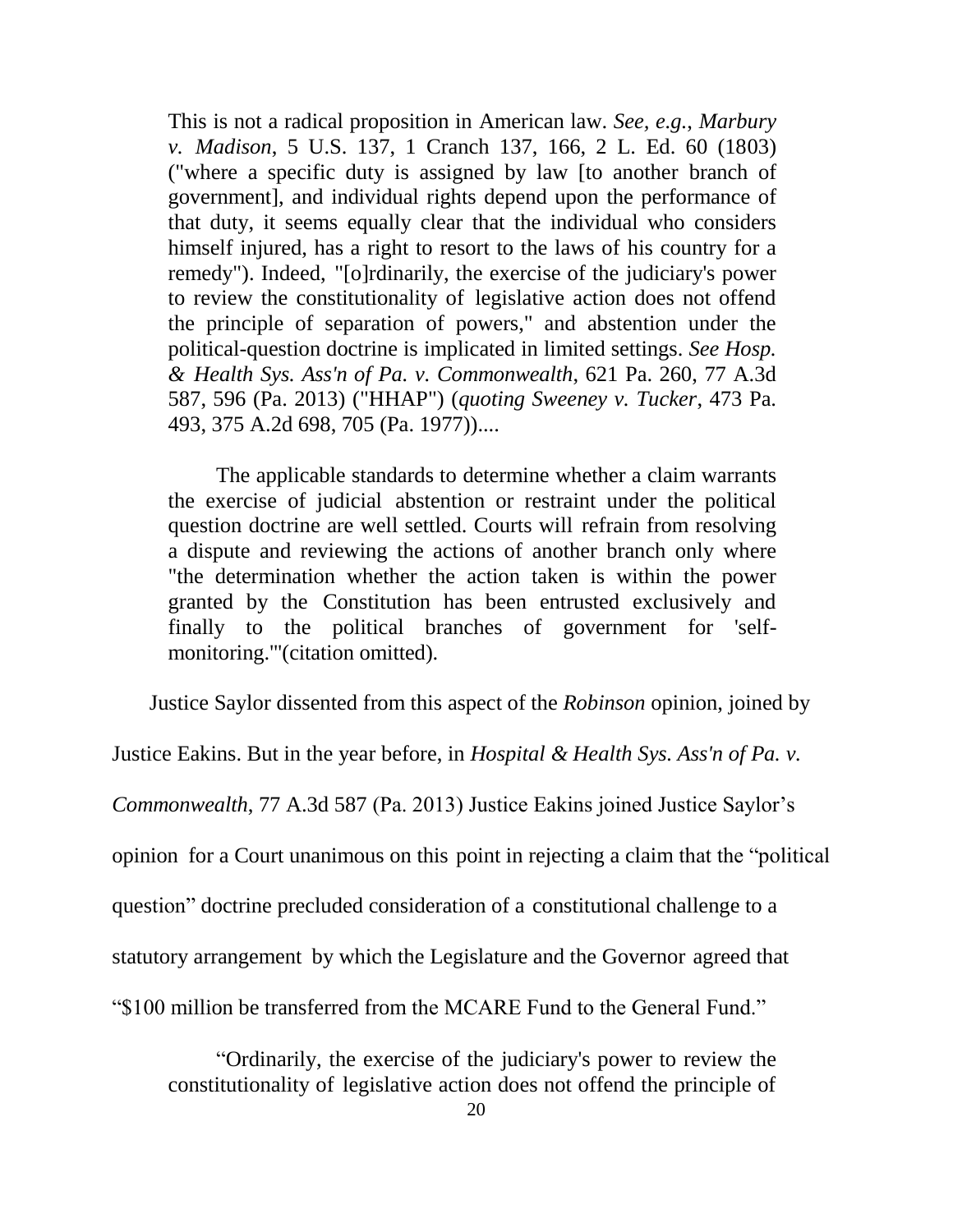separation of powers." *Sweeney v. Tucker*, 473 Pa. 493, 508, 375 A.2d 698, 705 (1977) (citing *Marbury v. Madison*, 5 U.S. (1 Cranch) 137, 2 L. Ed. 60 (1803)); *see also Powell v. McCormack*, 395 U.S. 486, 549, 89 S. Ct. 1944, 1978, 23 L. Ed. 2d 491 (1969) ("Our system of government requires that . . . courts on occasion interpret the Constitution in a manner at variance with the construction given the document by another branch. The alleged conflict that such an adjudication may cause cannot justify the courts' avoiding their constitutional responsibility.")….[N]on-justiciable political questions ... occur where the determination of whether the government acted appropriately has itself been "entrusted exclusively and finally to the political branches of government for self-monitoring." *Sweeney*, 473 Pa. at 509, 375 A.2d at 706 (*quoting* Louis Henkin, Is there a "Political Question" Doctrine?, 85 Yale L.J. 597, 599 (1976)).

*Id.* at 596-97.

The *Marrero* abstention can be sustained, therefore, only if this Court concludes that the obligation to adopt a "thorough and efficient system of education" has been "entrusted exclusively and finally" to the legislature "for selfmonitoring."

As demonstrated above, in 1874, the People of Pennsylvania amended the Education Article to impose new mandatory obligations on the Legislature. This is the precise opposite of matter "textually committed" to the self-monitoring capacity of a coordinate branch of government." *Hosp. & Health Sys. Ass'n of Pa. v. Commonwealth*, 77 A.3d at 598. And it is exceedingly implausible to believe that in historical context the People intended to tacitly rely on the Legislature's exclusive capacity for "self-monitoring."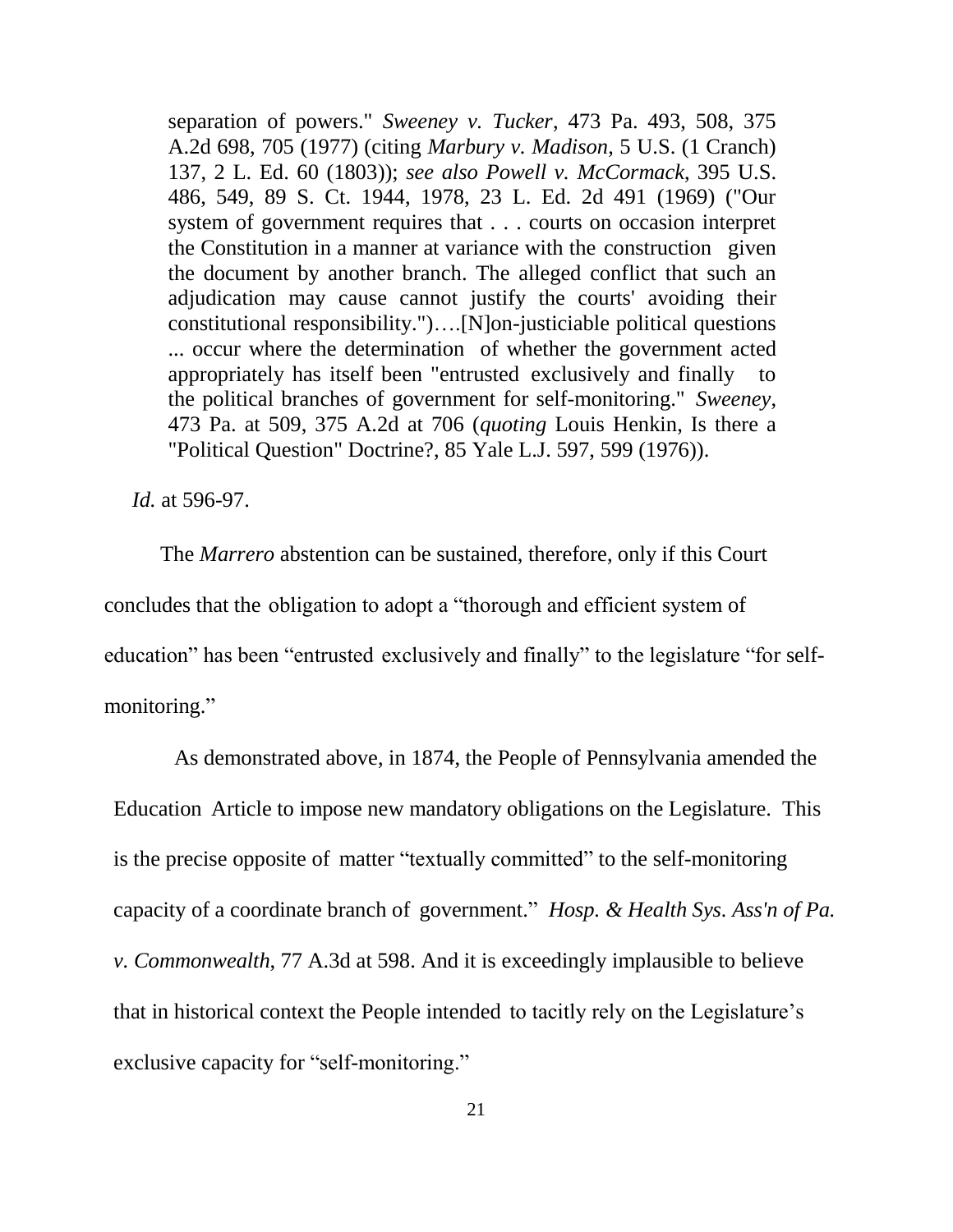We are left, then, only with the proposition that resolving challenges before this Court in defining the parameters of what can reasonably be characterized as a "thorough and efficient system of education" involve "judicially unmanageable standards." Since *Marrero*, this Court has found manageable the challenges of defining the nature of the Legislature's constitutional obligations to avoid unreasonable environmental degradation. *Robinson Twp. v. Commonwealth*, 83 A.3d 901, 949 (Pa. 2013) (plurality opinion) ("Articulating judicial standards in the realm of constitutional rights may be a difficult task…. The difficulty of the task, however, is not a ground upon which a court may or should abridge rights explicitly guaranteed in the Declaration of Rights"); of defining "purely public charities" under the Pennsylvania Constitution. *Mesivtah Eitz Chaim of Bobov, Inc. v. Pike County Bd. of Assessment Appeals*, 44 A.3d 3, 7 (Pa. 2012) ("'ultimate power and authority to interpret the Pennsylvania Constitution rests with the Judiciary, and in particular with this Court'") (citation omitted); of defining whether districts are "as nearly equal in population" "as practicable," and do not fragment political subdivisions unless "absolutely necessary" as required by the Pennsylvania Constitution. *Holt v. 2011 Legislative Reapportionment Comm'n*, 38 A.3d 711, 733, 738 (Pa. 2012) ("The proper construction of constitutional language (or statutory language for that matter) is a question peculiarly suited to the judicial function."); of defining "items." *Jubelirer v. Rendell*, 953 A.2d 514,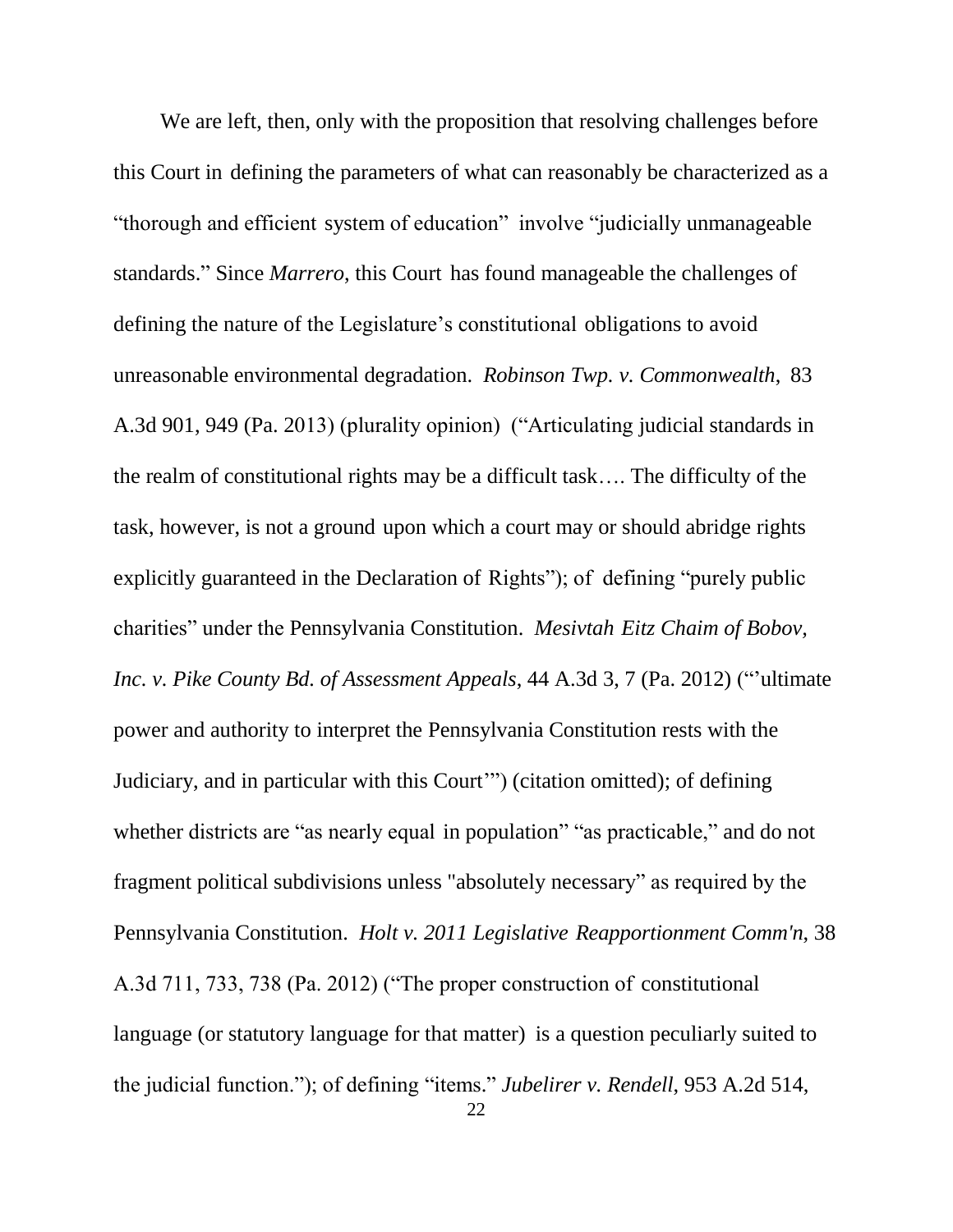530-31 (Pa. 2008); and defining "infamous crimes." *Commonwealth ex rel.* 

*Corbett v. Griffin*, 946 A.2d 668, (Pa. 2008). And as highlighted in the next section, state courts in other jurisdictions with similar constitutional language have regularly developed manageable approaches to addressing claims of wanton legislative default and gross underfunding of educational obligations under state constitutions.

In *Hosp. & Health Sys. Ass'n of Pa. v. Commonwealth*, 77 A.3d 587, 598 (Pa.

2013) Justice Saylor properly observed:

"we will not abdicate our responsibility to 'insure that government functions within the bounds of constitutional prescription . . . under the guise of deference to a co-equal branch of government. . . . [I]t would be a serious dereliction on our part to deliberately ignore a clear constitutional violation.'" *Jubelirer v. Singel*, 162 Pa. Cmwlth. 55, 66-67, 638 A.2d 352, 358 (1994) (*quoting Consumer Party*, 510 Pa. at 176-78, 507 A.2d at 332-333....Notably, in this respect, the political question doctrine does not exist to remove a question of law from the Judiciary's purview merely because another branch has stated its own opinion of the salient legal issue. *See Council 13, AFSCME, AFL-CIO ex rel. Fillman v. Rendell*, 604 Pa. 352, 373, 986 A.2d 63, 76 (2009).

As petitioners argue, the actions of the Pennsylvania legislature in establishing baselines for the elements and costs of thorough education make *Marrero*'s concern with "manageable standards" far less pressing. But even on its own terms, *Marrero'*s conclusory abdication under the political question doctrine deserves to be revisited.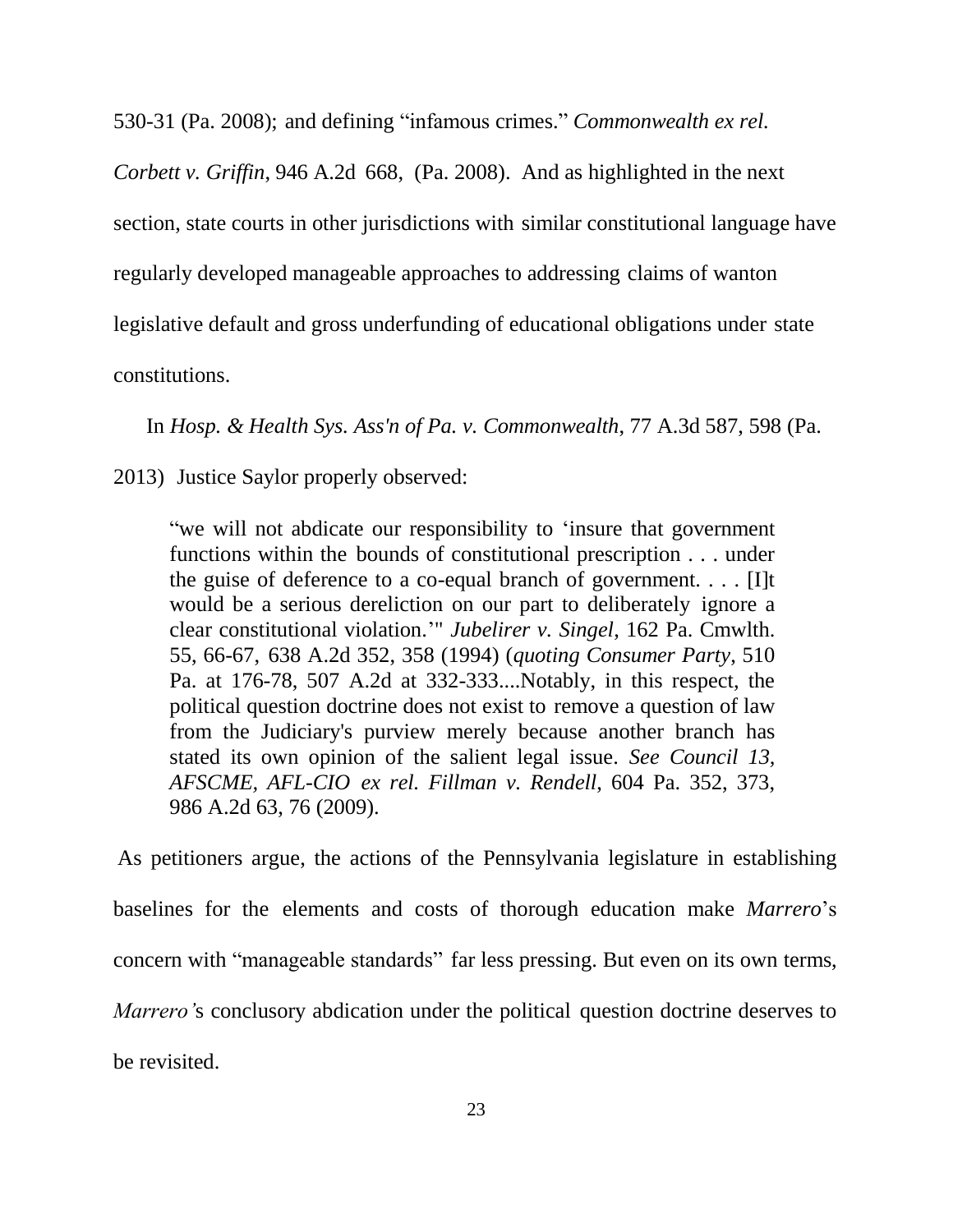### **III. The** *Marrero* **Court's Analysis of the Education Clause is a Minority Position in State Constitutional Law and Should be Reexamined in Light of Better Reasoned and More Applicable Decisions from other State Supreme Courts.**

This Court has regularly and appropriately taken account the analyses of the high courts of sister states in construing its constitution. <sup>18</sup> In this case, decisions of these courts are important not only for their construction of their parallel provisions but as responses to the erroneous proposition that judicial enforcement of education clauses is barred by the purported lack of judicially manageable standards.

At the time *Marrero* was decided, its conclusion that state constitutional obligations regarding education were unenforceable was a minority position. <sup>19</sup> It

 $\overline{a}$ 

<sup>18</sup> The canonical *Edmunds* factors, *Commonwealth v. Edmunds*, 586 A.2d 887, 894 (Pa. 1991) include "relevant case law from other states," and this Court has noted that the "consensus" approach to state constitutional interpretation includes reference to "text; history (including 'constitutional convention debates, the address to the people, [and] the circumstances leading to the adoption of the provision'); structure; underlying values; and interpretations of other states." *In re Bruno*, 101 A.3d 635, 660 n.13 (Pa. 2014) *quoting Robinson Twp*., 83 A.3d at 944 (*quoting* Thomas G. Saylor, Prophylaxis in Modern State Constitutionalism: New Judicial Federalism and the Acknowledged Prophylactic Rule, 59 N.Y.U. Annual Survey of Am. L. 283, 290-91 (2003)).

<sup>19</sup> *E.g.*, *Sheff v. O'Neill*, 678 A.2d 1267, 1276 (Conn. 1996) (stating that state supreme courts have "overwhelmingly" reached the conclusion that "[j]ust as the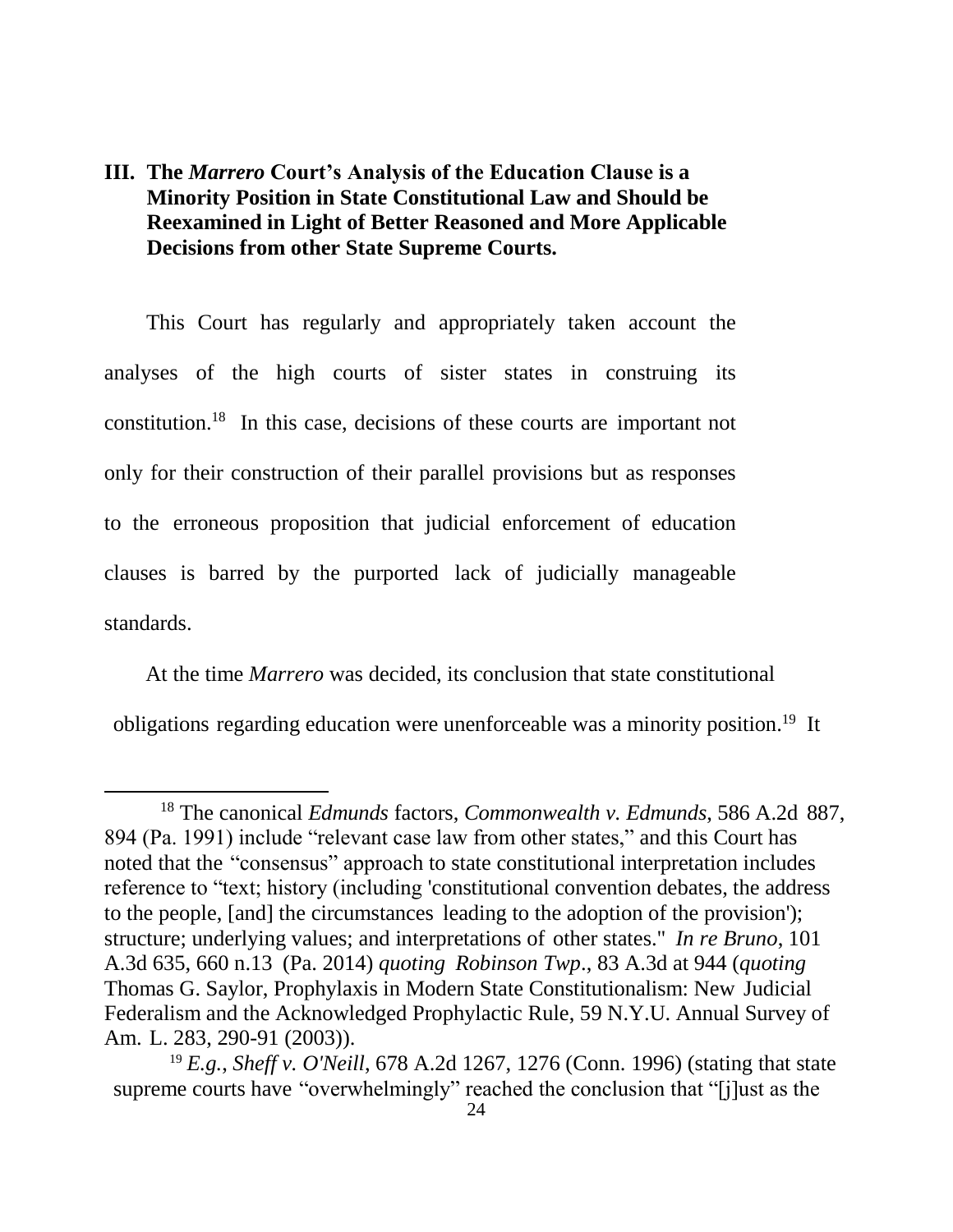has remained so.<sup>20</sup> Without reviewing each element of the constellation of cases decided since *Marrero* in detail, *amici* wish to highlight both the qualitative and quantitative preponderance of the opinions refusing to abdicate the judicial duty of enforcing state constitutional mandates regarding education.

### **A. State Supreme Courts Construing Directly Comparable Constitutional Provisions Requiring the Establishment of a "Thorough" and "Efficient" System of Education Have Unanimously Rejected Arguments for Abstention Since** *Marrero.*

Pennsylvania's 1874 Constitution is one of eight state constitutions adopted between 1851 and 1889 requiring their legislatures to establish "thorough and efficient" systems of education for their citizens. Cases from these states are most directly relevant to the proper construction of Article III, Section 14, because their courts construed mandatory constitutional commands using the same words as our Constitution. In addition, understandings of the voters who approved constitutional

legislature has a constitutional duty to fulfill its affirmative obligation to the children who attend the state's public elementary and secondary schools, so the judiciary has a constitutional duty to review whether the legislature has fulfilled its obligation.").

 $\overline{a}$ 

<sup>20</sup> *Gannon v. State*, 319 P.3d 1196, 1226 (Kan. 2014) ("Most state supreme courts have rejected the nonjusticiability argument"); *Davis v. State*, 804 N.W.2d 618, 641 n.34 (S.D. 2011) (*quoting Conn. Coalition for Justice in Educ. Funding, Inc. v. Rell,* 295 Conn. 240, 269 n. 24 (Conn. 2010). ("the vast majority of jurisdictions 'overwhelmingly' have concluded that claims that their legislatures have not fulfilled their constitutional responsibilities under their education clauses are justiciable.").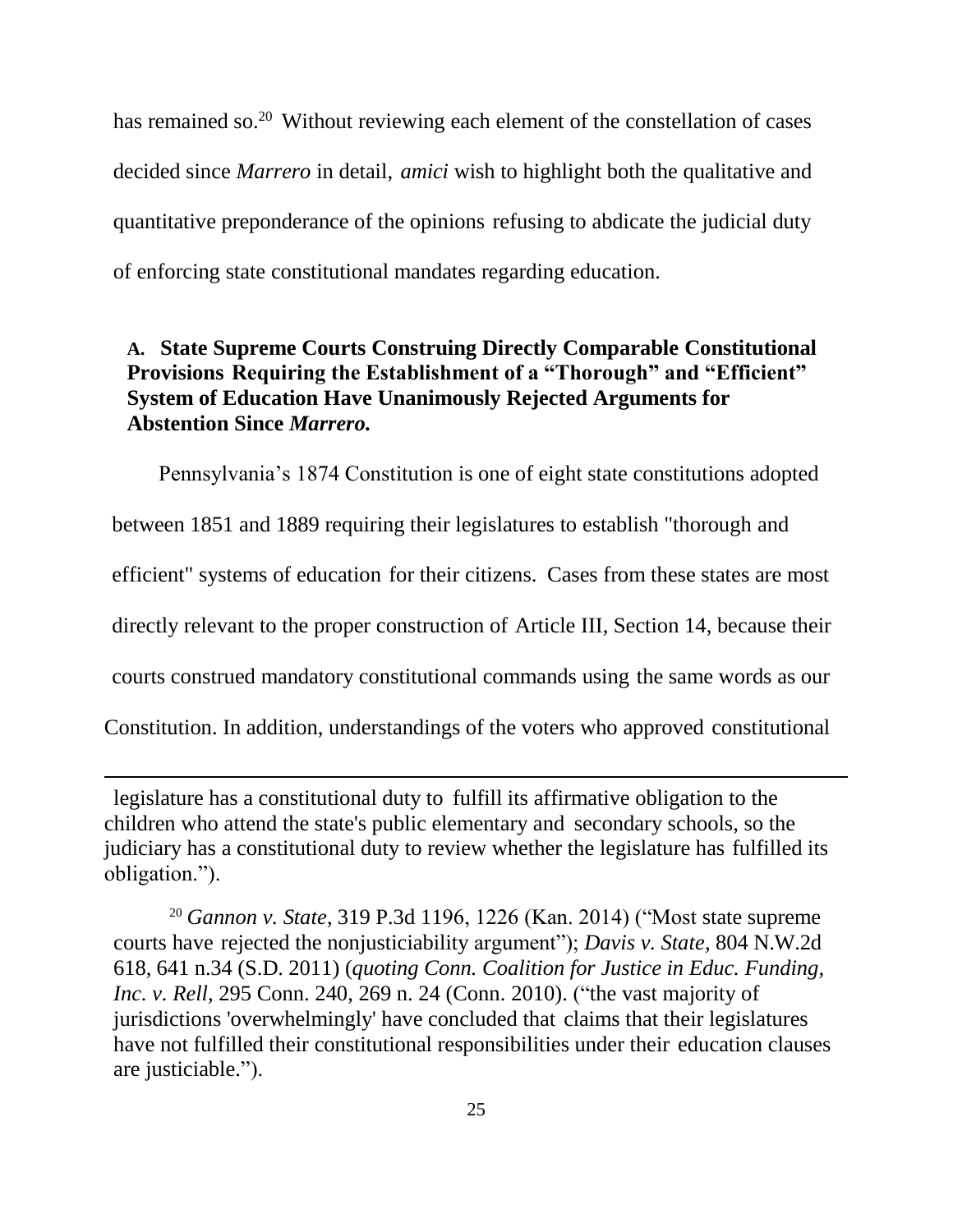wording in these states were contemporaneous with those of the Pennsylvania voters who approved our Education Section. In none of these other states have courts interpreted the education provisions to be merely hortatory.

In the decade and a half since *Marrero*, in five of these states the courts have enforced the educational obligation against legislative defaults; in none of them has the state Supreme Court upheld a system proven--as the state system is alleged here---to be so severely deficient as to leave the school graduates entirely unequipped to meet basic standards of proficiency.

In chronological order of adoption of their constitutions, these directly comparable states are:

- 1) **Ohio** (adopted in 1851). *DeRolph v. State*, 780 N.E.2d 529 (Ohio 2002); *see State v. Lewis*, 789 N.E.2d 195 (Ohio 2003);
- 2) **Minnesota** (adopted in 1857). *Kahn v. Griffin*, 701 N.W.2d 815, 830 (Minn. 2005) (reiterating analysis concluding education was a fundamental right under Minnesota constitution). *See Skeen v. Minnesota*, 505 N.W.2d 299, 308 (Minn. 1993) (denying relief where "plaintiffs concede that they continue to receive an adequate education[,]");
- 3) **Maryland** (adopted in 1867). *See Maryland, State Bd. of Educ. v. Bradford*, 875 A.2d 703 (Md. 2005) (detailing litigation in Baltimore);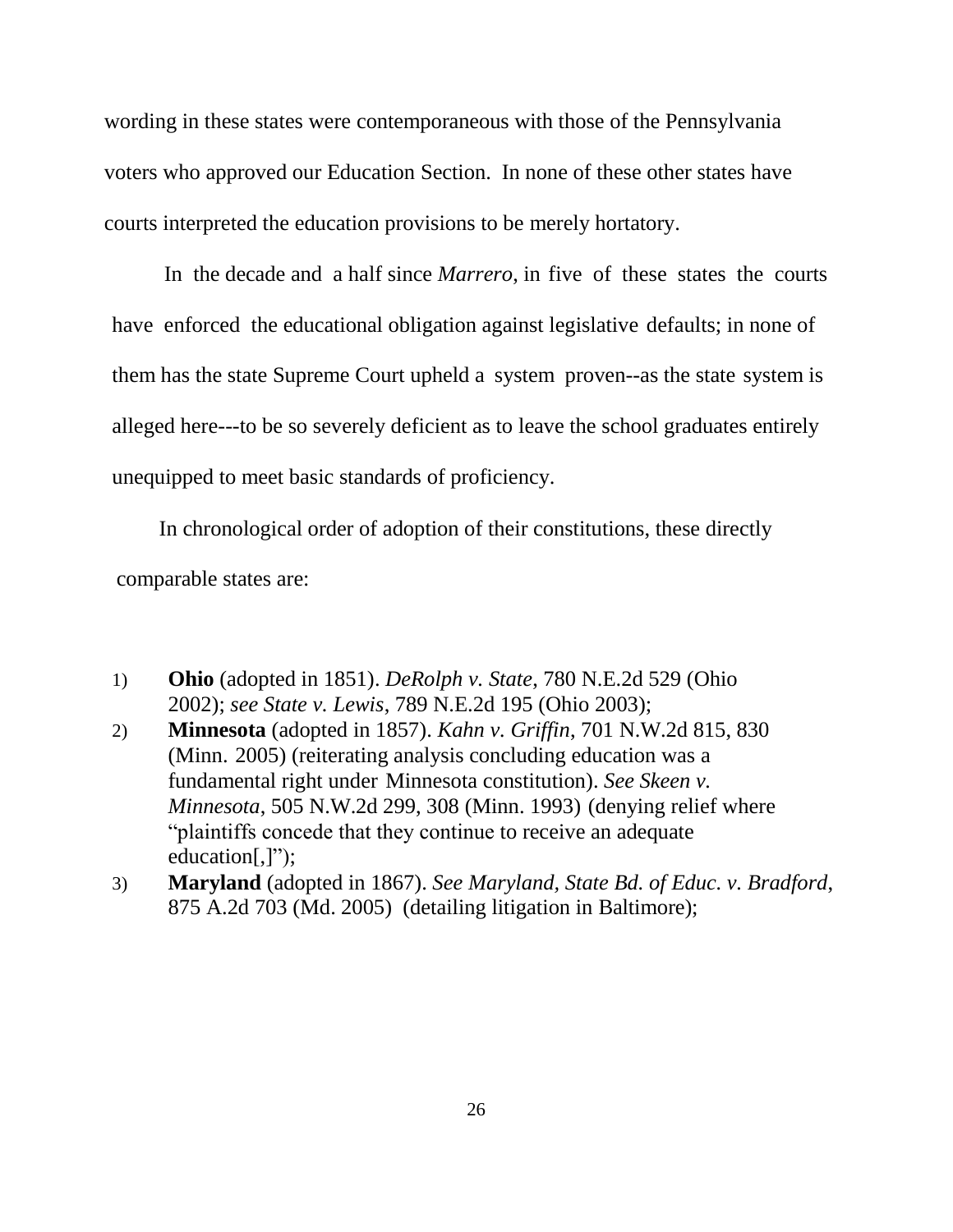*[See](http://www.aclu-md.org/uploaded_files/0000/0173/bradford_summary.pdf)* [http://www.aclu](http://www.aclu-md.org/uploaded_files/0000/0173/bradford_summary.pdf)[md.org/uploaded\\_files/0000/0173/bradford\\_summary.pdf](http://www.aclu-md.org/uploaded_files/0000/0173/bradford_summary.pdf)

(describing consent judgment and enforcement in *Bradford*);

- 4) **West Virginia** (adopted in 1872). *See Kanawha County Pub. Library Bd. v. Bd. of Educ. of Kanawha*, 745 S.E.2d 424 (W. Va. 2013); *Board. of Educ. v. W. Va. Bd. of Educ*., *No. 33081,* 639 S.E.2d 893 (W. Va. 2006);
- 5) **New Jersey** (adopted in 1875). *See, e.g., Abbott v. Burke*, 20 A.3d 1018 (N.J 2011);
- 6) **Wyoming** (adopted in 1889). *See Campbell County Sch. Dist. v. State*, 181 P.3d 43 (Wyo. 2008); *State v. Campbell County Sch. Dist.*, 32 P.3d 325(Wyo. 2001);
- 7) **South Dakota** (adopted in 1889). *Davis v. State*, 804 N.W.2d 618, 641 (S.D. 2011) ("We are unable to conclude that the education funding system (as it existed at the time of trial) fails to correlate to actual costs or with adequate student achievement to the point of declaring the system unconstitutional.").

With all respect, it seems anomalous that this Court stands alone in

concluding that the people's constitutional command that the Legislature "*shall*

establish a thorough and efficient system of education" is hortatory or judicially

unmanageable. *Amici* are unaware of information suggesting that this Court is

uniquely unable to manage the elaboration of the required constitutional standards.

### **B. The Majority of State Supreme Courts Construing Other State Education Clauses have Properly Rejected Calls for Abstention.**

Other states of the Union have adopted constitutions imposing obligations to provide education that are less directly analogous to the one before this Court. Since the *Marrero* decision over a dozen state Supreme Courts construing less directly analogous constitutional education provisions have turned back claims for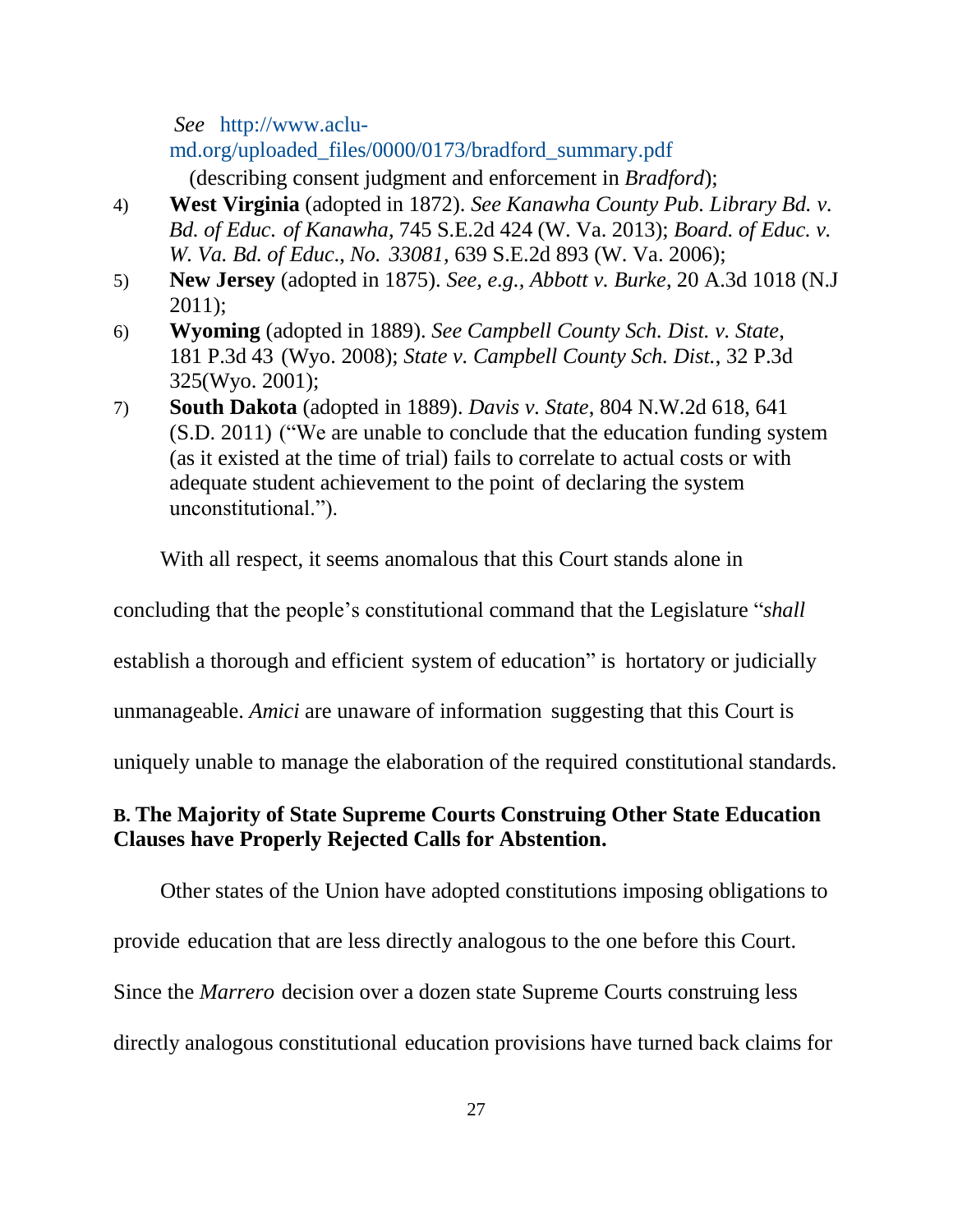abstention under "political question" doctrines. In reverse chronological order those decisions and the wording of the state constitutional provisions follow.<sup>21</sup>

- 1) **Kansas.** *Gannon v. State*, 319 P.3d 1196 (Kan. 2014); *Montoy v. State*, 138 P.3d 755 (Kan. 2006) (finding compliance); *Montoy v. State*, 120 P.3d 306 (Kan. 2005); *Montoy v. State*, 112 P.3d 923 (Kan. 2005); *Montoy v. State*, 62 P. 3d 228 (Kan. 2003); Kan. Const. art. 6, § 6(b) ("The legislature shall make suitable provision for finance of the educational interests of the state.")
- 2) **South Carolina.** *Abbeville County Sch. Dist. v. State*, 767 S.E.2d 157 (S.C. 2014); S.C. Const. art. XI, § 3 ("The General Assembly shall provide for the maintenance and support of a system of free public schools open to all children in the state.")
- 3) **Washington.** *McCleary v. State*, 2014 Wash. LEXIS 898 (Wash. Sept. 11, 2014) (judgment of contempt);*McCleary v. State*, 269 P.3d 227 (Wash. 2012); [Wash. Const. art. IX §](http://www.lexis.com/research/buttonTFLink?_m=4d3010dbac63abf7bea21bafdefefe56&_xfercite=%3ccite%20cc%3d%22USA%22%3e%3c%21%5bCDATA%5b2009%20U.S.%20Dist.%20LEXIS%2091743%5d%5d%3e%3c%2fcite%3e&_butType=4&_butStat=0&_butNum=28&_butInline=1&_butinfo=WASH.%20CONST.%20IX%201&_fmtstr=FULL&docnum=4&_startdoc=1&wchp=dGLbVzt-zSkAA&_md5=dc79204a60b9cab8603710e5ebeccf00)

 $\overline{a}$ 

<sup>21</sup> In addition, in *Committee for Educ. Equal. v. State of Missouri*, 294 S.W.3d 477, 488 (Mo. 2009), the Court adjudicated on the merits a claim under Article IX, Section 1(a) of the Missouri Constitution which reads: "A general diffusion of knowledge and intelligence being essential to the preservation of the rights and liberties of the people, the general assembly shall establish and maintain free public schools for the gratuitous instruction of all persons in this state within ages not in excess of 2 1 years as prescribed by law." The Missouri court concluded on the merits that in light of specific funding mechanisms contained elsewhere in the Missouri constitution the provision imposed no additional substantive limits on the legislature's funding choices.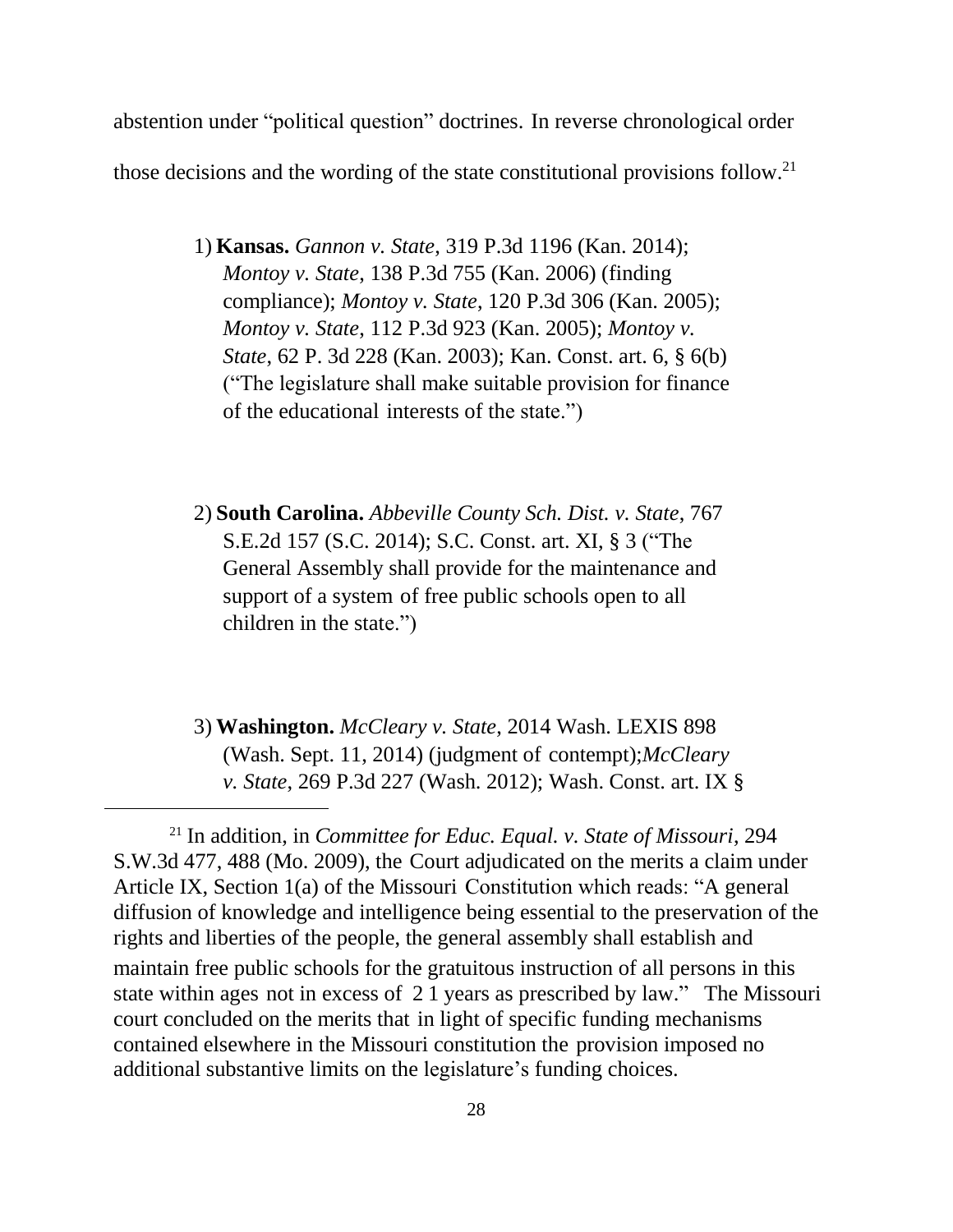[1\(](http://www.lexis.com/research/buttonTFLink?_m=4d3010dbac63abf7bea21bafdefefe56&_xfercite=%3ccite%20cc%3d%22USA%22%3e%3c%21%5bCDATA%5b2009%20U.S.%20Dist.%20LEXIS%2091743%5d%5d%3e%3c%2fcite%3e&_butType=4&_butStat=0&_butNum=28&_butInline=1&_butinfo=WASH.%20CONST.%20IX%201&_fmtstr=FULL&docnum=4&_startdoc=1&wchp=dGLbVzt-zSkAA&_md5=dc79204a60b9cab8603710e5ebeccf00)"It is the paramount duty of the state to make ample provision for the education of all children residing within its borders")

- 4) **Colorado.** *Lobato v. State*, 304 P.3d 1132, (Colo. 2013) (reaffirming "political question" holding, determining that the state system "passed constitutional muster"); *Lobato v. People*, 218 P.3d 358 (Colo. 2009); Colo. Const. art. IX, § 2 ("The general assembly shall, as soon as practicable, provide for the establishment and maintenance of a thorough and uniform system of free public schools throughout the state")
- 5) **New York.** *Hussein v State of New York*, 973 N.E. 2d 752, 752-53 (Ciparick, J., concurring) (N.Y. 2012); *Campaign for Fiscal Equity, Inc. v. State of New York*, 861 N.E.2d 50 (N.Y. 2006); *Campaign for Fiscal Equity v State of New Yor*k, 801 N.E. 2d 326, (N.Y. 2003); N.Y. Const. art. XI, § 1 ("The legislature shall provide for the maintenance and support of a system of free common schools, wherein all the children of this state may be educated.")
- 6) **Connecticut.** *Connecticut Coalition for Justice in Educ. Funding, Inc. v. Rell*, 990 A.2d 206(Conn. 2010); Conn. Const. art. VIII, § 1 ("There shall always be free public elementary and secondary schools in the state. The general assembly shall implement this principle by appropriate legislation.")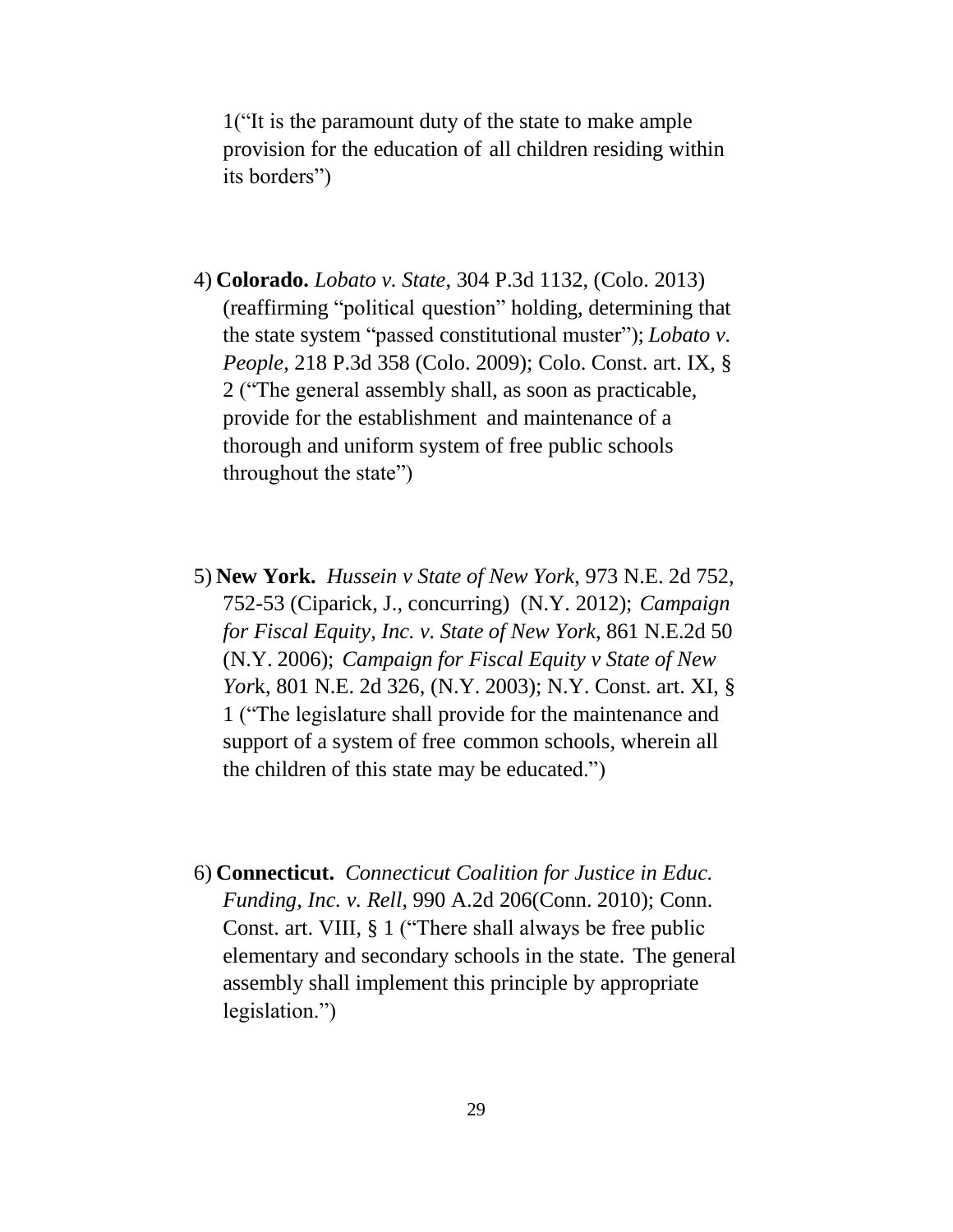- 7) **New Hampshire.** *Londonderry Sch. Dist. v. State*, 157 N.H. 734, 736 (N.H. 2008); *Londonderry v. State*, 907 A.2d 988 (N.H. 2006); C*laremont Sch. Dist. v. Governor*, 794 A.2d 744 (N.H. 2002); N.H. Const. pt. 2, art. 83("[I]t shall be the duty of the legislators and magistrates . . . to cherish the interest of literature and the sciences, and all seminaries and public schools")
- 8) **Montana:** *Columbia Falls Elementary Sch. Dist. No. 6 v. State*, 109 P.3d 257, 261 (Mont. 2005); Mont. Const. art. X, § 1 ("The legislature shall provide a basic system of free quality public elementary and secondary schools.")
- 9)**Idaho:** *Idaho Schs. for Equal Educ. Opportunity v. State*, 129 P.3d 1199 (Idaho 2005); *Idaho Schs. For Equal Educ. Opportunity v. State*, 97 P.3d 453 (Idaho 2004); *Idaho Schs. For Equal Educ. Opportunity v. State*, 76 P.2d 913 (Idaho1998); Idaho Const. art. IX, § 1("[I]t shall be the duty of the legislature of Idaho, to establish and maintain a general, uniform and thorough system of public, free common schools.");
- 10) **Massachusetts:** *Hancock v. Comm'r of Educ*., 822 N.E.2d 1134 (Mass. 2005); Mass. Const. pt. II(C)(5),  $\S 2$ ("duty... to cherish the interests of literature and the sciences, and all seminaries of them; especially . . . public schools and grammar schools in the towns")
- 11) **Texas:** *Neeley v. W. Orange-Cove Consol. Indep. Sch. Dist*., 176 S.W.3d 746 (Tex. 2005); Tex. Const. art. 7, § 1 ("[I]t shall be the duty of the Legislature of the State to establish and make suitable provision for the support and maintenance of an efficient system of public free schools.'")
- 12)**Vermont:** *Brigham v. State*, 889 A.2d 715 (Vt. 2005); Vt. Const., c. II, § 68 ("[C]ompetent number of schools ought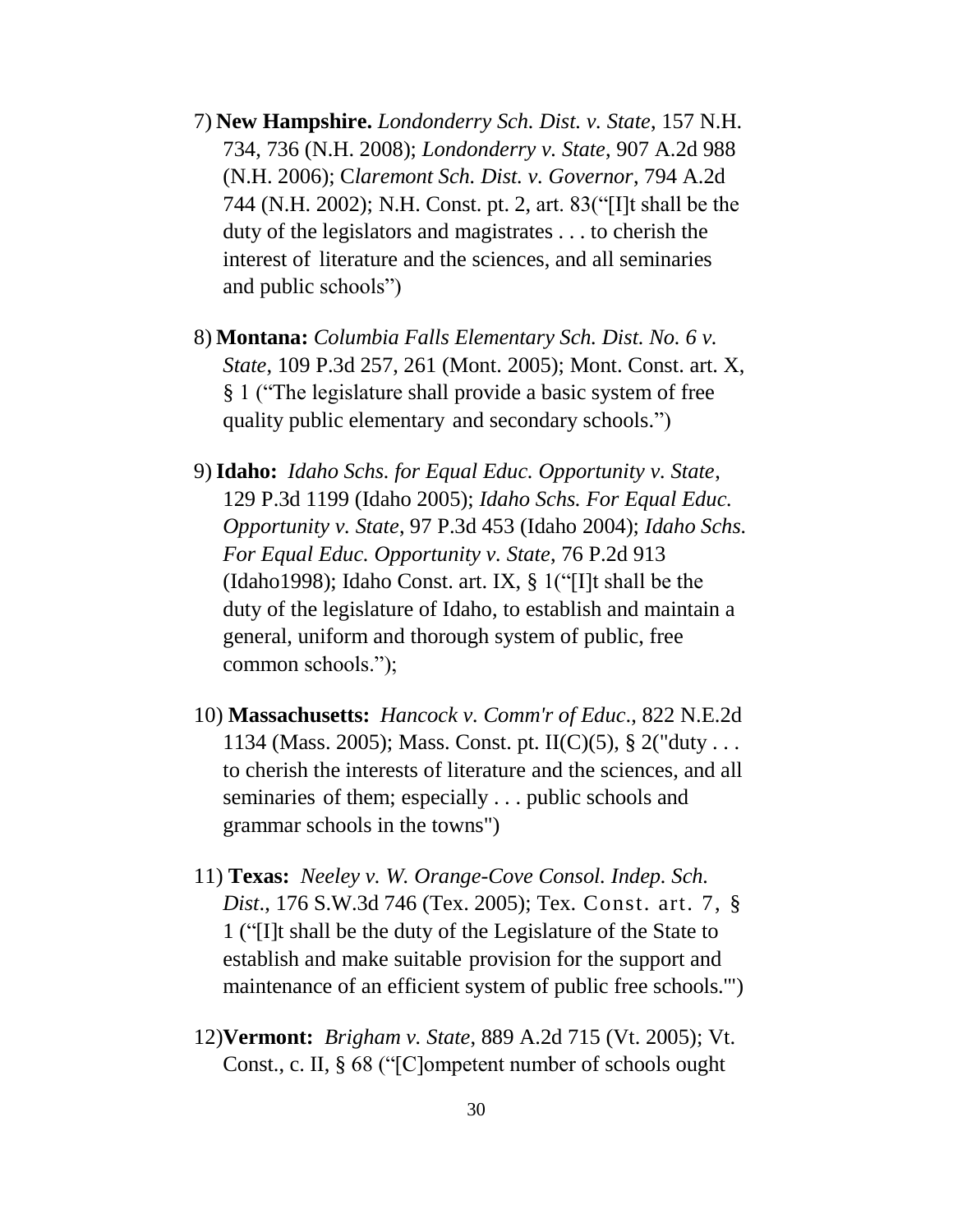to be maintained in each town unless the general assembly permits other provisions for the convenient instruction of youth");

- 13) **Arkansas:** *Lake View Sch. Dist. No. 25 v. Huckabee*, 243 S.W.3d 919 (Ark. 2006); *Lake View Sch. Dist. No. 25 v. Huckabee*, 220 S.W.3d 645 (Ark. 2005); *Lake View Sch. Dist. No. 25 v. Huckabee*, 91 S.W.3d 472 (Ark. 2002); *see Lake View Sch. Dist. No. 25 v. Huckabee*, 257 S.W.3d 879 (Ark. 2007) (holding that legislative changes brought state into compliance); Ark. Const. art. XIV, § 1 ("The State shall ever maintain a general, suitable and efficient system of free public schools");
- 14)**North Carolina** *Hoke County Bd. of Educ. v. State*, 599 S.E.2d 365 (N.C. 2004); *see Hoke County Bd. of Educ. v. State*, 749 S.E.2d 451, 455 (N.C. 2013) (reaffirming mandate in *Hoke*); N.C. Const. art. 1, § 15 & art. IX, § 2(1) ("[T]he people have a right to the privilege of education, and it is the duty of the State to guard and maintain that right . . . . The General Assembly shall provide . . . for a general and uniform system of free public schools, which shall be maintained at least nine months in every year, and wherein equal opportunities shall be provided for all students.").

While these courts construed constitutional texts that differ from the provision of the Pennsylvania Constitution before this Court, their analyses illuminate two broader issues of constitutional governance.

First these decisions highlight the fact that a proper conception of judicial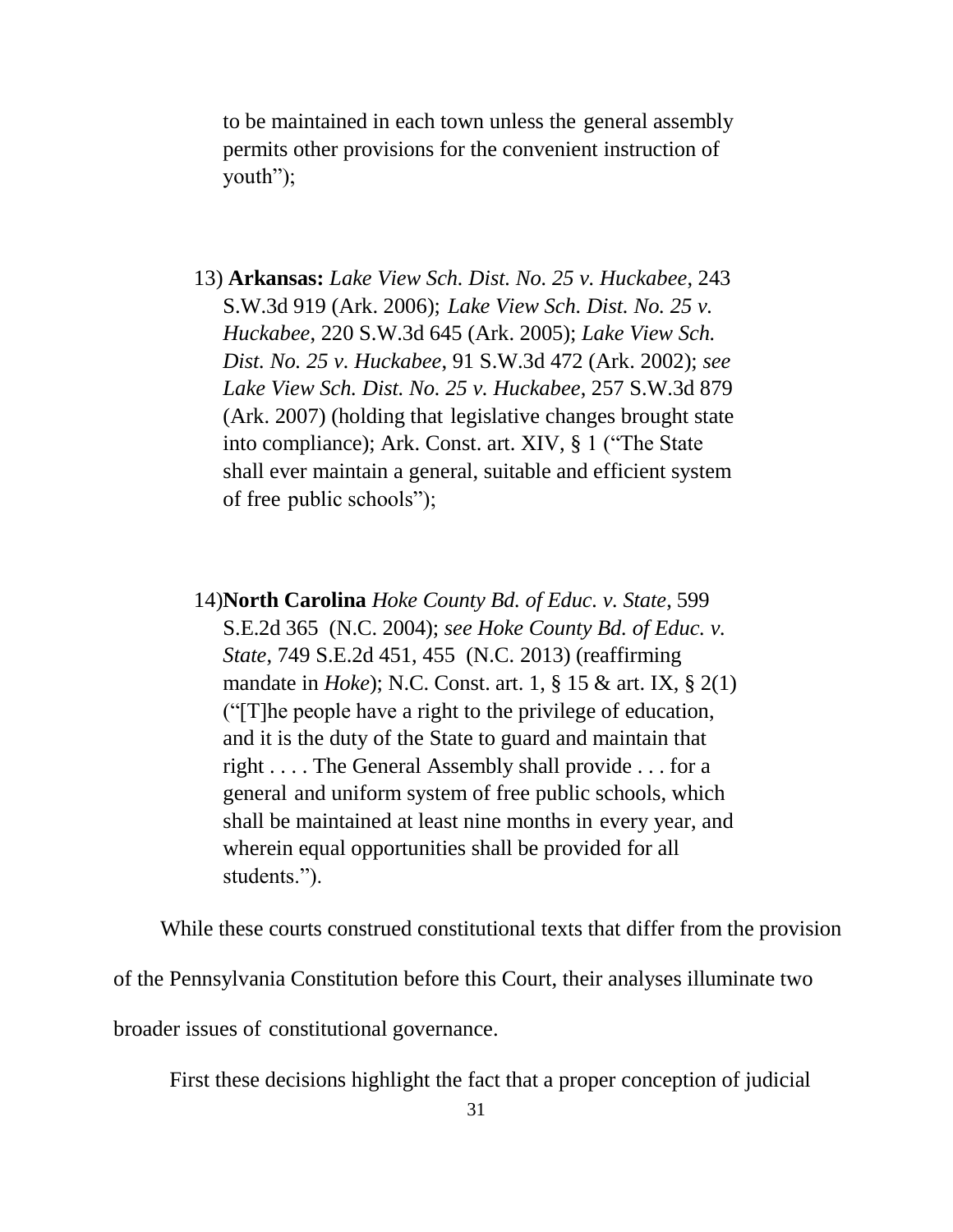role does not preclude state courts from enforcing constitutional mandates. Rather, where the state constitution imposes duties on the legislature, the proper role of the courts is to enforce those duties.

The Kansas Supreme Court put the matter well in *Gannon v. State*, 319

P.3d 1196 (Kan. 2014):

"The Constitution commits to the Legislature, the most democratic branch of the government, the authority to determine the broad range of policy issues involved in providing for public education. But the Constitution nowhere suggests that the Legislature is to be the final authority on whether it has discharged its constitutional obligation. *If the framers had intended the Legislature's discretion to be absolute, they need not have mandated that the public education system be efficient and suitable; they could instead have provided only that the Legislature provide whatever public education it deemed appropriate.* The constitutional commitment of public education issues to the Legislature is primary but not absolute."

*Id.* at 1219-20 (*quoting Neeley v. W. Orange-Cove Consol. Indep. Sch. Dist*., 176 S.W.3d 746, 778 (Tex. 2005) (emphasis in original).

The Kansas court continued, "As with the Texas legislature, ours has received certain assignments....The word 'shall' in both Sections 1 and 6(b) of Article 6 reflects a constitutional duty.... And the people knew full well how to make the legislature's constitutionally assigned tasks simply discretionary*, i.e*., 'the legislature may.'" *Id*. at 1220-21 (citations omitted).

Enforcing constitutional mandates is not judicial arrogation; it is a necessary part of constitutional self governance to prevent legislatures from trifling away the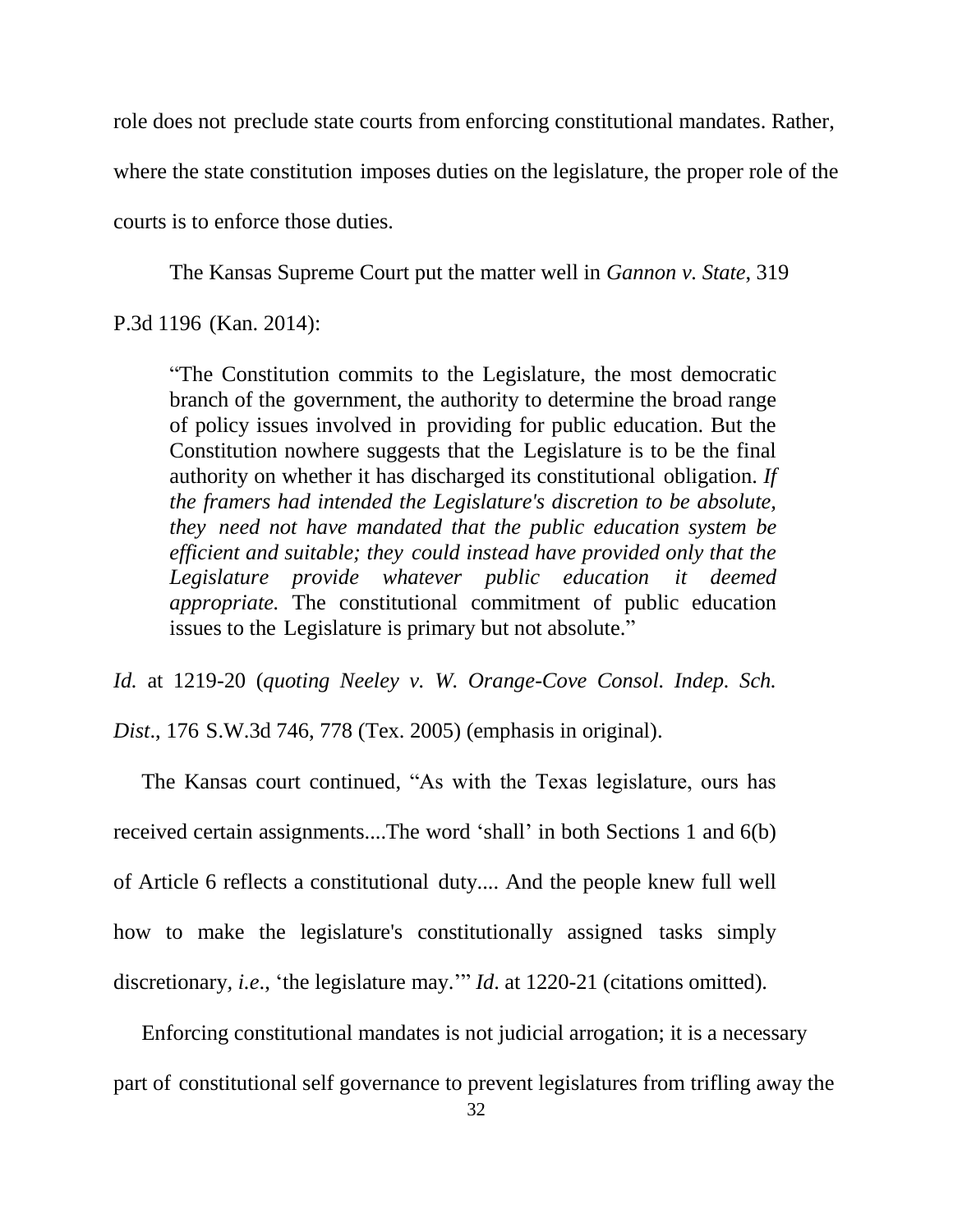rights that the people embedded in the Constitution. The failure to enforce

educational duties imposed by the state Constitution is judicial abdication.<sup>22</sup>

 $\overline{a}$ 

<sup>22</sup> *E.g., Abbeville County Sch. Dist. v. State*, 767 S.E.2d 157, 163-64 (S.C. 2014) ("As Chief Justice John Marshall famously stated, '[I]t is emphatically the province and duty of the judicial department to say what the law is.' *Marbury v. Madison*, 5 U.S. 137, 138, 2 L.Ed. 60 (1803). This hallowed observation is the bedrock of the judiciary's proper role in determining the constitutionality of laws, and the government's actions pursuant to those laws."); *McCleary v. State*, 269 P.3d 227, 231 (Wash. 2012) ("The judiciary has the primary responsibility for interpreting article IX, section 1 to give it meaning and legal effect."); *Id.* at 266 (("We cannot abdicate our judicial duty to interpret and construe Const. art. 9, §§ 1 and 2 ….") (*quoting Seattle Sch. Dist. v. State*, 90 Wn.2d 476, 506 (Wash. 1978) (superseded by statute); *Connecticut Coalition for Justice in Educ. Funding, Inc. v. Rell*, 990 A.2d 206, 219 (Conn. 2010) ("Just as the legislature has a constitutional duty to fulfill its affirmative obligation to the children who attend the state's public elementary and secondary schools, so the judiciary has a constitutional duty to review whether the legislature has fulfilled its obligation."); *Lake View Sch. Dist. No. 25 v. Huckabee*, 220 S.W.3d 645, 654 (Ark. 2005) ("This court's refusal to review school funding under our state constitution would be a complete abrogation of our judicial responsibility and would work a severe disservice to the people of this state. We refuse to close our eyes or turn a deaf ear to claims of a dereliction of duty in the field of education."); *Brigham v. State*, 889 A.2d 715, 720 (Vt. 2005) ("Adjudicating cases involving alleged violations of plaintiffs' constitutional rights resulting from a legislative enactment does not undermine the legislative process, nor is it disrespectful of the other branches of government. Rather, the court abdicated its duty to uphold the Vermont Constitution by refusing to entertain plaintiffs' claims."); *Columbia Falls Elementary Sch. District No. 6 v. State*, 109 P.3d 257, 261 (Mont. 2005) ("In the case *sub judice*, the Legislature has addressed the threshold political question: it has executed Article X, Section 1(3), by creating a basic system of free public schools. As the final guardian and protector of the right to education, it is incumbent upon the court to assure that the system enacted by the Legislature enforces, protects and fulfills the right.").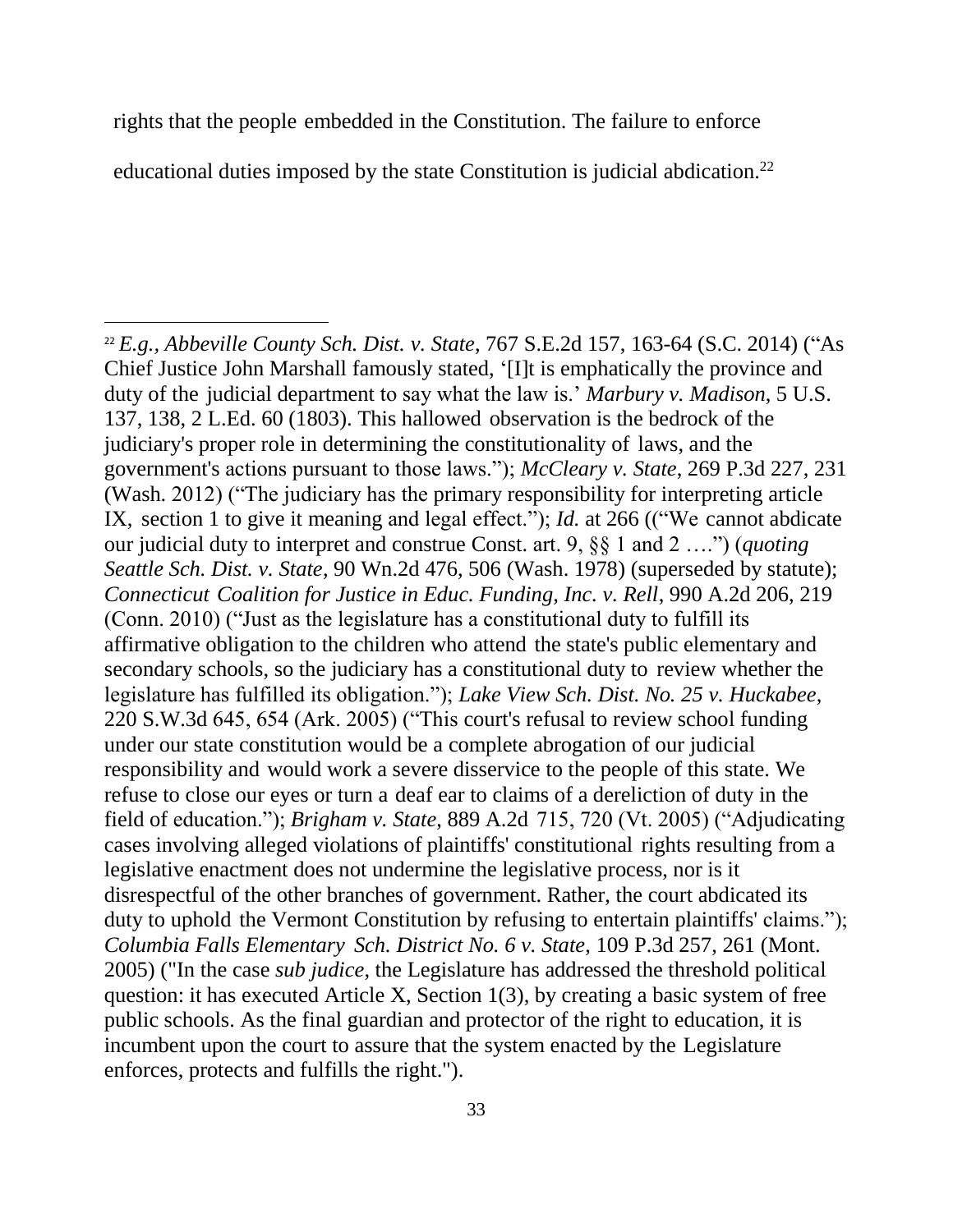Second, enforcing constitutional duties regarding education may require

courts to develop standards, but those standards are not beyond the scope of

judicial competence. As the Court observed in *Connecticut Coalition for Justice* 

*in Educ. Funding, Inc. v. Rell*, 990 A.2d 206, 223 (Conn. 2010), rejecting a

defense of "unmanageable" standards:

Although the plaintiffs' claims present a question of first impression in Connecticut, similar issues with respect to the substantive content of education clauses have been considered by courts in many of our sister states, some of which have articulated standards for determining whether a state's public schools satisfy minimum constitutional requirements.<sup>23</sup>

The recent discussion by the South Carolina Supreme Court in *Abbeville*

*County Sch. Dist. v. State*, 767 S.E.2d 157, 163-64 and n.6 (S.C. 2014) similarly

observes:

 $\overline{a}$ 

Courts may experience difficulty in determining the precise parameters of constitutionally acceptable behavior; however, this imprecision does not necessarily signify that courts cannot determine when a party's actions, or the results of those actions, fall outside the boundaries of such constitutional parameters.....

Article XI, section 3 of the South Carolina Constitution

<sup>&</sup>lt;sup>23</sup> *See id.* at 254-55 (noting "broad terms" of standards adopted. "This breadth reflects, first and foremost, our recognition of the political branches' constitutional responsibilities, and indeed, greater expertise, with respect to the implementation of specific educational policies pursuant to the education clause. . ..The broad constitutional standard also reflects our recognition of the fact that the specific educational inputs or instrumentalities suitable to achieve this minimum level of education may well change over time, as a "constitutionally adequate public education is not a static concept removed from the demands of an evolving world.") (citations omitted)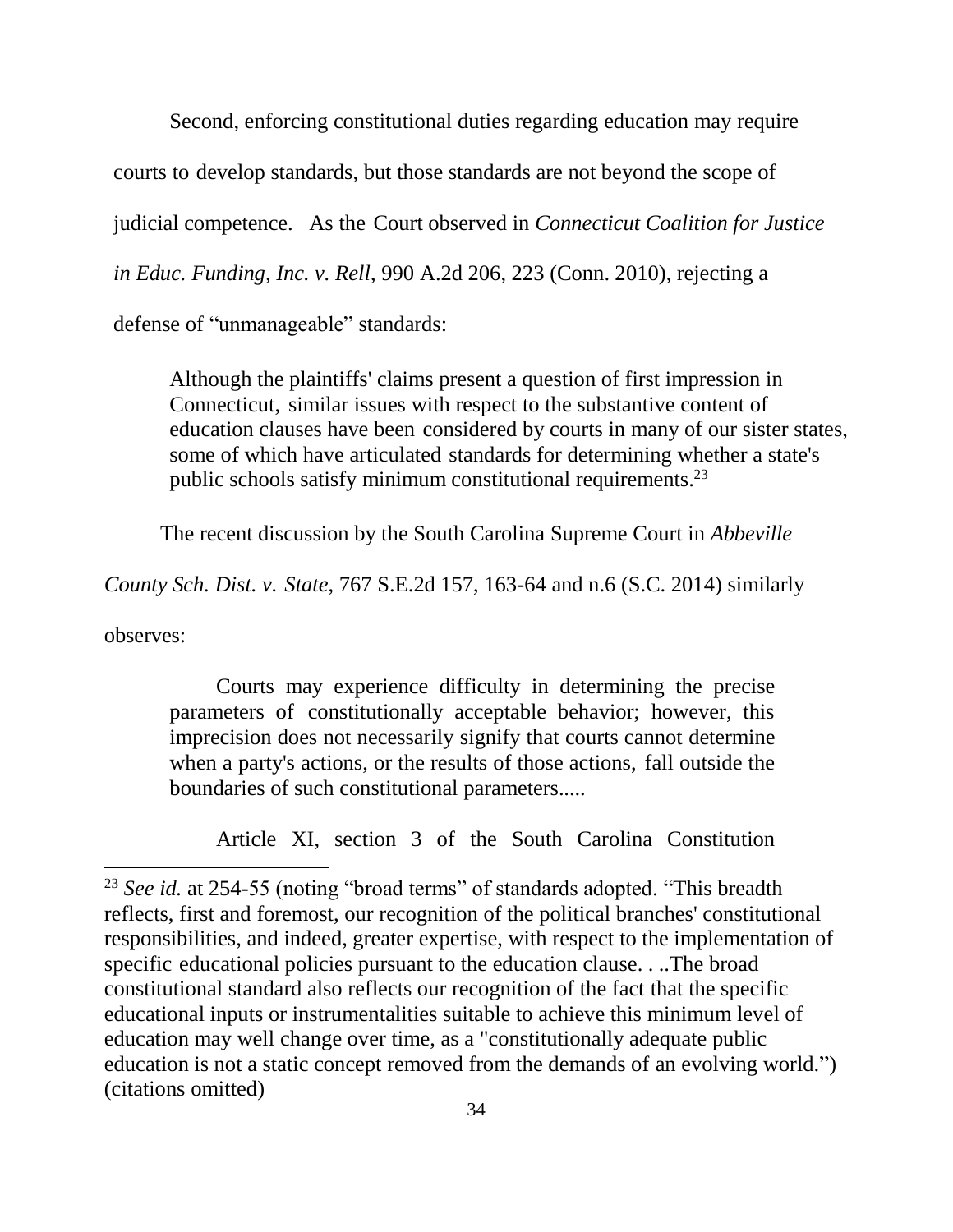mandates the General Assembly to "provide for the maintenance and support of a system of free public schools open to all children in the state." Nothing in the text of the article precludes the judiciary from exercising its authority over the article's provisions, or intervening when the Defendants' laudable educational goals fall short of their constitutional duty. While the remedy in this case may affect future policy decisions regarding the State's education system, we disagree with the dissent that this controversy is non-justiciable. Rather, interpretation of the law—and evaluation of the government's acts pursuant to that law—are critical and necessary judicial functions.

We profoundly disagree with the sentiment that because an area of law is constantly evolving, that area of law is somehow insulated from judicial review. For example, from the concise thirty-three words that comprise the Fourth Amendment to the United States Constitution, our nation's courts have developed a body of law recognizing the public's rights against law enforcement officers in a myriad of contexts. Despite the Fourth Amendment's explicit mention of "probable cause," courts readily recognize Terry stops supported instead by "reasonable suspicion" (as well as the subtle nuances of the boundaries and limitations of such stops), and have even applied the Fourth Amendment to GPS monitoring of vehicles, the technology of which would have been alien to the country's founding fathers. As such, the constant evolution of a particular area of law cannot serve as an indicator as to whether a controversy is justiciable.

So, too, the Kansas Supreme Court in *Gannon v. State*, 319 P.3d 1196, 1226-28 (Kan. 2014) (citations omitted) identified the appropriate scope of judicial standards:

[O]ur Kansas Constitution clearly leaves to the legislature the myriad of choices available to perform its constitutional duty; but when the question becomes whether the legislature has actually performed its duty, that most basic question is left to the courts to answer under our system of checks and balances….

\* \* \*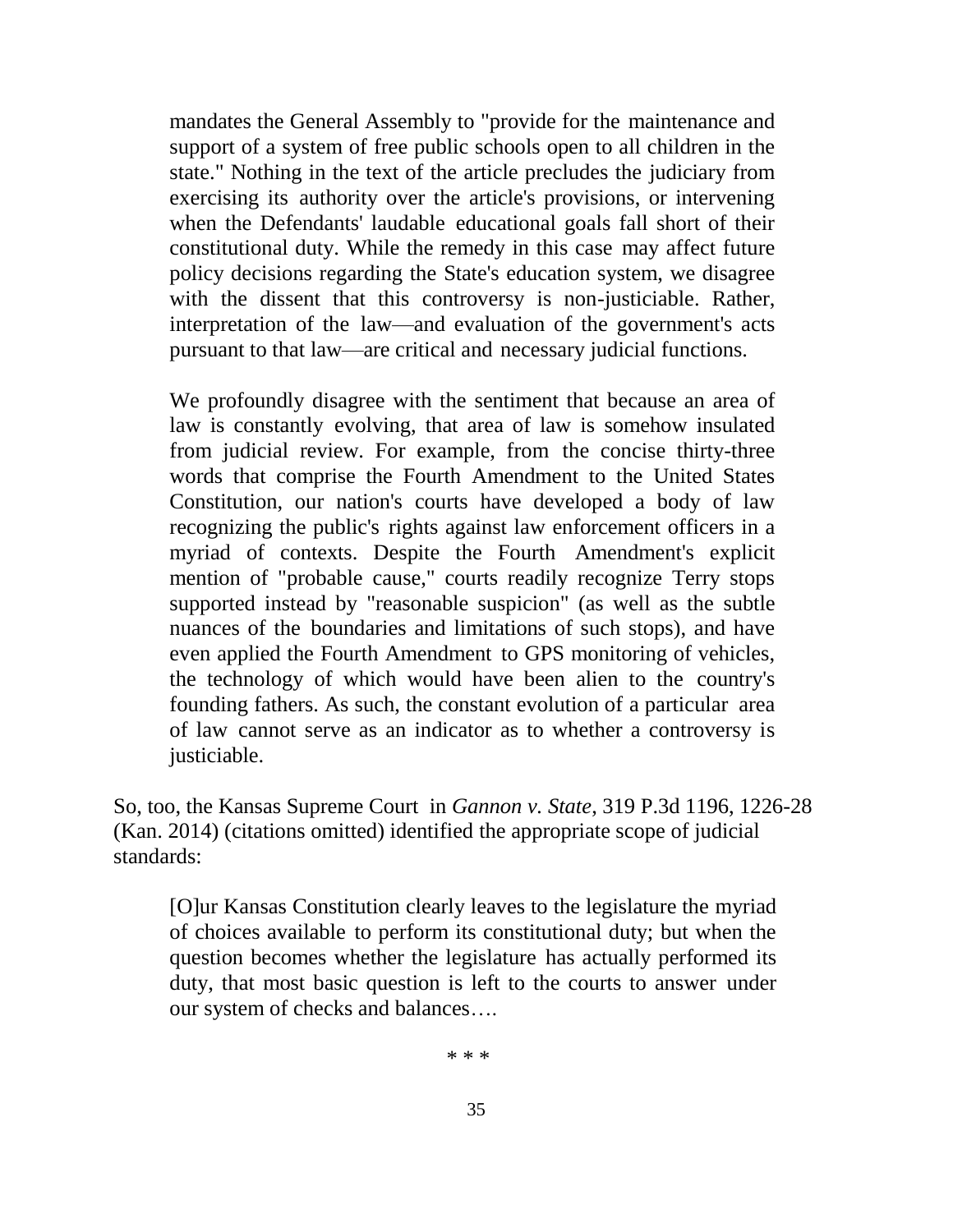We also observe that courts are frequently called upon, and adept at, defining and applying various, perhaps imprecise, constitutional standards.

\* \* \*

And like these general constitutional standards, the standards for determining compliance with a state constitution's education clause may be refined over time. *See Rell*, 295 Conn. at 317; *see also U.S.D. No. 229*, 256 Kan. at 258 ("'[T]he issue of suitability is not stagnant; past history teaches that this issue must be closely monitored."); *Claremont II*, 142 N.H. at 474 (A "constitutionally adequate public education is not a static concept removed from the demands of an evolving world.").

Likewise the Texas Supreme Court in *Neeley v. W. Orange-Cove Consol. Indep.* 

*Sch. Dist*., 176 S.W.3d 746, 778-79 (Tex. 2005) properly noted:

[C]onstitutional standards of adequacy, efficiency, and suitability ...import a wide spectrum of considerations and are admittedly imprecise, but they are not without content. At one extreme, no one would dispute that a public education system limited to teaching first-grade reading would be inadequate, or that a system without resources to accomplish its purposes would be inefficient and unsuitable. At the other, few would insist that merely to be adequate, public education must teach all students multiple languages or nuclear biophysics, or that to be efficient, available resources must be unlimited. In between, there is much else on which reasonable minds should come together, and much over which they may differ. The judiciary is well-accustomed to applying substantive standards the crux of which is reasonableness. This is not to say that the standards in article VII, section 1 involve no political considerations beyond the judiciary's power to determine. We have acknowledged that much of the design of an adequate public education system cannot be judicially prescribed. Litigation over the adequacy of public education may well invite judicial policy-making, but the invitation need not be accepted. The judiciary's choice is not between complete abstinence from article VII, section 1 issues, and being, in the State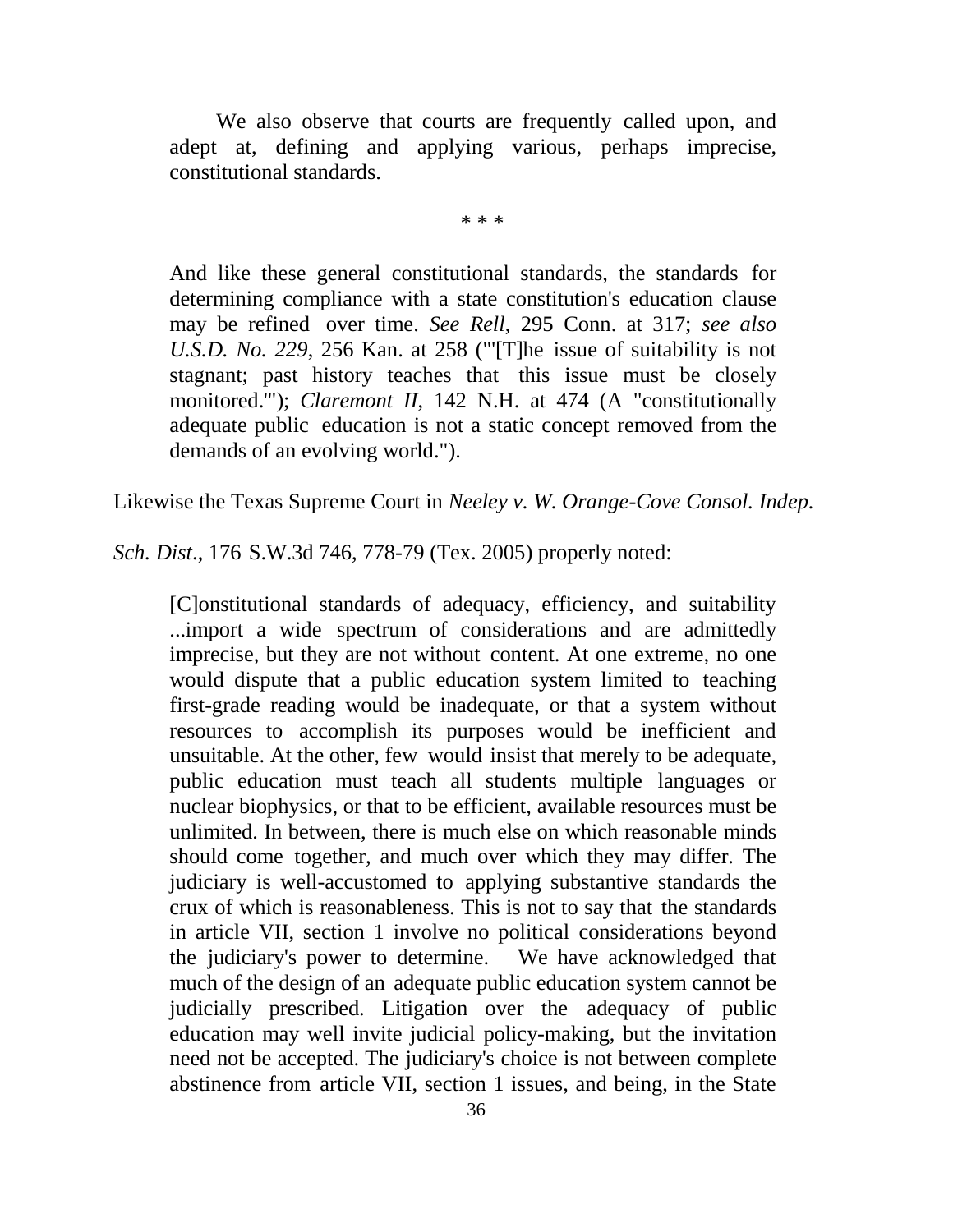defendants' words, "the arbiter of education and policy, overseeing such issues as curriculum and testing development, textbook approval, and teacher certification". Rather, the judiciary's duty is to decide the legal issues properly before it without dictating policy matters. The constitutional standards provide an appropriate basis for judicial review and determination.<sup>24</sup>

In this case petitioners allege there is no dispute regarding appropriate education standards. The only question presented is whether the Legislature has provided a funding system reasonably related to achieving those standards. This is a question eminently subject to judicial evaluation.

## **C The Minority of State Supreme Courts that Have Abstained from Enforcing Educational Mandates Under State Constitutions Since** *Marrero*  **Have Relied on Permissive Constitutional Wording Entirely Absent from the Pennsylvania Constitution.**

Since *Marrero,* a minority of state Supreme Courts have refused to engage in

the process of enforcing their constitutional mandates regarding education. All of

these courts have explicitly relied on the permissive wording and specific history

 $\overline{a}$ 

<sup>24</sup> *See State v. Campbell County Sch. Dist*., 32 P.3d 325, 335-36 (Wyo. 2001) ("One need only examine the litany of case law, state and federal, interpreting the broad language of such constitutional provisions as the due process and equal protection provisions and establishing standards on which to invoke the rights enshrined in those fundamental laws to reject the disingenuousness of the "absence-of-standards" rationale. If one were to take seriously this rationale, a huge portion of judicial constitutional review would be without basis.").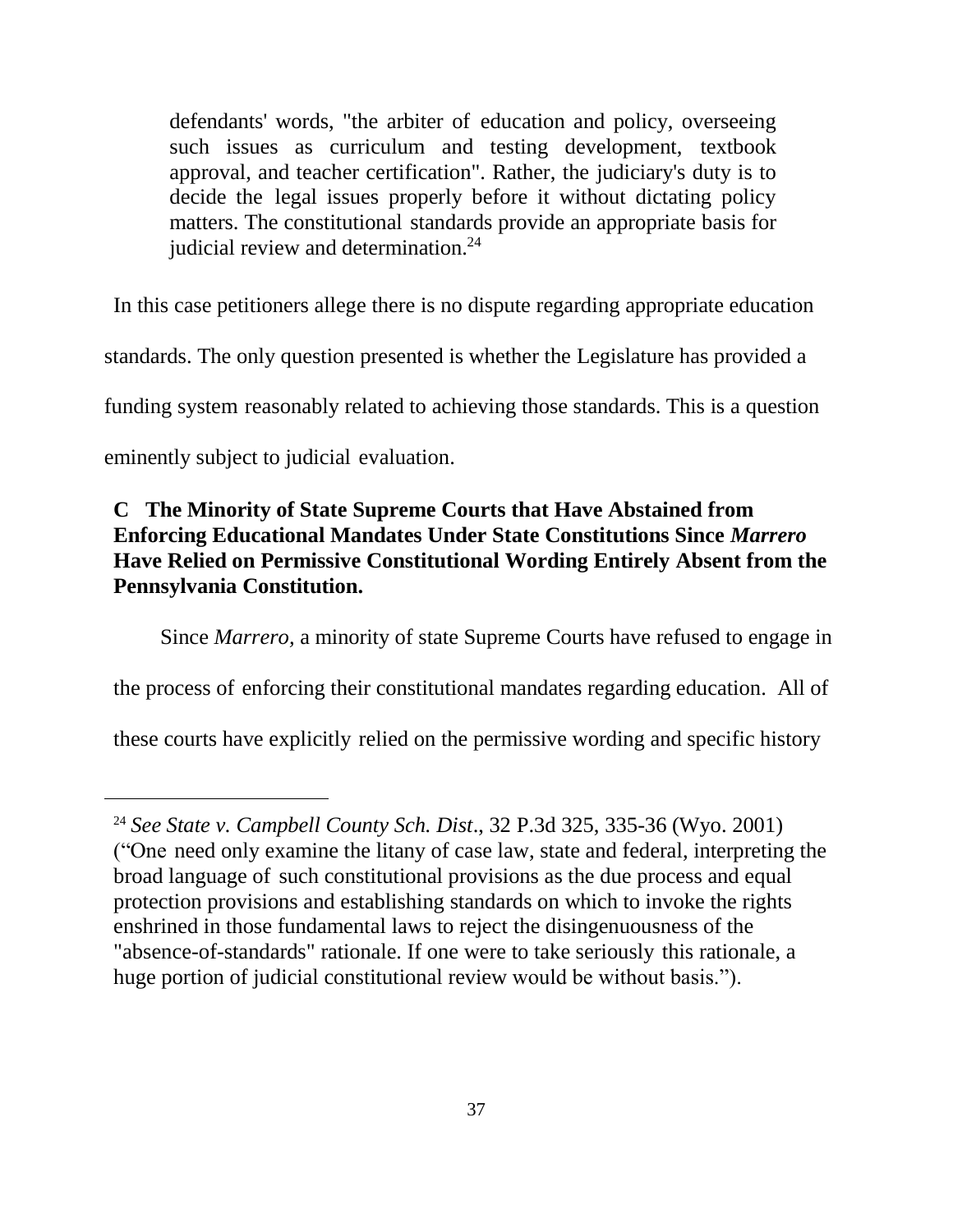of their constitutions – which differ radically from those of Pennsylvania ---in abstaining from enforcement, and most have emphasized that remedies might be available in a proper case. The cases which amici were able to identify are set forth below in reverse chronological order.

1) **Rhode Island** *Woonsocket Sch. Comm. v. Chafee*, 89 A.3d 778 (R.I. 2014) ; R.I. Const., art. XII, § 1

("The diffusion of knowledge, as well as of virtue among the people, being essential to the preservation of their rights and liberties, it shall be the duty of the general assembly to promote public schools and public libraries, and to adopt **all means which it may deem necessary and proper to** secure to the people the advantages and opportunities of education and public library services.")

(emphasis added).

The Rhode Island Supreme court observed that

"given the context of the times in which it was adopted, a r t i c l e 12, section 1 does not appear to have imposed on the General Assembly any new, measurable, or judicially enforceable duties to support education beyond those then extant..... The duties that existed with regard to public education when the Constitution was ratified in 1842 were slim.... It was not until 1882, forty years after the adoption of the Constitution, that the General Assembly created a state system of education by mandating that every town establish a public school….The portion of the Education Clause concerning education was not substantively revised during the constitutional convention of 1986, despite numerous efforts to amend the language in order to provide what was thought to be a more equitable school funding system.

89 A.3d at 788-89 (citations omitted).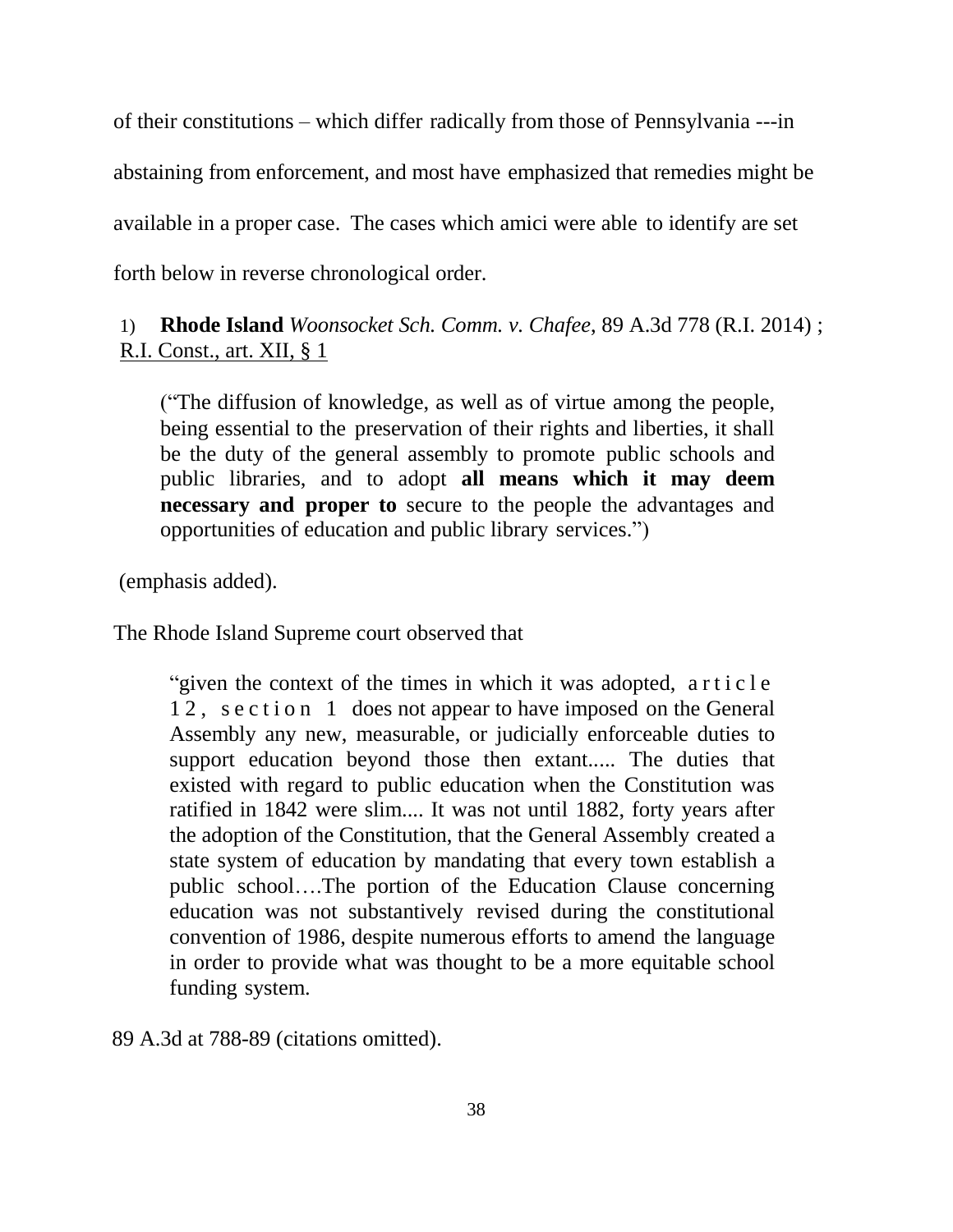The Court added:

This is not to say, however, that there could not be a situation in which the General Assembly violates its "constitutional mandate to support and promote education so as to warrant a judicial response." We agree with our prior holding in Sundlun that the Rhode Island Constitution imposes an affirmative duty upon the General Assembly to promote public schools. It is not our function, however, to explore hypothetical scenarios beyond the facts that are currently before us on review.

*Id.at* 792 (citation omitted).

2) **Iowa** *King v. State*, 818 N.W.2d 1, 10 (Iowa 2012); Iowa Const. art. IX, 2nd, § 3 ("The general assembly **shall encourage, by all suitable means**, the promotion of intellectual, scientific, moral, and agricultural improvement.") (emphasis added)

The Iowa court noted the historically limited understanding which surrounded the

1857 Constitution:

at a time when the 1857 constitution was quite fresh in people's minds, we reached the conclusion that no aspect of the Iowa Constitution, including the education clause, authorized the legislature to provide for public schools (as opposed to merely funding them). Since the contemporary view of our court was that the education clause did not even allow the legislature to establish public schools, it seems difficult for us to conceive that the clause could have been seen as a source of enforceable minimum standards for such schools.

818 N.W.2d at 14.

It went on to observe:

It bears emphasis that Iowa's education clause, unlike the constitutions of most other states, does not mandate free public schools. Nor does the education clause require that the state's public education system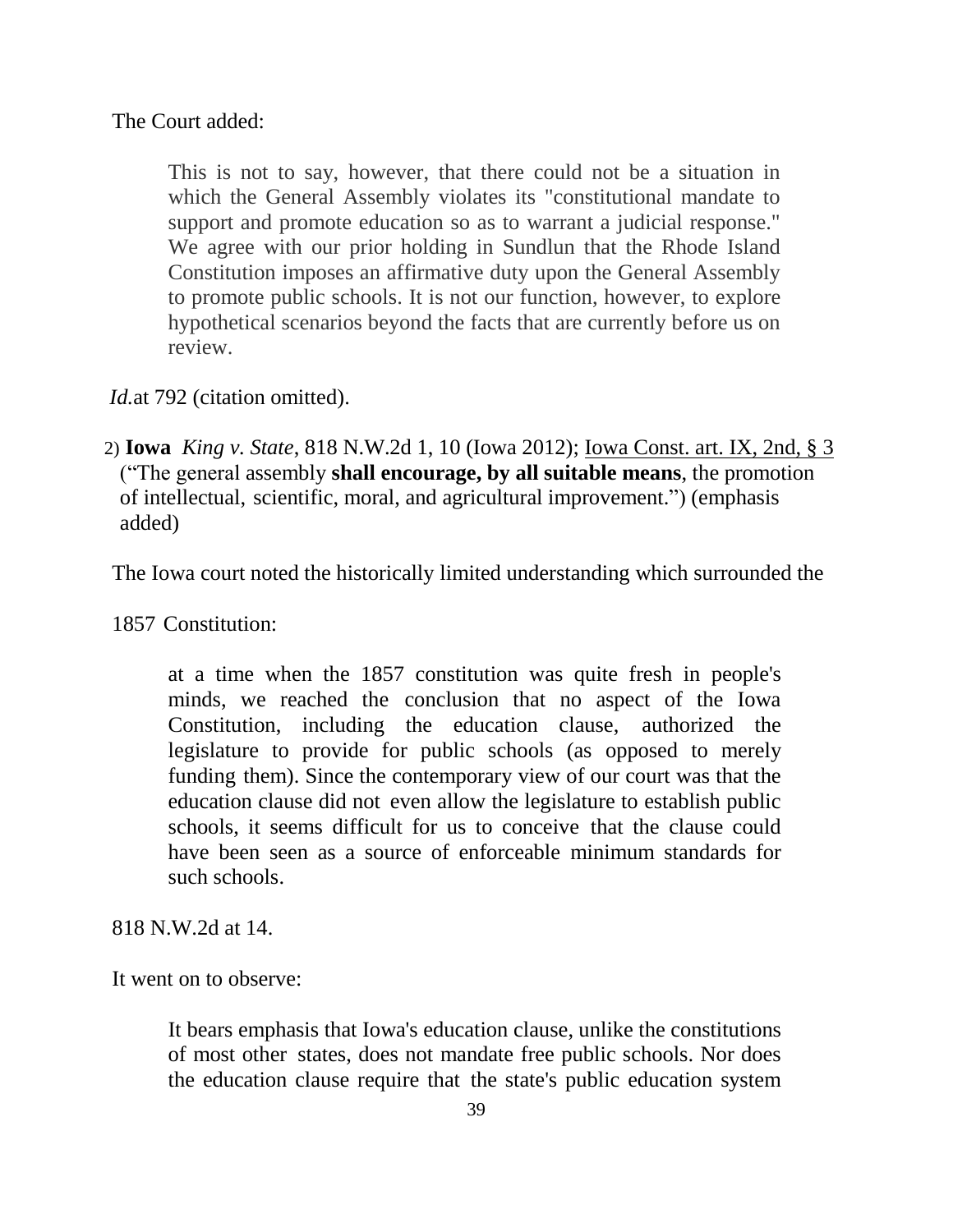be "adequate," "efficient," "quality," "thorough," or "uniform." Our founders did not make these choices.

Id. at 20-21. 25

3) **Indiana** *Bonner v. Daniels*, 907 N.E.2d 516, 520 (Ind. 2009); Ind. Const. art. XIII, § 1 ("[I]t shall be the duty of the General Assembly **to encourage, by all suitable means**, moral, intellectual, scientific, and agricultural improvement; and to provide, by law, for a general and uniform system of Common Schools, wherein tuition shall be without charge, and equally open to all.") (emphasis added).

The Indiana court emphasized the text and constitutional history:

Guided as we are by the text of the constitutional provision in the context of its history, we conclude that the Education Clause of the Indiana Constitution does not impose upon government an affirmative duty to achieve any particular standard of resulting educational quality.

907 N.E.2d at 522.

 $\overline{a}$ 

4) **Nebraska** *Nebraska Coal. for Educational Equity & Adequacy v. Heineman*, 731 N.W.2d 164 (2007); Neb. Const. art. I, § 4 ("Religion, morality, and knowledge, however, being essential to good government, it shall be the duty of the Legislature to pass **suitable laws . . . to encourage schools** and the means of instruction.") (emphasis added); Neb. Const. art. VII, § 1 ("The Legislature shall provide for the free instruction in the common schools of this state of all persons between the ages of five and twenty-one years.")

<sup>25</sup> *See also King v. State*, 818 N.W.2d 1, 22-27 (Iowa 2012) ("we do not agree with the district court's conclusion that plaintiffs' equal protection claim presents a nonjusticiable political question"....the petition contains no allegations of disparate treatment. Plaintiffs do not allege that the defendants have allocated fewer funds to students attending school districts like West Harrison, Davenport, and Des Moines....We defer to another day the question whether education can amount to a fundamental right under the Iowa Constitution, thereby triggering heightened scrutiny. For present purposes, we conclude simply that the matters alleged in plaintiffs' petition, even if true, do not amount to a deprivation of such a right.").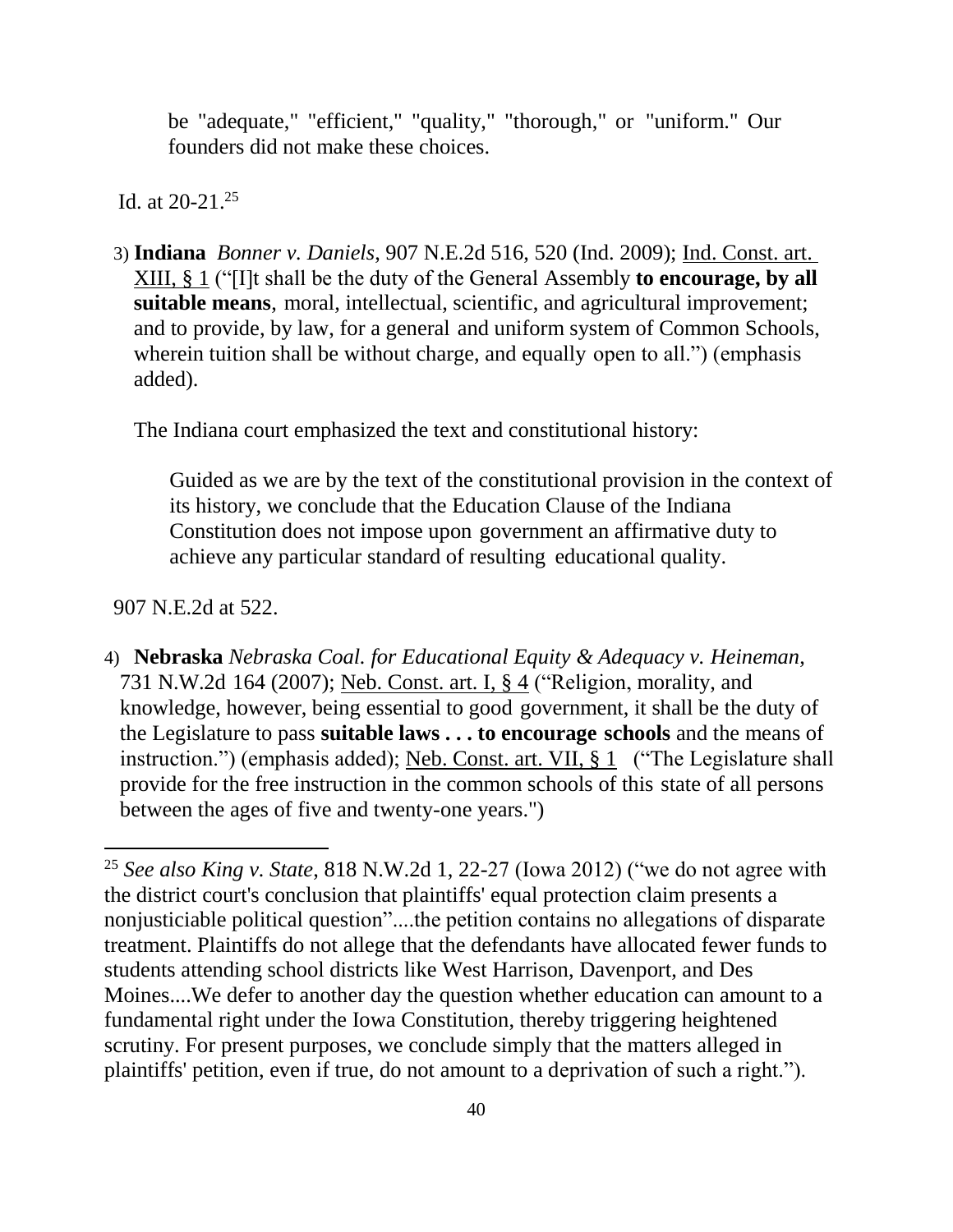The Nebraska court emphasized the local historic roots of its constitution, and its

less exigent wording:

In Nebraska's first state Constitution, the framers rejected the "thorough and efficient" language that is found in many other state constitutions....., the framers rejected language that would have required uniformity between schools....In 1972, the people explicitly left all funding of public schools to the Legislature's exclusive discretion. The 1875 constitution contained a separate section requiring "an equitable distribution of the income of the fund set [a]part for the support of the common schools, among the several school districts." This provision, however, was omitted from the Nebraska Constitution as part of 1972 amendments...The Nebraska Constitution now provides that all funds "for the support and maintenance of the common schools" shall be used "as the Legislature shall provide."

Finally, in 1996, voters rejected a constitutional amendment that would have imposed qualitative standards on the type of education the Legislature must provide. The amendment would have made a "'quality education' . . . a fundamental constitutional right of each person" and a "'thorough and efficient education' . . . the 'paramount duty' of the state."

731 N.W. at 179-80 (citations omitted).

### 5) **Oklahoma** *Okla. Educ. Ass'n v. State ex rel. Okla. Legislature*, 158 P.3d 1058

(Okla. 2007); Okla. Const. art. I, § 5

("Provisions shall be made for the establishment and maintenance of a system of public schools, which shall be open to all the children of the state and free from sectarian control; and said schools shall always be conducted in English: Provided, that nothing herein shall preclude the teaching of other languages in said public schools.");

Okla. Const. art. X, § 32 ("For the purpose of providing buildings for school districts, there is hereby established a State Public Common School Building Equalization Fund in which shall be deposited (1) such monies as may be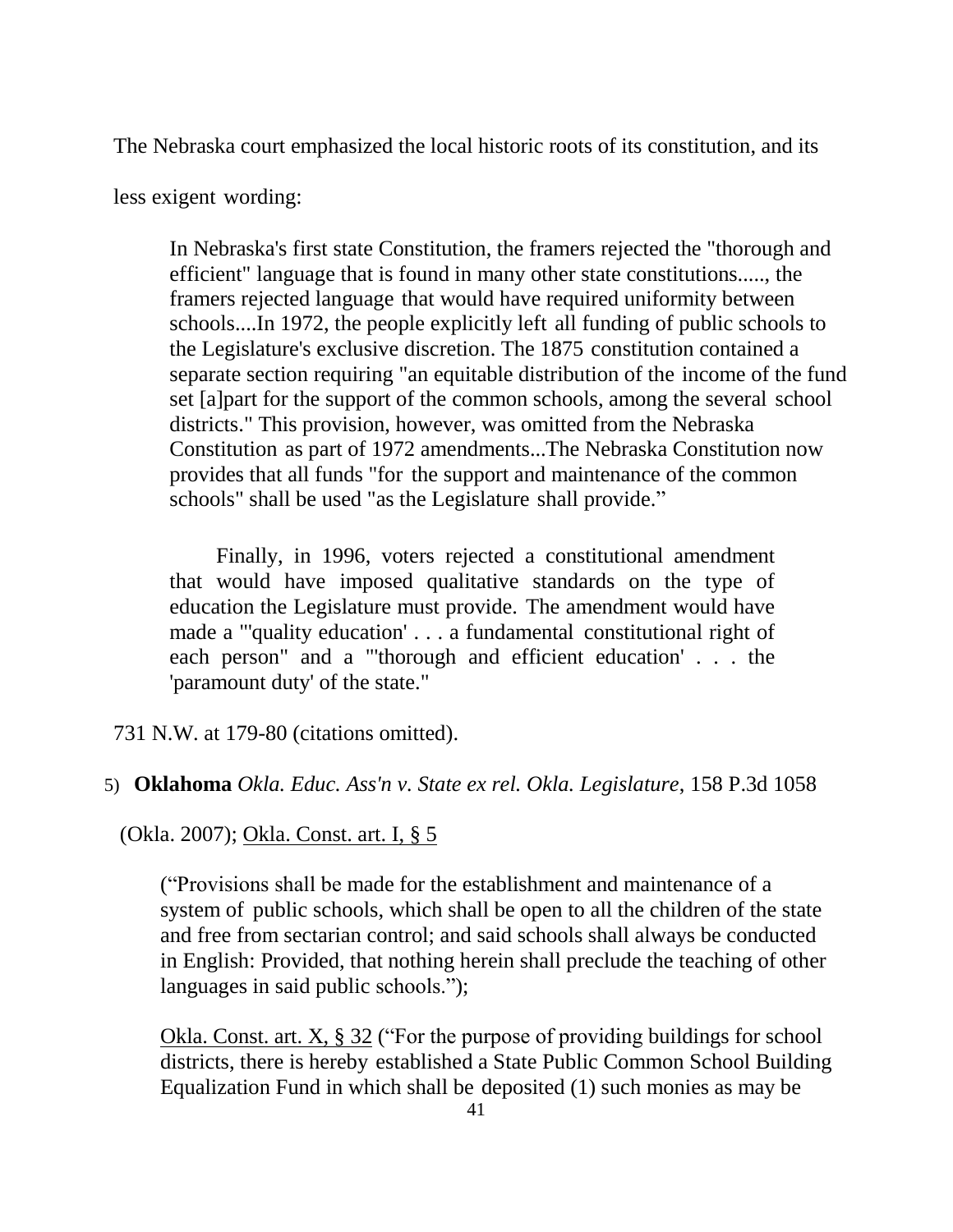designated or provided for such purpose by the Legislature, other than ad valorem taxes, and (2) the proceeds of all property that shall fall to the State by escheat and penalties for unlawful holding of real estate by corporations; provided, that if such disposition and use of money from any such sources shall be declared invalid, the validity of other provisions of this section shall not be affected thereby. The State Public Common School Building Equalization Fund shall be administered by the State Board of Education, until otherwise provided by the Legislature. Such Fund shall be used to aid school districts in acquiring buildings, under such regulations as may be prescribed by the administering agency, unless otherwise provided by law, and **the amount paid therefrom to or for any school district shall be determined by a formula established by the Legislature**. The administering agency is authorized to accept grants-in-aid from the federal government for building purposes.") (emphasis added);

Okla. Const. art. XIII, § 1 ("The Legislature shall establish and maintain a system of free public schools wherein all the children of the State may be educated.")

The Oklahoma Court held that the "Legislature's method in carrying out this duty

is largely within its discretion." 158 P.3d at 1066. It relied on its earlier holding

in *Fair Sch. Fin. Council of Okla., Inc. v. State*, which rejected the contrary

holdings of other state Supreme Courts because, "These courts have relied greatly

on the particular language and interpretive history of their respective

constitutions[.]" 746 P.2d 1135, 1148 (Okla. 1987).

6)**Alabama** *Ex parte James*, 836 So. 2d 813 (Ala. 2002); Alabama Const. Art.

XIV, Sec. 256:

It is the policy of the state of Alabama to foster and promote the education of its citizens **in a manner and extent consistent with its available resources**, and the willingness and ability of the individual student, but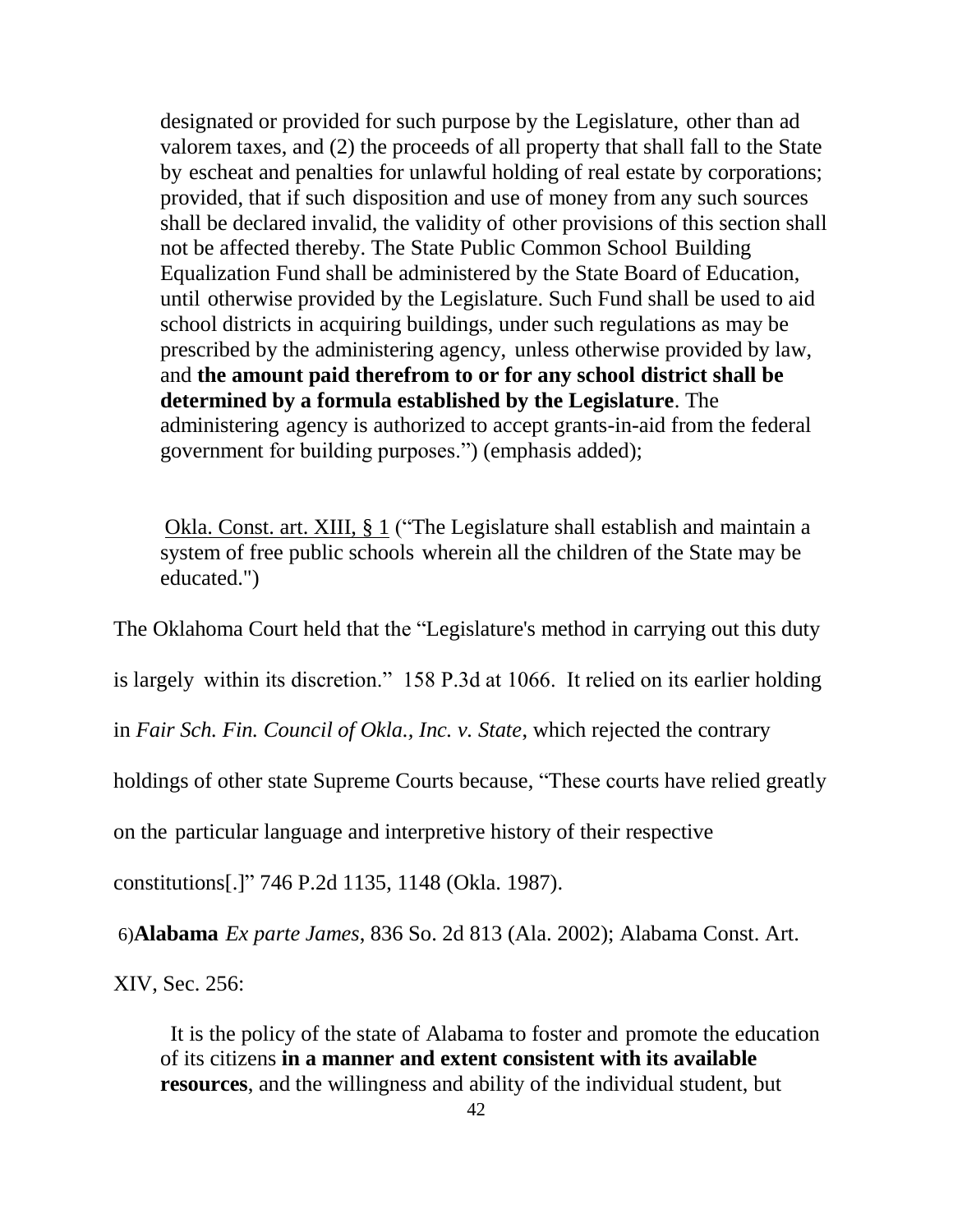**nothing in this Constitution shall be construed as creating or recognizing any right to education or training at public expense, nor as limiting the authority and duty of the legislature**, in furthering or providing for education, to require or impose conditions or procedures deemed necessary to the preservation of peace and order. (emphasis added).

The Alabama Court concluded that although it had previously found the state education system constitutionally deficient "any specific remedy that the judiciary could impose would, in order to be effective, necessarily involve a usurpation of that power entrusted exclusively to the Legislature." 836 So.2d at 819.

Given this Court's principle that in construing the Constitution of

Pennsylvania, the actual language of the Constitution as understood by the People

when they voted on its adoption must be its "touchstone" or "polestar,"<sup>26</sup> the

decisions by these sister courts to abandon the enterprise of enforcement, in

reliance on constitutions with different wording and distinctive history provide

scant support for *Marrero.*

#### **Conclusion**

 $\overline{a}$ 

In *In re Teachers' Tenure Act Cases*, 197 A.344, 352 (Pa. 1938), this Court observed that in light of the Education Clause, the Legislature has no authority to adopt

[L]aws which will ultimately weaken, if not destroy, the underlying constitutional purpose. To permit such legislative incursion would relegate our State back to the days when education was scarce and was secured only

<sup>26</sup> *See* authorities cited, *supra* note 1.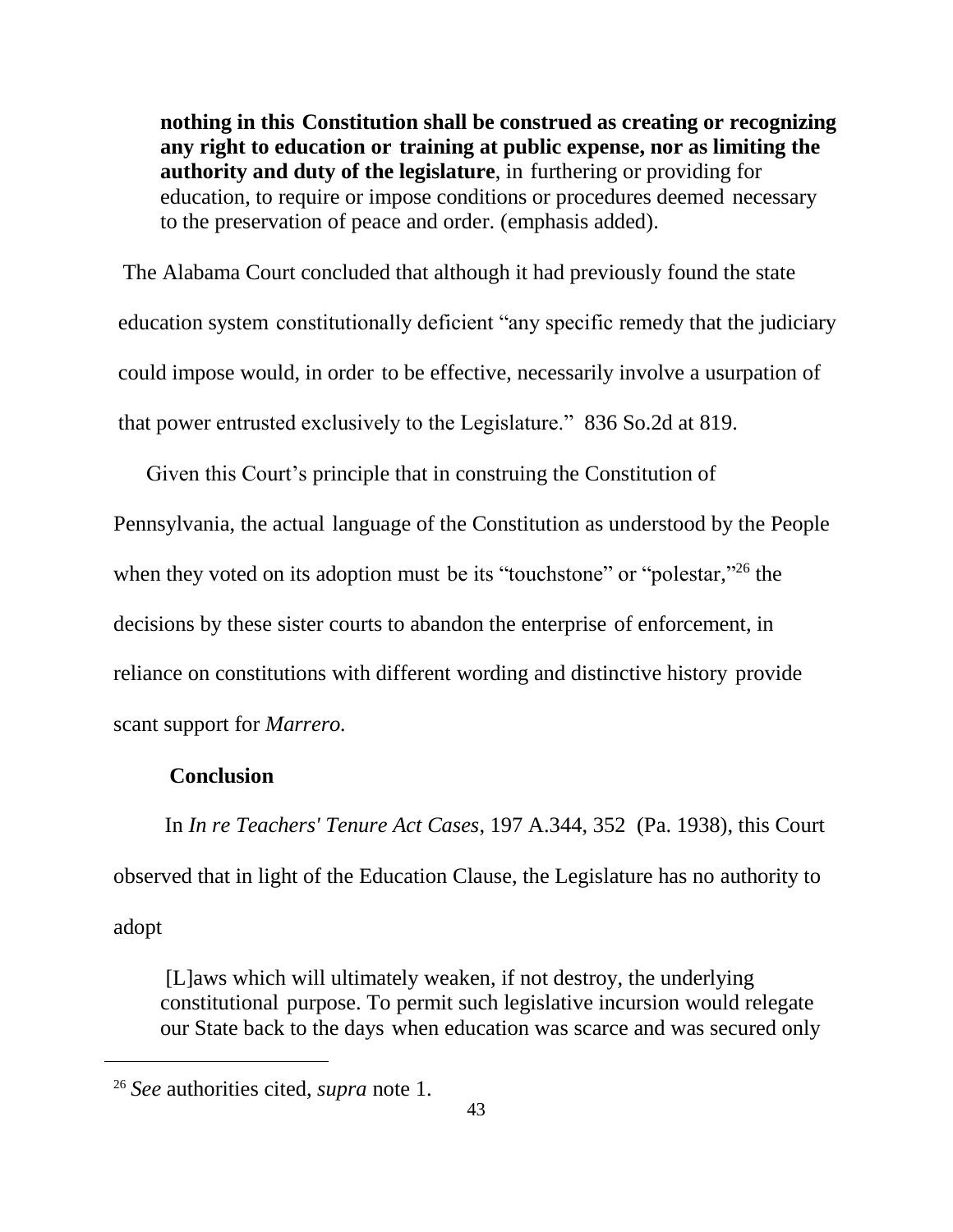through private sources, as a privilege of the rich.

Under petitioners' allegations, the Pennsylvania legislature has adopted just such laws. If the allegations are true, this Court has authority to protect the constitutional purpose and the children of the Commonwealth.

Respectfully submitted,

Robert Williams, Distinguished Professor of Law Sarah Ricks, Pa. Bar No. 60421 Clinical Professor of Law Rutgers University Law School 217 N. 5th Street Camden, NJ 08102 (856) 225-6400

By: */s/ Seth Kreimer* Seth Kreimer, Pa Bar No. 26102 Professor of Law The Law School 3501 Sansom Street Philadelphia, Pa. 19104 (215) 898-7447 **Counsel for Amici**

Dated: Sept. 17, 2015